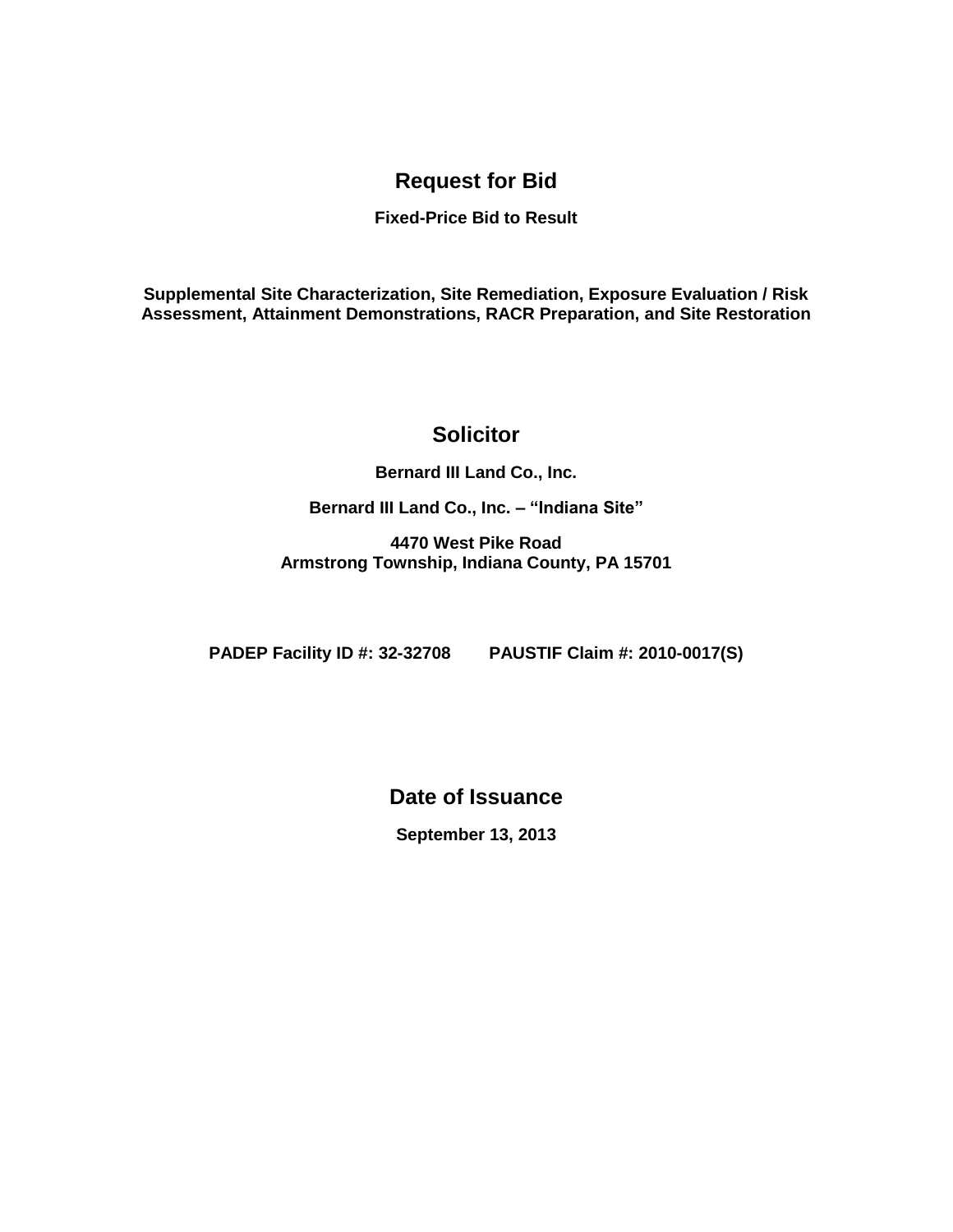# **Table of Contents**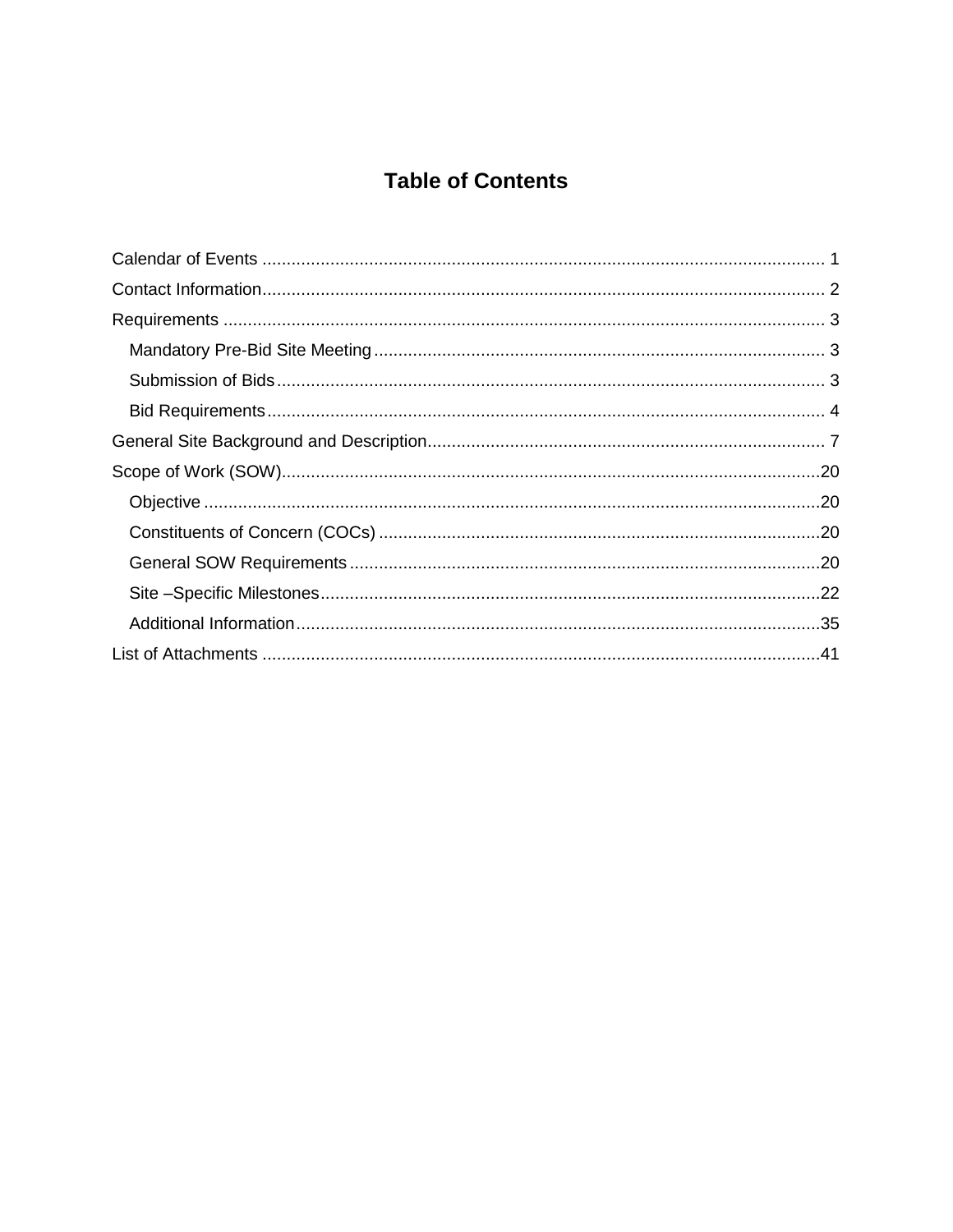The Pennsylvania Underground Storage Tank Indemnification Fund (PAUSTIF), on behalf of the claimant who hereafter is referred to as the Client or Solicitor, is providing this Request for Bid (RFB) to prepare and submit a bid to complete the Scope of Work (SOW) for the referenced site. The Solicitor has an open claim with the PAUSTIF and the corrective action work will be completed under this claim. Reimbursement of Solicitor-approved, reasonable and necessary costs up to claim limits for the corrective action work described in this RFB will be provided by PAUSTIF. Solicitor is responsible to pay any applicable deductible and/or proration.

Each bid response will be considered individually and consistent with the evaluation process described in the PAUSTIF Competitive Bidding Fact Sheet, which can be downloaded from the PAUSTIF website [http://www.insurance.pa.gov.](http://www.insurance.pa.gov/)

| <b>Activity</b>                             | Date and Time                |
|---------------------------------------------|------------------------------|
| Notification of Intent to Attend Site Visit | September 27, 2013 by 5 p.m. |
| Mandatory Pre-Bid Site Visit                | October 1, 2013 at 11 a.m.   |
| Deadline to Submit Questions                | October 10, 2013 by 5 p.m.   |
| <b>Bid Due Date and Time</b>                | October 18, 2013 by 3 p.m.   |

## <span id="page-2-0"></span>**Calendar of Events**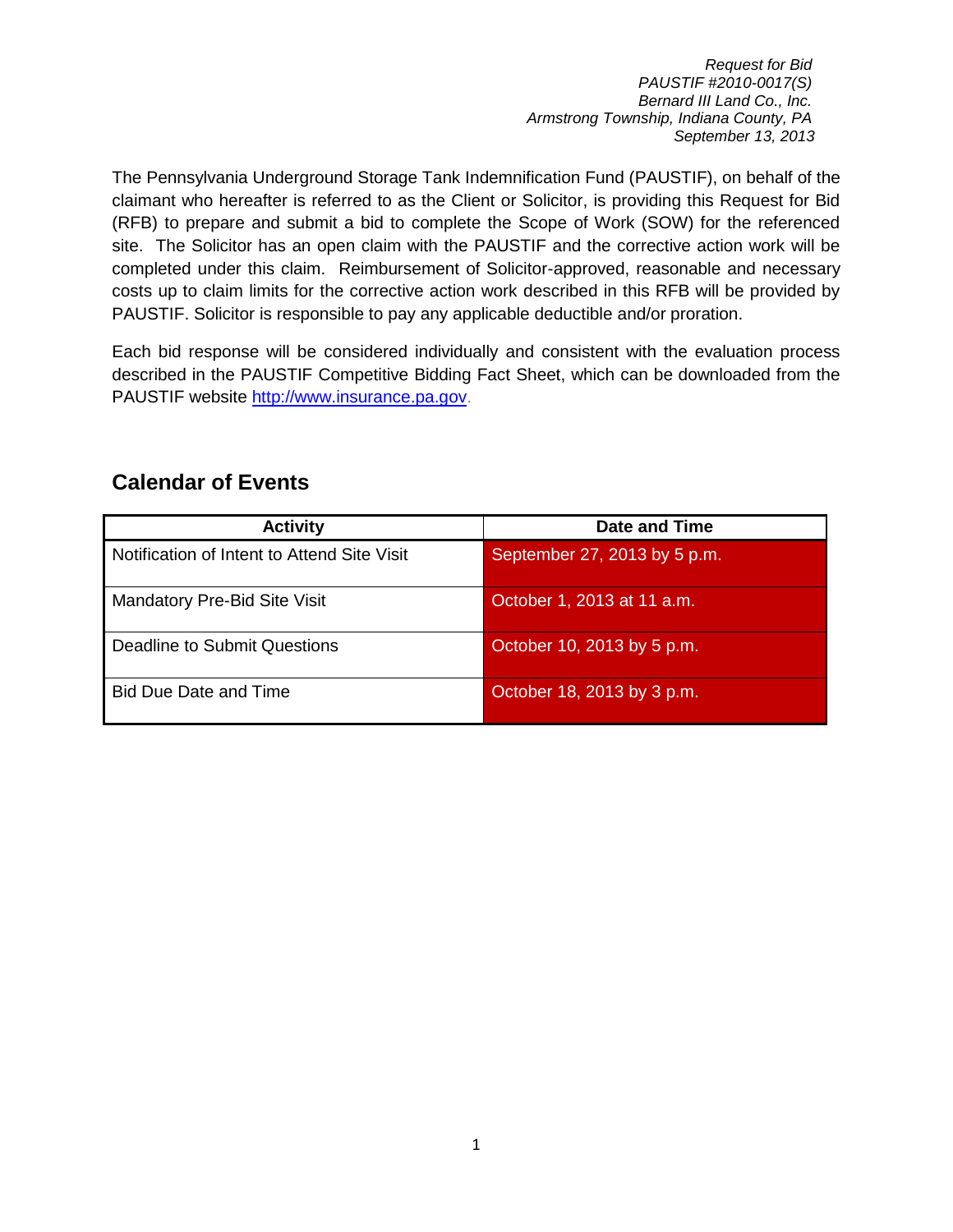## <span id="page-3-0"></span>**Contact Information**

| <b>ICF International</b>                                                                             | <b>Solicitor</b>                                                                                        | <b>Technical Contact</b>                                                                                                                |
|------------------------------------------------------------------------------------------------------|---------------------------------------------------------------------------------------------------------|-----------------------------------------------------------------------------------------------------------------------------------------|
| <b>Mr. Jerry Hawk</b><br><b>ICF International</b><br><b>4000 Vine Street</b><br>Middletown, PA 17057 | <b>Mr. Mike Jewart</b><br><b>Bernard III Land Co., Inc.</b><br><b>P.O. Box 128</b><br>Indiana, PA 15701 | Mr. Robert D. Breakwell, P.G.<br><b>Excalibur Group, LLC</b><br>1193 State Road<br>Monessen, PA 15062<br>rbreakwell@excaliburgrpllc.com |

All questions regarding this Request for Bid (RFB) and the subject site conditions must be directed via e-mail to the Technical Contact identified above with the understanding that all questions and answers will be provided to all bidders. The email subject line must be **"Bernard III Land Co., Inc. Indiana Site, Claim #2010-0017(S) – RFB QUESTION".** Bidders must neither contact nor discuss this RFB with the Solicitor, PAUSTIF, the Pennsylvania Department of Environmental Protection (PADEP), or ICF International (ICF) unless approved by the Technical Contact. Bidders may discuss this RFB with subcontractors and vendors to the extent required for preparing the bid response.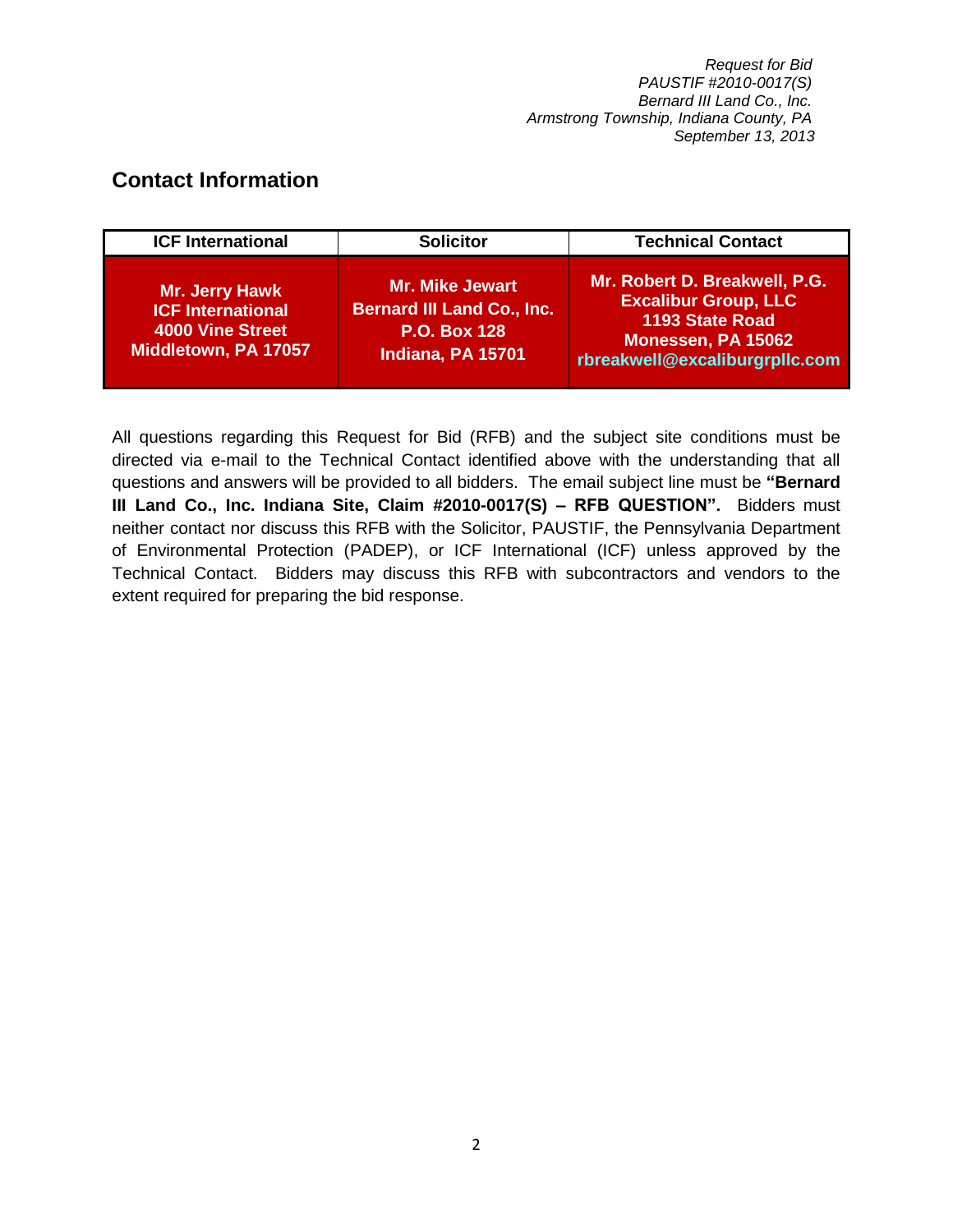## <span id="page-4-0"></span>**Requirements**

#### <span id="page-4-1"></span>**Mandatory Pre-Bid Site Meeting**

The Solicitor, the Technical Contact, or their designee will hold a mandatory site visit on the date and time listed in the calendar of events to answer questions and conduct a site tour for one participant per bidding company. This meeting is mandatory for all bidders, no exceptions. This meeting will allow each bidding company to inspect the site and evaluate site conditions. **A notice of the bidder's intent to attend this meeting is requested to be provided to the Technical Contact via email by the date listed in the calendar of events with the subject "Bernard III Land Co., Inc. – Indiana Site, Claim #2010-0017(S) – SITE MEETING ATTENDANCE NOTIFICATION".** The name and contact information of the company participant should be included in the body of the e-mail.

## <span id="page-4-2"></span>**Submission of Bids**

To be considered for selection, **one hard copy of the signed bid package and one electronic copy (one PDF file on a compact disk (CD) included with the hard copy) must be provided directly to the PAUSTIF's third party administrator, ICF, to the attention of the Contracts Administrator.** The Contracts Administrator will be responsible for opening the bids and providing copies to the Technical Contact. Bid responses will only be accepted from those companies that attended the mandatory pre-bid site meeting. **The ground address for overnight/next-day deliveries is ICF International, 4000 Vine Street, Middletown, PA 17057, Attention: Contracts Administrator. The outside of the shipping package containing the bid must be clearly marked and labeled with "Bid – Claim #2010-0017(S)".** Please note that the use of U.S. Mail, FedEx, UPS, or other delivery method does not guarantee delivery to this address by the due date and time listed in the Calendar of Events for submission. Companies mailing bids should allow adequate delivery time to ensure timely receipt of their bid.

**The bid must be received by 3 p.m., on the due date shown in the Calendar of Events.** Bids will be opened immediately after the 3 p.m. deadline on the due date. Any bids received after this due date and time will be time-stamped and returned. If, due to inclement weather, natural disaster, or any other cause, the PAUSTIF's third party administrator, ICF's office is closed on the bid due date, the deadline for submission will automatically be extended to the next business day on which the office is open. The PAUSTIF's third party administrator, ICF, may notify all companies that attended the mandatory site meeting of an extended due date. The hour for submission of bids shall remain the same. Submitted bid responses are subject to Pennsylvania Right-to-Know Law.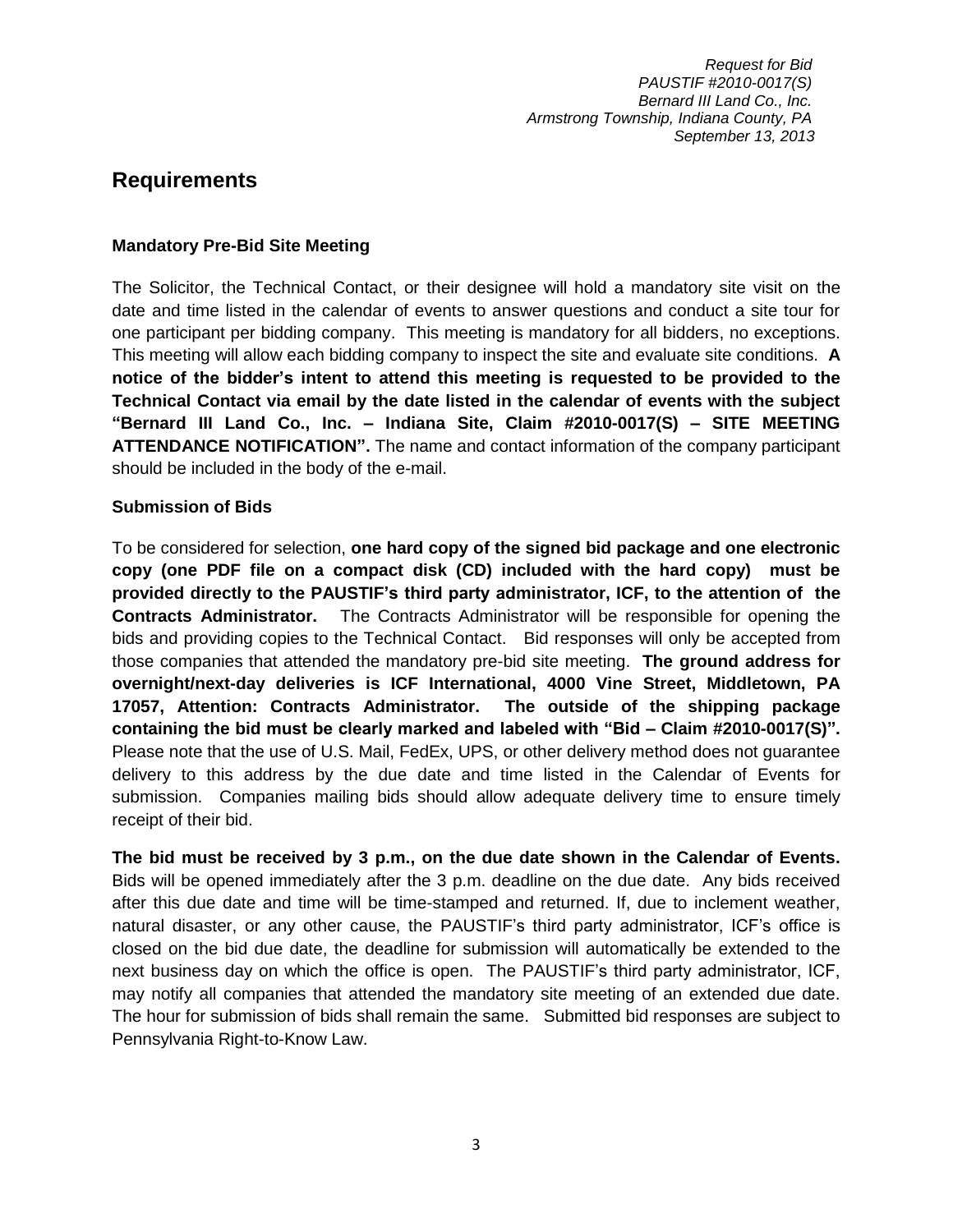#### <span id="page-5-0"></span>**Bid Requirements**

The Solicitor wishes to execute a mutually agreeable contract with the selected consultant ("Remediation Agreement"). The Remediation Agreement is included as Attachment 1 to this Request for Bid. The bidder must identify and document in their bid any modifications that they wish to propose to the Remediation Agreement language in Attachment 1 other than obvious modifications to fit this RFB (e.g., names, dates and descriptions of milestones). The number and scope of any modifications to the standard agreement language will be one of the criteria used to evaluate the bid. **Any bid that does not clearly and unambiguously state whether the bidder accepts the Remediation Agreement language in Attachment 1 "as is", or that does not provide a cross-referenced list of requested changes to this agreement, will be considered non-responsive.** This statement should be made in a Section in the bid entitled "Remediation Agreement". Any proposed changes to the agreement should be specified in the bid; however, these changes will need to be reviewed and agreed upon by both the Solicitor and the PAUSTIF.

The selected consultant will be provided an electronic copy (template) of the draft Remediation Agreement in Microsoft Word format to allow agreement-specific information to be added. The selected consultant shall complete the agreement-specific portions of the draft Remediation Agreement and return the document to the Technical Contact within 10 business days from date of receipt.

The Remediation Agreement fixed costs shall be based on unit prices for labor, equipment, materials, subcontractors/vendors and other direct costs. The total cost quoted in the bid by the selected consultant will be the maximum amount to be paid by the Solicitor unless a change in scope is authorized and determined to be reasonable and necessary. There may be deviations from and modifications to this Scope of Work (SOW) during the project. The Remediation Agreement states that any significant changes to the SOW will require approval by the Solicitor, PAUSTIF, and PADEP. NOTE: Any request for PAUSTIF reimbursement of the reasonable costs to repair or replace a well will be considered on a case-by-case basis.

The bidder shall provide its bid cost using the Bid Cost Spreadsheet (included as Attachment 2) with descriptions for each task provided in the body of the bid document. Please note if costs are provided within the text of the submitted bid and there is a discrepancy between costs listed in the Bid Cost Spreadsheet and in the text, the costs listed within the Bid Cost Spreadsheet will be used in the evaluation of the bid and in the Remediation Agreement with the selected consultant. Bidders are responsible to ensure spreadsheet calculations are accurate.

In addition, the bidder shall provide:

1. The bidder's proposed unit cost rates for each expected labor category, subcontractors, other direct costs, and equipment;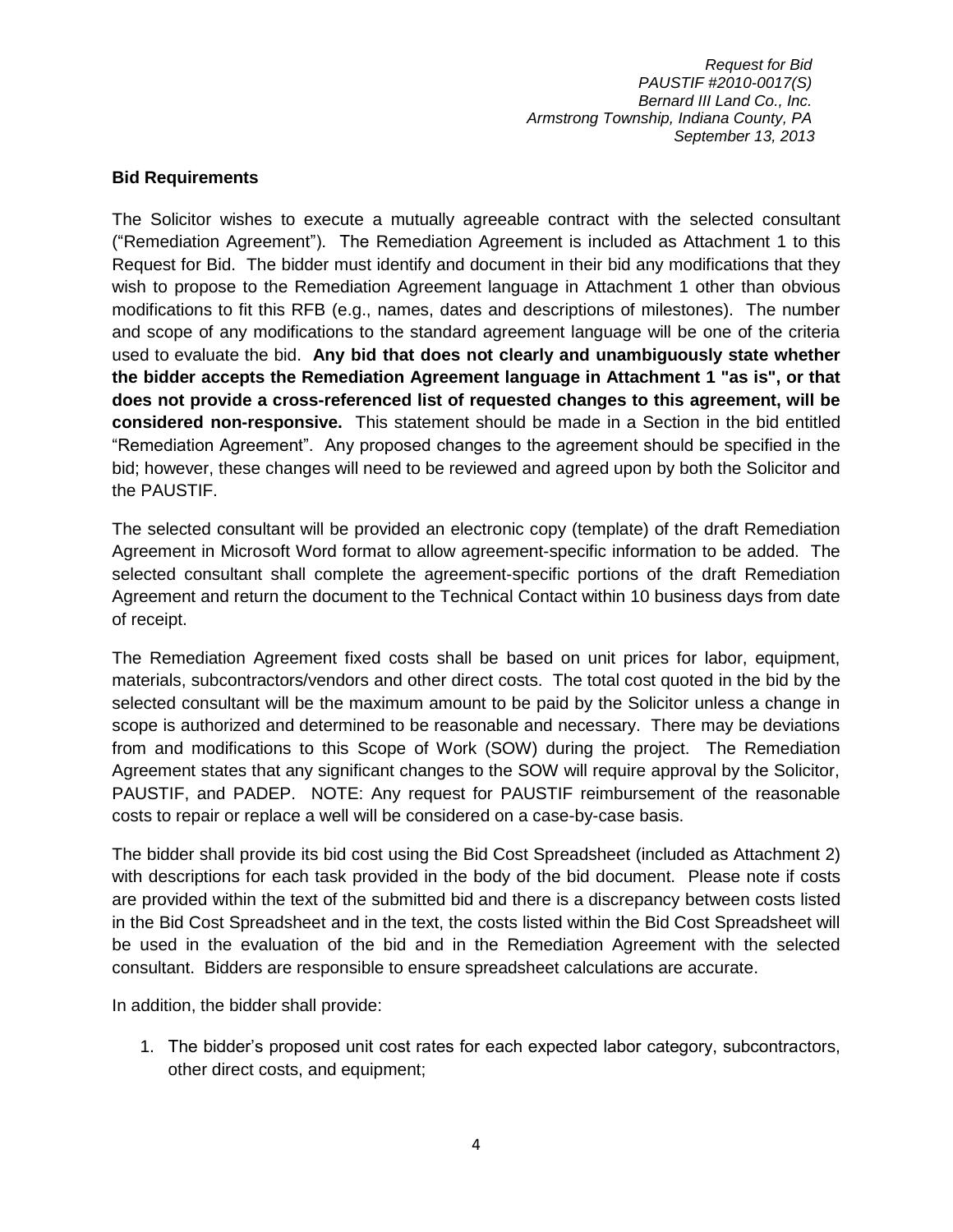- 2. The bidder's proposed markup on other direct costs and subcontractors (if any);
- 3. The bidder's estimated total cost by task consistent with the proposed SOW identifying all level-of-effort and costing assumptions; and
- 4. A unit rate schedule that will be used for any out-of-scope work on this project.

Each bid will be assumed to be valid for a period of up to 120 days after receipt unless otherwise noted. The costs quoted in the Bid Cost Spreadsheet will be assumed to be valid for the duration of the Remediation Agreement.

Please note that the total fixed-price bid must include all costs, including those cost items that the bidder may regard as "variable". These variable cost items will not be handled outside of the total fixed price quoted for the SOW. Any bid that disregards this requirement will be considered non-responsive to the bid requirements and, as a result, will be rejected and will not be evaluated.

Each bid response document must include at least the following:

- 1. Demonstration of the bidder's understanding of the site information provided in this RFB, standard industry practices, and objectives of the project.
- 2. A clear description, specific details, and original language of how the proposed work scope will be completed for each milestone. The bid should specifically discuss all tasks that will be completed under the Remediation Agreement and what is included (e.g., explain groundwater purging/sampling methods, which guidance documents will be followed, what will be completed as part of the site specific work scope/SCR/RAP implementation). Recommendations for changes/additions to the Scope of Work proposed in this RFB shall be discussed, quantified, and priced separately; however, failure to bid the SOW "as is" may result in a bid not being considered.
- 3. A copy of an insurance certificate that shows the bidder's level of insurance consistent with the requirements of the Remediation Agreement. Note: The selected consultant shall submit evidence to the Solicitor before beginning work that they have procured and will maintain Workers Compensation; commercial general and contractual liability; commercial automobile liability; and professional liability insurance commensurate with the level stated in the Remediation Agreement and for the work to be performed.
- 4. The names and brief resumes/qualifications of the proposed project team including the proposed Professional Geologist and Professional Engineer (if applicable) who will be responsible for overseeing the work and applying a professional seal to the project deliverables (including any major subcontractor(s)).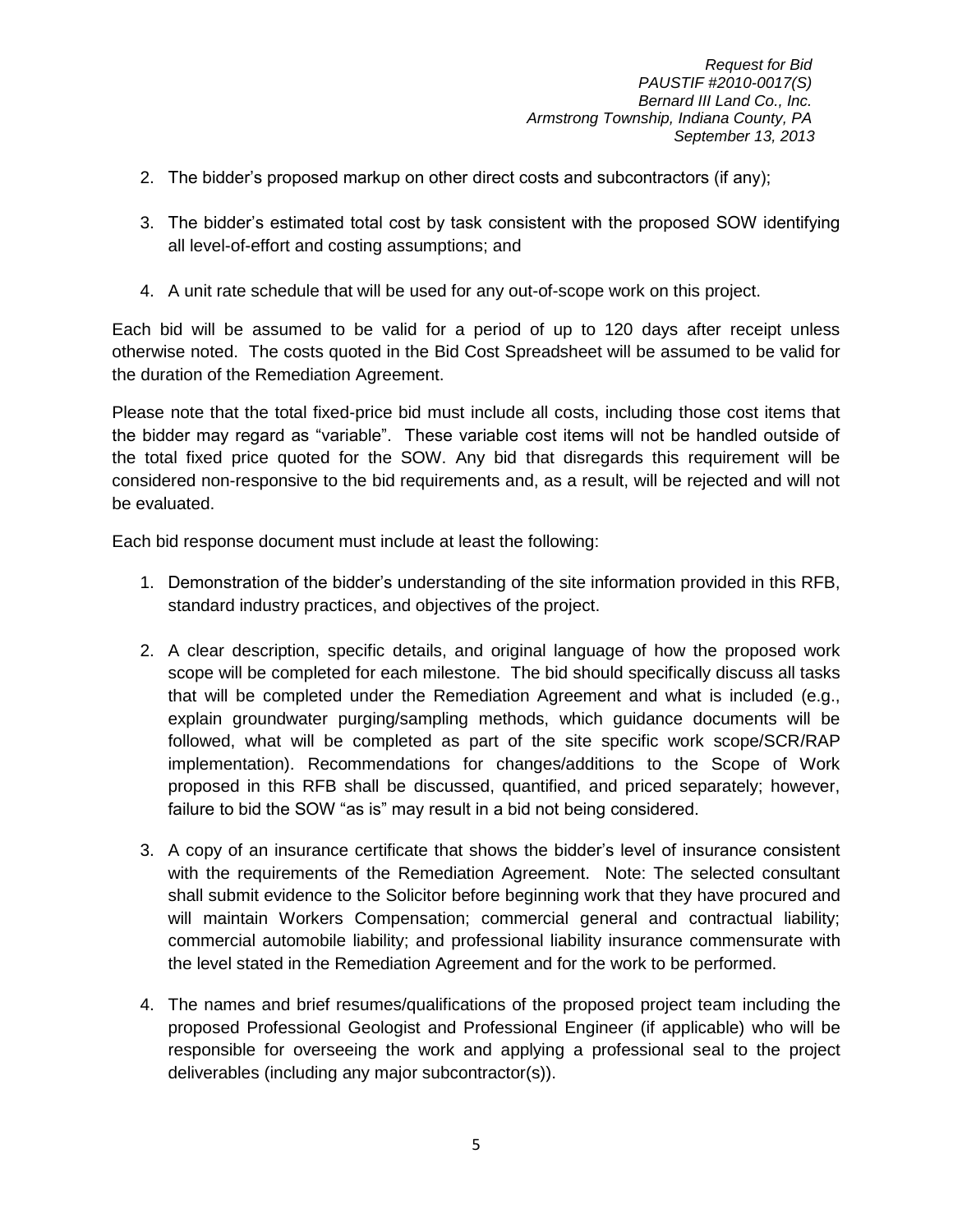- 5. Responses to the following specific questions:
	- a. Does your company employ a Pennsylvania-licensed Professional Geologist or Professional Engineer that is designated as the proposed project manager? How many years of experience does this person have?
	- b. How many Pennsylvania Chapter 245 projects is your company currently the consultant for in the PADEP Region where the site is located? Please list up to ten.
	- c. How many Pennsylvania Chapter 245 Corrective Action projects involving an approved SCR, RAP and RACR has your company and/or the Pennsylvanialicensed Professional Geologist or Professional Engineer closed (i.e., obtained Relief from Liability from the PADEP) using any standard?
	- d. Has your firm ever been a party to a terminated PAUSTIF-funded Fixed-Price (FP) or Pay-for-Performance (PFP) contract without attaining all of the Milestones? If so, please explain.
- 6. A description of subcontractor involvement by task. Identify and describe the involvement and provide actual cost quotations/bids/proposals from all significant specialized subcontracted service (e.g., drilling/well installations, laboratory, etc.). If a bidder chooses to prepare its bid without securing bids for specialty subcontract services, it does so at its own risk. Added costs resulting from bid errors, omissions, or faulty assumptions will not be considered for PAUSTIF reimbursement.
- 7. A detailed schedule of activities for completing the proposed SOW including reasonable assumptions regarding the timing and duration of Solicitor reviews (if any) needed to complete the SOW. Each bid must provide a schedule that begins with execution of the Remediation Agreement with the Solicitor and ends with completion of the final Milestone proposed in this RFB. Schedules must also indicate the approximate start and end of each of the tasks/milestones specified in the Scope of Work, and indicate the timing of all proposed key milestone activities.
- 8. A description of how the Solicitor, ICF and the PAUSTIF will be kept informed as to project progress and developments, and how the Solicitor (or designee) will be informed of and participate in evaluating technical issues that may arise during this project.
- 9. A description of your approach to working with the PADEP. Describe how the PADEP would be involved proactively in the resolution of technical issues and how the PADEP case team will be kept informed of activities at the site.
- 10. Key exceptions, assumptions, or special conditions applicable to the proposed SOW and/or used in formulating the proposed cost estimate. Please note that referencing extremely narrow or unreasonable assumptions, special conditions and exceptions may result in the bid response being deemed "unresponsive".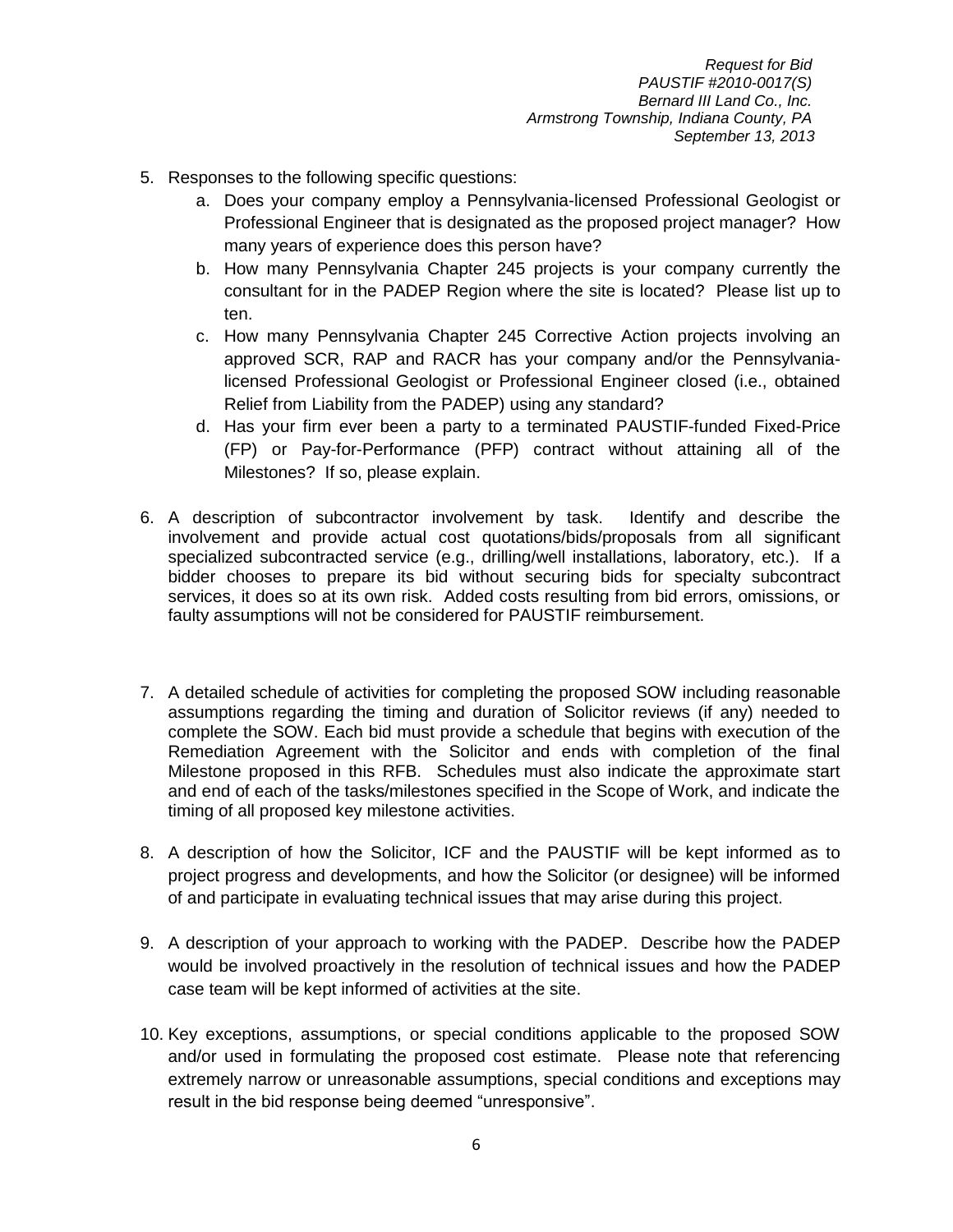## <span id="page-8-0"></span>**General Site Background and Description**

Each bidder should carefully review the existing information and documentation provided in Attachment 3. The information and documentation has not been independently verified. Bidders may wish to seek out other appropriate sources of information and documentation specific to this site. If there is any conflict between the general site background and description provided herein and the source documents within Attachment 3, the bidder should defer to the source documents.

## *General Site Features and Site History*

The Bernard III Land Co., Inc. (BLCI) Indiana, Pennsylvania facility (BLCI "facility" or BLCI "property") is located at 4470 West Pike Road (State Route 4422) in Armstrong Township, Indiana County, Pennsylvania (Figure 1-1) and currently operates as a Pacific Pride-branded fleet fueling facility. The property was purchased by The Lockard Company (a.k.a. BLCI) from Mahoning Distribution, Inc. (MDI) in January 1999. Existing features on this approximate 1.53 acre parcel consist of three slab-on-grade structures located in the western portion of the property that include an office / garage / maintenance building and two storage buildings. There is an active fuel dispensing island with multiple product dispensers and canopy cover located in the central part of the property and four (4) underground storage tanks (USTs) containing various petroleum products positioned near the southwest property corner. Additional information regarding the current and historical facility UST systems is provided in the next subsection of this RFB.

As part of the previous site characterization activities, a total of thirteen (13) groundwater monitoring wells have been installed at the BLCI site including on-property wells MW-01 through MW-06, MW-11 and MW-13 and off-property wells MW-07 through MW-10 and MW-12. In addition to the wells, a soil vapor monitoring point (SG-01) is present at the southwest corner of the office / garage / maintenance building. The southern portion of the property in the vicinity of the site buildings, USTs and dispensers is covered by asphalt or concrete pavement. Although there is no zoning in Armstrong Township, the Solicitor has indicated that the anticipated future use of the property is to remain nonresidential / commercial. The general facility layout and surrounding area is depicted in Figure 1-2 and site features are depicted in Figure 2-2. Figures are provided in Attachment 3A and site photographs are contained in Attachment 3B.

The BLCI property is serviced by public utilities including municipal water (Indiana County Municipal Services Authority [ICMSA]), overhead and underground electric (Penelec), and overhead telephone / cable (Verizon). Although regional sanitary sewer service is provided by the ICMSA, the main office / garage / maintenance building is serviced by an on-property sewage holding tank located north of the USTs. There is no natural gas service available near the BLCI property. The locations of buried and overhead utilities are provided in Figures 1-2 and 2-2.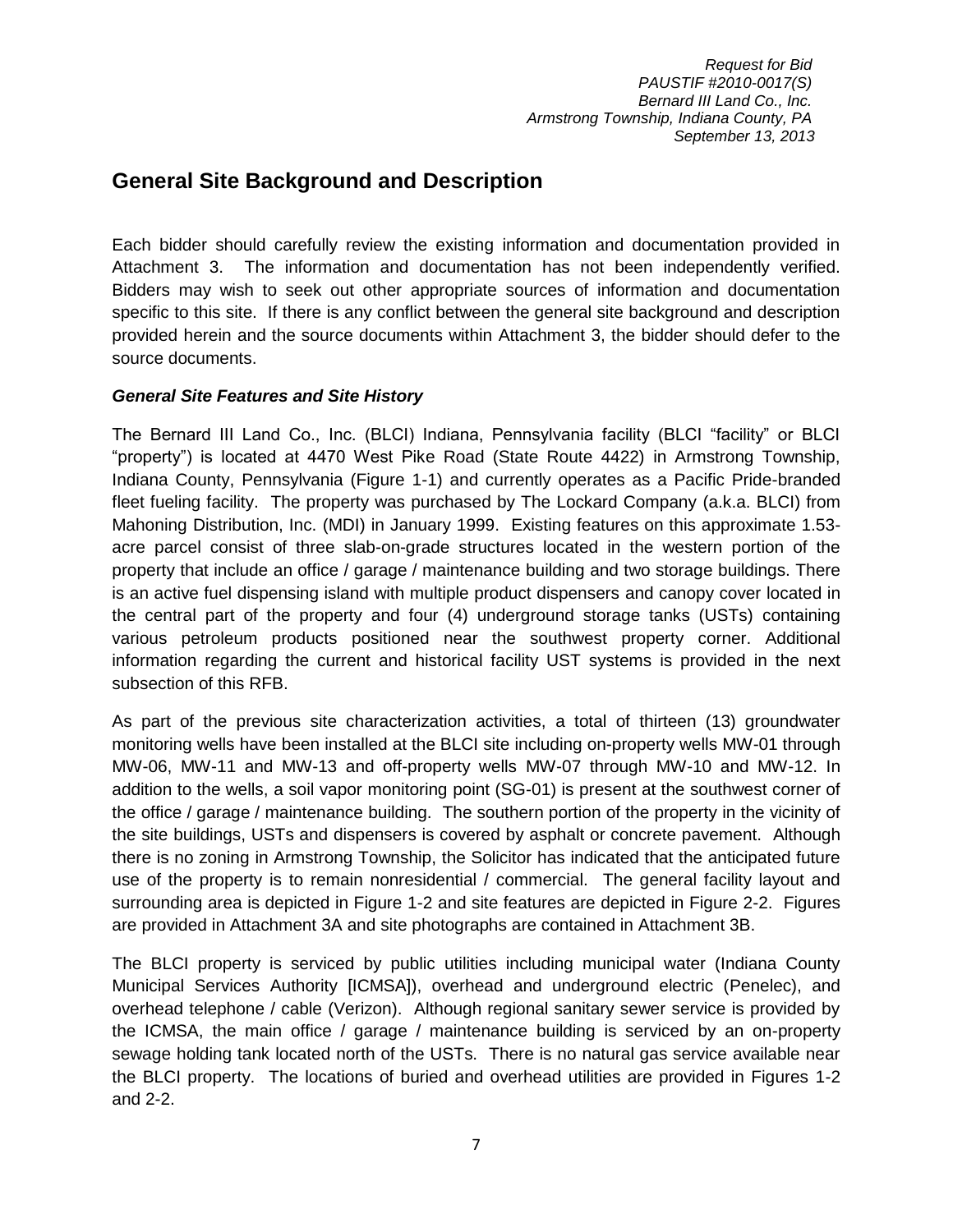Although the BLCI facility is serviced by a municipal water supply, a functioning on-property groundwater supply well (identified as SW-03) exists on the property. According to the Solicitor, the well is currently unused and was only used previously in the garage for washing vehicles during warm weather months. The construction and location of the inactive facility water supply well are unknown and only the accessible plumbing system has been located. Note that Figures 1-2 and 2-2 depict the location of SW-03 near the southeast corner of the garage building. However, this location represents the jet pump, from which it is believed samples have historically been collected, and does not reflect the actual well location. As discussed later in this RFB, the water supply well has been impacted by a release of unleaded gasoline and, as a result, the SOW addressing this RFB shall include locating and abandoning the well.

Two unnamed tributaries to Curry Run flow through culverts beneath the BLCI property that converge at a manhole to the west of the office / garage / maintenance building as depicted in Figures 1-2 and 2-2. The combined tributary is then piped to the southwest to a catch basin followed by approximately 70 feet of open stream channel before entering a concrete box culvert beneath West Pike Road.<sup>1</sup> As further discussed in the *Overview of Site Geology*, *Hydrogeology and Hydrology* subsection of this RFB, surface water levels in the unnamed tributary to Curry Run have historically been measured at an established and surveyed reference point (BM-01) to assist with determining groundwater flow and discharge to the stream. Surface drainage from the BLCI property is to the south toward Curry Run, or via several storm sewer inlets located throughout the site which drain surface water to the unnamed tributaries of Curry Run or the main channel of Curry Run.

Surrounding the BLCI property, land use consists of mixed commercial and residential parcels. More specifically, the BLCI property is bounded to the north by a bulk fueling facility operated by MDI, to the west by a residential property owned by Patrick and Trudy Altman, and to the east by a residential property owned by Bernard W. and Sandra J. Lockard, Sr. Bordering the southern boundary of the BLCI property is State Route 4422 (West Pike Road) beyond which is a private property (Hummel residence). The Altman residence, located cross-gradient of the BLCI facility, uses a private developed spring (sampling point SW-01) as the potable water source despite a connection to the public water supply. The Hummel residence, located downgradient of the BLCI facility, uses a private supply well (sampling point SW-02) as their principle source of domestic water. Private water supply sampling points SW-01 and SW-02 are indicated in Figure  $1-2.<sup>2</sup>$ 

l <sup>1</sup> The main channel of Curry Run flows underground through a 24-inch culvert along the southern side of West Pike Road and surfaces near the outlet of the concrete box culvert where it is joined by the unnamed tributary.

 $2$  According to the facility SCR / RAP, the Altman groundwater supply spring (SW-01) is at an elevation above site groundwater and is considered hydraulically isolated. The Hummel bedrock supply well (SW-02) is located about 230 feet downgradient / sidegradient of the former dispenser island source area.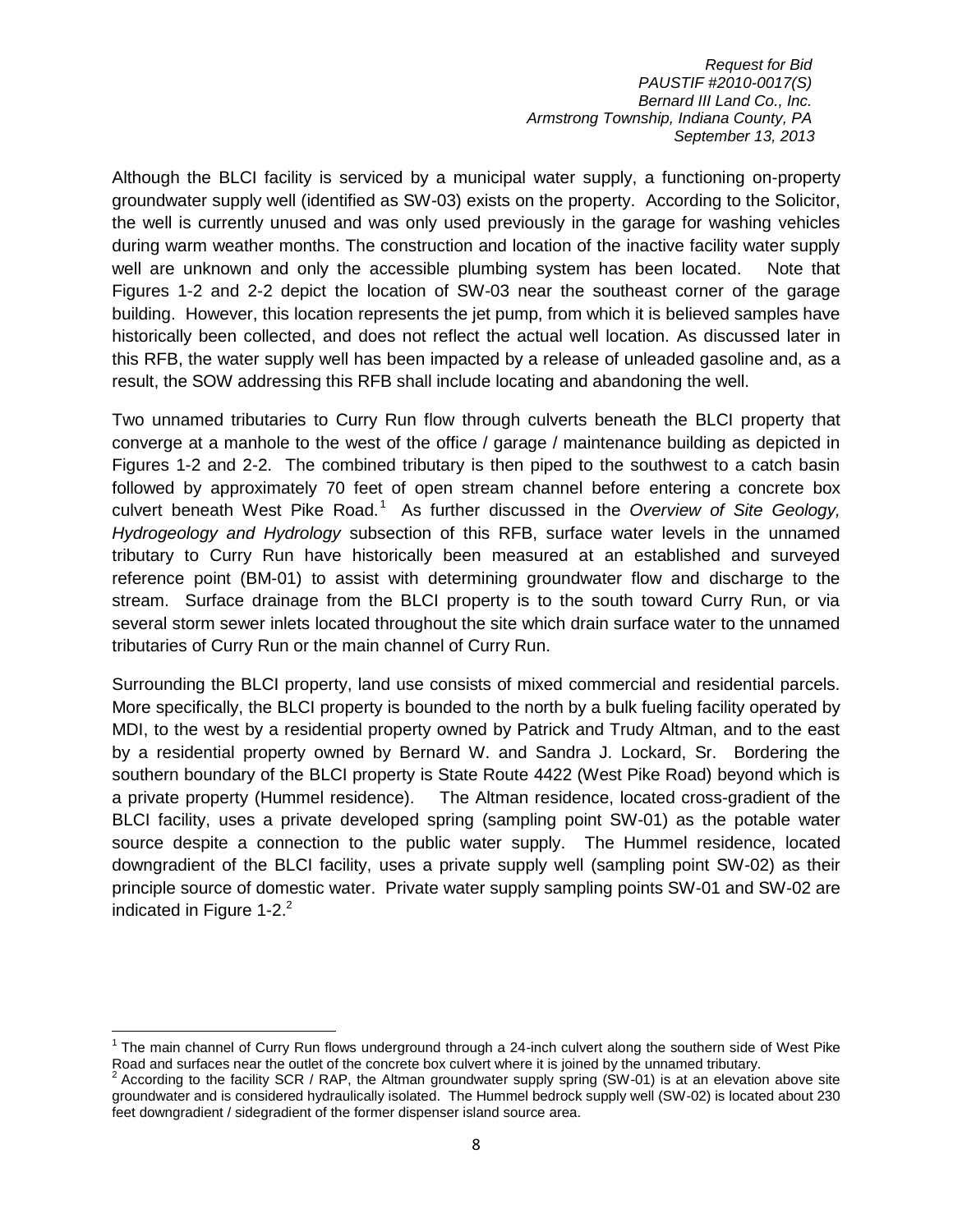#### *History of Facility Petroleum Storage and Dispensing Operations*

The four (4) existing USTs located near the southwest property corner consist of two 3,000 gallon off-road diesel tanks, one 8,000-gallon on-road diesel tank, and one 6,000-gallon unleaded gasoline tank. $3$  The former dispensers and product lines connected to these USTs were located in the southern portion of the property in front of the office building. The existing USTs and former dispenser area are indicated in Figure 2-2.

On 11/25/09, a major UST system modification and partial UST system closure was completed which involved the removal of the four product dispensers and related product lines that existed at that time. Following their removal, new product lines were connected to the existing four USTs and extended to a new dispenser island with canopy centrally located on the property (Figure 1-2). The UST system modifications were reportedly completed to replace obsolete components. The partial UST system closure activities were documented in a UST System Closure Report (Attachment 3C) submitted to the PADEP in January 2010 by the current consultant of record, DMS Environmental Services, LLC (DMSE).

During the 11/25/09 product piping and dispenser replacements, field observations indicated potential impacts to soil and groundwater from a release of unleaded gasoline. Additionally, the UST Closure Report noted obvious, localized contamination based on sample results that did not meet established standards. The source for the release was suspected as being derived from galvanized fittings below the product dispensers. A Notification of Reportable Release (NORR) was submitted by the Solicitor to the PADEP Southwest Regional Office (SWRO) on 1/8/10 along with a follow-up 3/31/10 letter indicating that a confirmed release of unleaded gasoline had occurred (Attachment 3D).

Following removal of the dispensers and piping, six (6) confirmatory soil samples were collected from below the dispensers and product lines on 11/25/09 and submitted for laboratory analysis of the PADEP post-March 2008 short list of unleaded gasoline and diesel fuel constituents. The confirmatory soil samples included DISP-01, DISP-02, DISP-03, DISP-04, PL-01 and PL-02 and represented grab samples collected from the base of the excavation at 3 feet below grade (ftbg). Based on depth to groundwater measurements in monitoring wells positioned near the former dispenser island and piping, all confirmation soil samples were collected from the unsaturated soil zone. As expected, DMSE reported that no groundwater was encountered during the dispenser / piping removal activities. Confirmation soil sample locations are depicted in Figure 1-2 of the UST System Closure Report.

Analytical results reveal that samples DISP-01 and DISP-02 exceeded the non-residential / used aquifer action level for benzene (0.5 milligram per kilogram [mg/kg]) at concentrations of 1.9 mg/kg and 1.1 mg/kg, respectively. All other target analytes were either not detected or substantially below the aforementioned standards. DMSE reports that it is unclear whether the

The two 3,000-gallon tanks are constructed of steel and were installed in a common cavity in 1983. The other two tanks are constructed of fiberglass and were installed in a separate common cavity in 1990.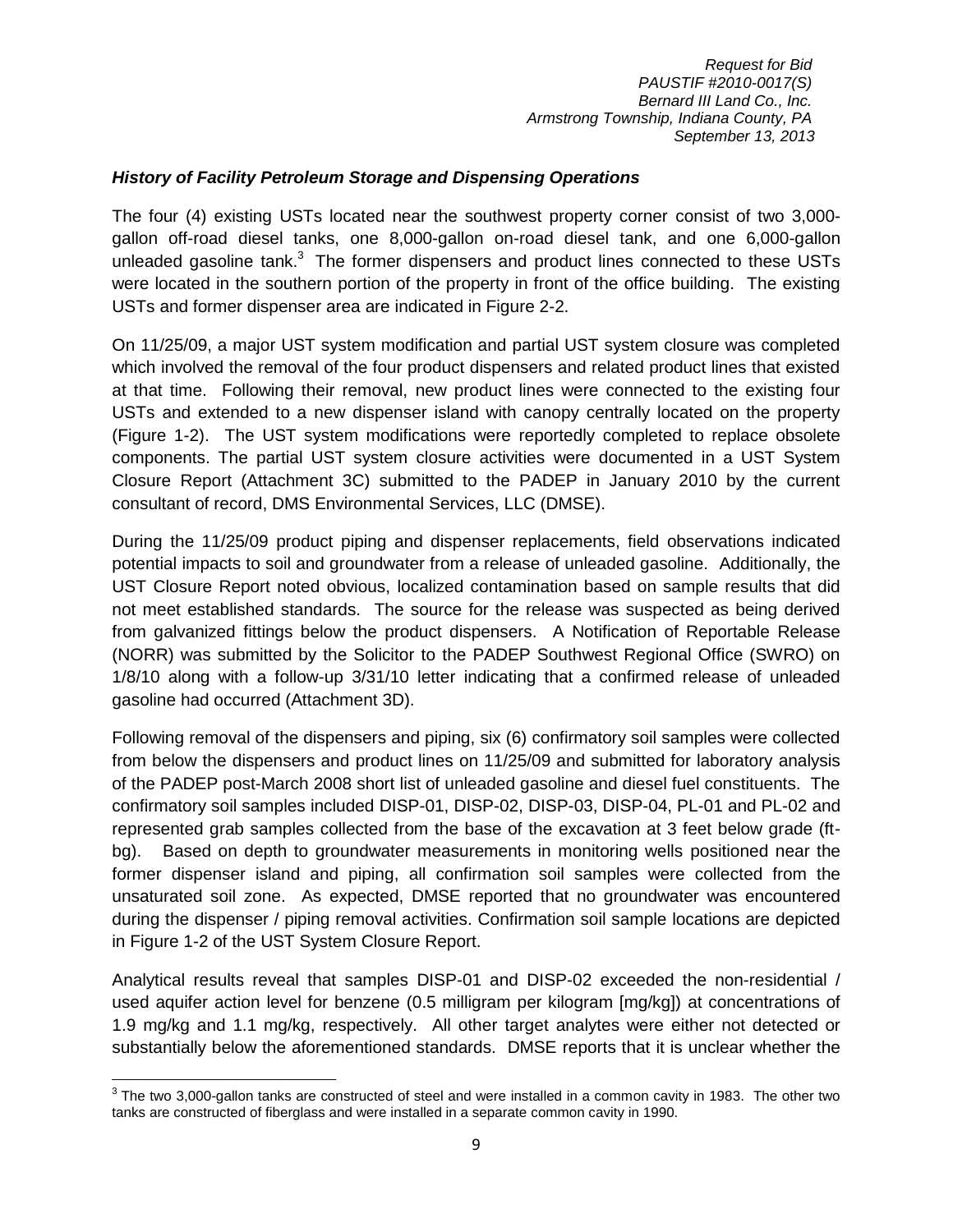release originated from former Dispenser #01, Dispenser #02, or both. However, DMSE surmised that the source was most likely unleaded gasoline Dispenser #01 rather than diesel Dispenser #02 because of the presence of MTBE in the dispenser soil samples. Based on the available project record, it does not appear that over-excavation of excessively impacted soil was completed and, consequently, these impacts remain in-place.<sup>4</sup> Separate-phase hydrocarbon (SPH) recovery efforts were not necessary since no SPH was observed during the dispenser and piping removals.

In response to the soil impacts observed during the dispenser and piping upgrades, the Solicitor retained DMSE's services to develop and implement a plan for site characterization including an evaluation of remedial alternatives. DMSE initiated site characterization activities in January 2010 that generally included on-property soil investigations, on-and off-property groundwater characterization, a surface water assessment, an unsuccessful attempt at soil gas sampling, aquifer testing, professional surveying of facility and environmental features, contaminant fate & transport modeling, and development of a hydrogeologic conceptual site model and risk conceptual site model. The site investigations, as well as the 11/25/09 UST system modifications and an evaluation of remedial alternatives, were documented in DMSE's 6/11/12 Site Characterization Report (SCR) provided as Attachment 3E. After issuing the SCR, DMSE submitted a Remedial Action Plan (RAP) to the PADEP on 11/30/12 that provided a site cleanup strategy designed to address the on-property soil contamination and on- and off-property groundwater impacts and achieve site closure. A copy of the RAP is provided in Attachment 3F. The PADEP unconditionally approved the SCR / RAP in a letter dated 3/19/13 (Attachment G) but cautioned that approval was contingent upon obtaining a PennDOT permit should any proposed soil excavation activities extend into the West Pike Road right-of-way. A brief summary of key information extracted from the SCR and RAP is provided in the following sections. Bidders are referred to the SCR and RAP in Attachments 3E and 3F, respectively, for additional information.

#### *Selection of Remediation Standards*

**Soil** 

The Solicitor intends to pursue site closure for unleaded gasoline constituents in soil under the PADEP Act 2 Statewide Health Standard (SHS) Medium Specific Concentrations (MSCs) for a used aquifer in a nonresidential setting.

Approximately one ton of pea gravel was excavated with no obvious or gross contamination and was reused as<br>Approximately one ton of pea gravel was excavated with no obvious or gross contamination and was reused as backfill.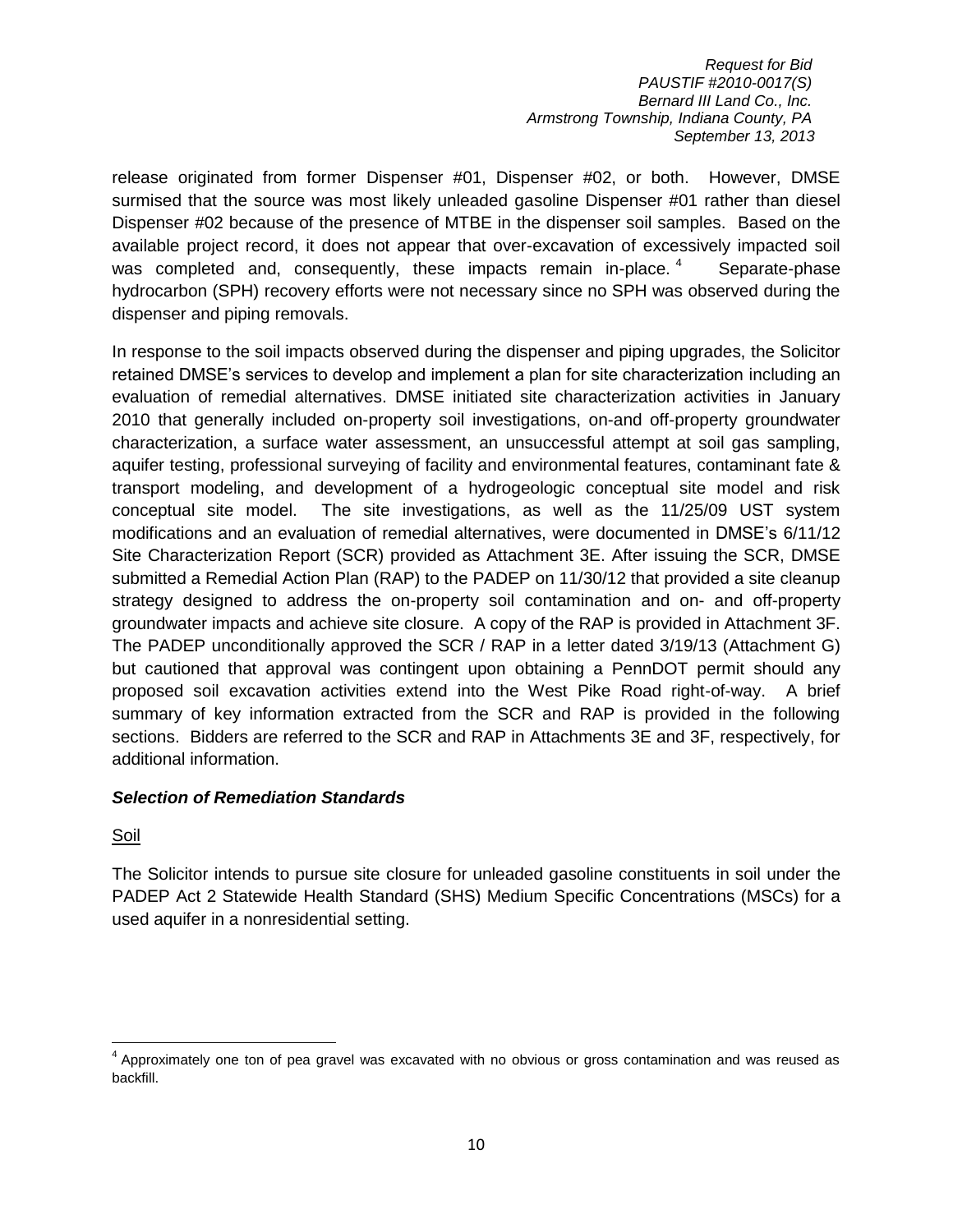## **Groundwater**

The Solicitor intends to pursue site closure for unleaded gasoline constituents in groundwater under the PADEP Act 2 Site Specific Standard (SSS) via pathway elimination and/or sitespecific risk based standards, as appropriate.

## *Overview of Site Geology, Hydrogeology and Hydrology*

Geologic characterization of the site subsurface was determined through advancing 21 onproperty soil borings (SB-01 through SB-21) within and surrounding the former product dispenser pad and near the two UST basins, and through the completion of borings for on-and off-property groundwater monitoring wells MW-01 through MW-13. The soil borings were advanced to depths ranging from approximately 10.0 to 14.5 ft-bg and the monitoring well borings were completed at depths ranging from about 11.2 to16.7 ft-bg.

In general, unconsolidated overburden deposits beneath the site study area consist of an approximate 0.5 to 5.8 feet thick layer of fill materials beginning beneath the asphalt surface cover (where present) or at the ground surface. The fill materials consist primarily of gravel with lesser amounts of gravelly clay, silt, sand and ash and were encountered at all on- and offproperty boring locations. Underlying the fill materials are natural soil deposits consisting of various mixtures of clay, silt, sand and gravel (with infrequent cobbles), some of which are laterally discontinuous.

Below the soil horizon is weathered shale bedrock that was identified at several on-and offproperty soil and monitoring well boring locations beginning at depths of about 10.4 (MW-11) to 15.0 (MW-01) ft-bg. Competent shale bedrock appears to have been encountered in soil borings SB-01, SB-02, SB-06, SB-07, SB-08 and SB-09 at depths ranging from approximately 12.0 (SB-07) to 14.5 (SB-06) ft-bg as suggested by direct-push drilling refusal at these depths. The shale bedrock reportedly belongs to the Pennsylvanian Age Glenshaw Formation that is generally comprised of cyclic sequences of sandstone, siltstone, shale, claystone, limestone and coal. Regarding bedrock structure, the BLCI facility is positioned about 1,000 ft northwest from the axis of the Grapeville-Kinter Hill anticline which trends from southwest to northeast resulting in gently dipping bedrock to the northwest.<sup>5</sup> Additional geologic information is provided on the borings logs and cross-sections contained in the 6/11/12 SCR (Attachment 3E).

The historical groundwater flow maps developed for the unconfined shallow water table aquifer (SCR Figures 4-6 through 4-11) typically reflect radial to semi-radial groundwater movement with converging south to west flow resulting in overall groundwater discharge to the southwest toward the combined tributary to Curry Run and the main branch of Curry Run. The depth to groundwater beneath the site has been measured within the range of 3.64 to 11.19 ft-bg and occurs within the unconsolidated overburden materials and underlying weathered shale

<sup>&</sup>lt;u>5</u><br><sup>5</sup> Bedrock strike and dip (313 / 2<sup>o</sup>) was directly measured at an outcrop in the eastern part of the BLCI property. However, this suggests bedrock dip to the southwest or northeast.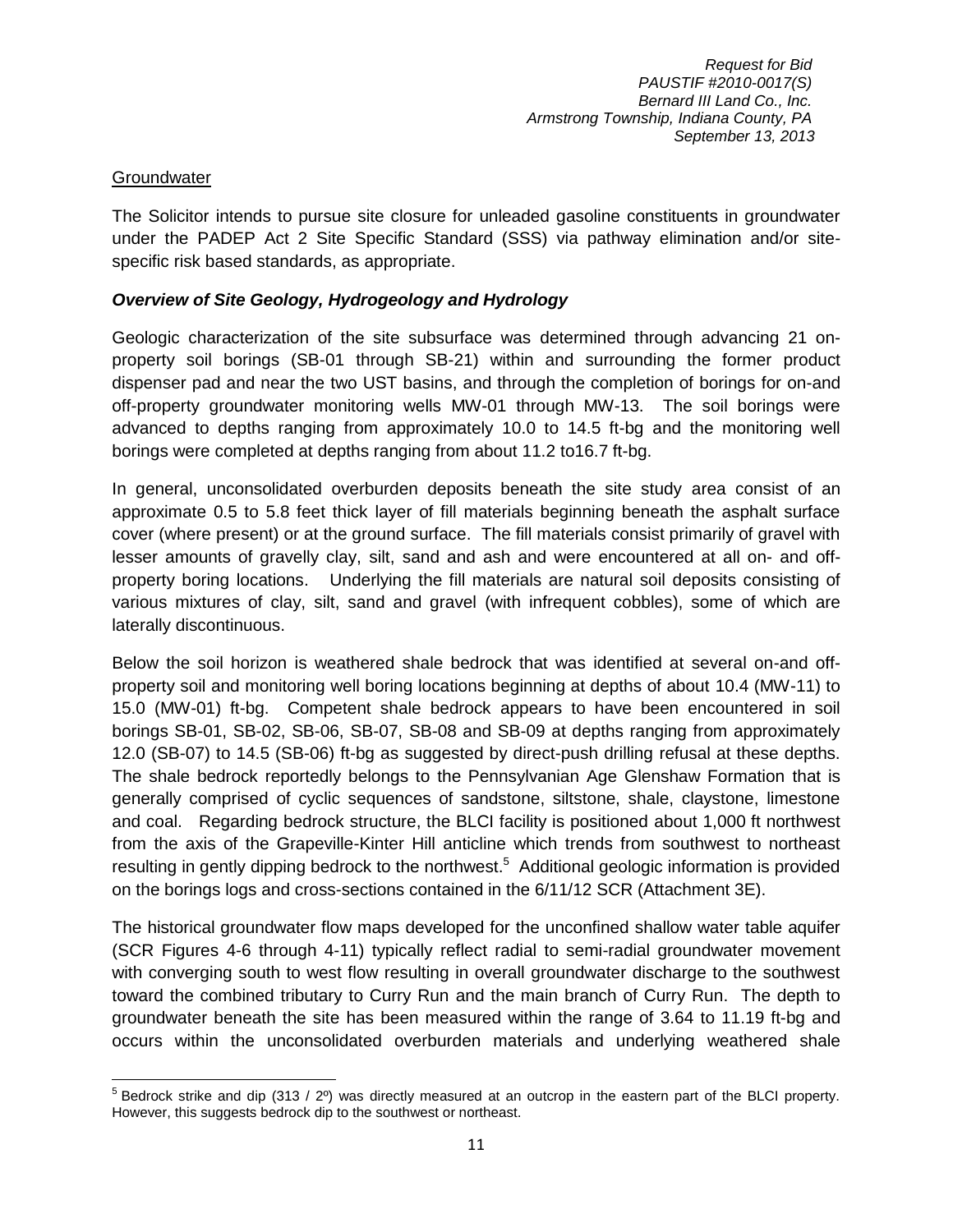bedrock. Historical groundwater gauging data is tabulated in the SCR (Attachment 3E) and RAP (Attachment 3F). The horizontal hydraulic gradient for the water table aquifer has ranged from approximately 0.04 to 0.09 ft/ft with an average value of approximately 0.06 ft/ft. Based on slug testing conducted by DMSE in monitoring wells MW-01 through MW-05, the average hydraulic conductivity for the shallow water table aquifer was estimated to range from about 5.9 ft/day to 10.8 ft/day with a geometric mean of 8.1 ft/day. Average linear groundwater velocity for the water table aquifer was also estimated at 1.93 ft/day.

The tributaries to Curry Run that traverse the BLCI facility were discussed previously in this section. Related surface water level monitoring in the open channel portion of the tributary to Curry Run has been performed to assist with determining groundwater flow and discharge to the stream. $^6$  Surface water level measurement data are tabulated in the SCR. In general, the SCR concludes that overburden groundwater is expected to discharge locally into either the open channel portion of the tributary to Curry Run located across the bulk plant facility road or to Curry Run across West Pike Road (Figure 2-2 in Attachment 3A). Because the tributaries to Curry Run are contained in culverts beneath the BLCI property, it is assumed they are hydraulically isolated from site groundwater over this area except for any possible breaches in the culvert. It is also possible that culvert bedding material (if present) may serve as a preferential migration pathway for site groundwater.

#### *Environmental Database Search*

DMSE completed a search of available environmental databases as part of the site characterization process including the PA Drinking Water Information System (PADWIS), PA Groundwater Information System (PAGWIS), eMapPA and the PA Natural Diversity Inventory (PNDI). Results from these database searches are summarized below.

- PAGWIS Ten (10) domestic water supply wells were identified within a 0.5 mile radius of the BLCI property. The Altman spring (SW-01), Hummel private water supply well (SW-02) and BLCI facility water supply well (SW-03) were not identified in the database search results.
- PADWIS The BLCI facility is serviced by the Shelocta district of ICMSA which purchases surface water from the Pennsylvania American Water Company. The surface water source is reported as the Two Lick Creek reservoir located east of the Borough of Indiana in the Conemaugh River watershed. Because of the significant distance to the reservoir (over five miles) and its hydrologic isolation from the site, impacts to the ICMSA's surface water supply from the unleaded gasoline release on the BLCI property are considered negligible.
- eMapPA Identified within a 0.5 mile radius of the BLCI facility were several oil / gas wells and a groundwater withdrawal well for a meat-processing facility located at a

Extempt of the surveyed surface water measurement point (BM-01) is located at the top of a culvert downstream of the BLCI<br>The surveyed surface water measurement point (BM-01) is located at the top of a culvert downstream o facility (Figure 2-2 in Attachment 3A).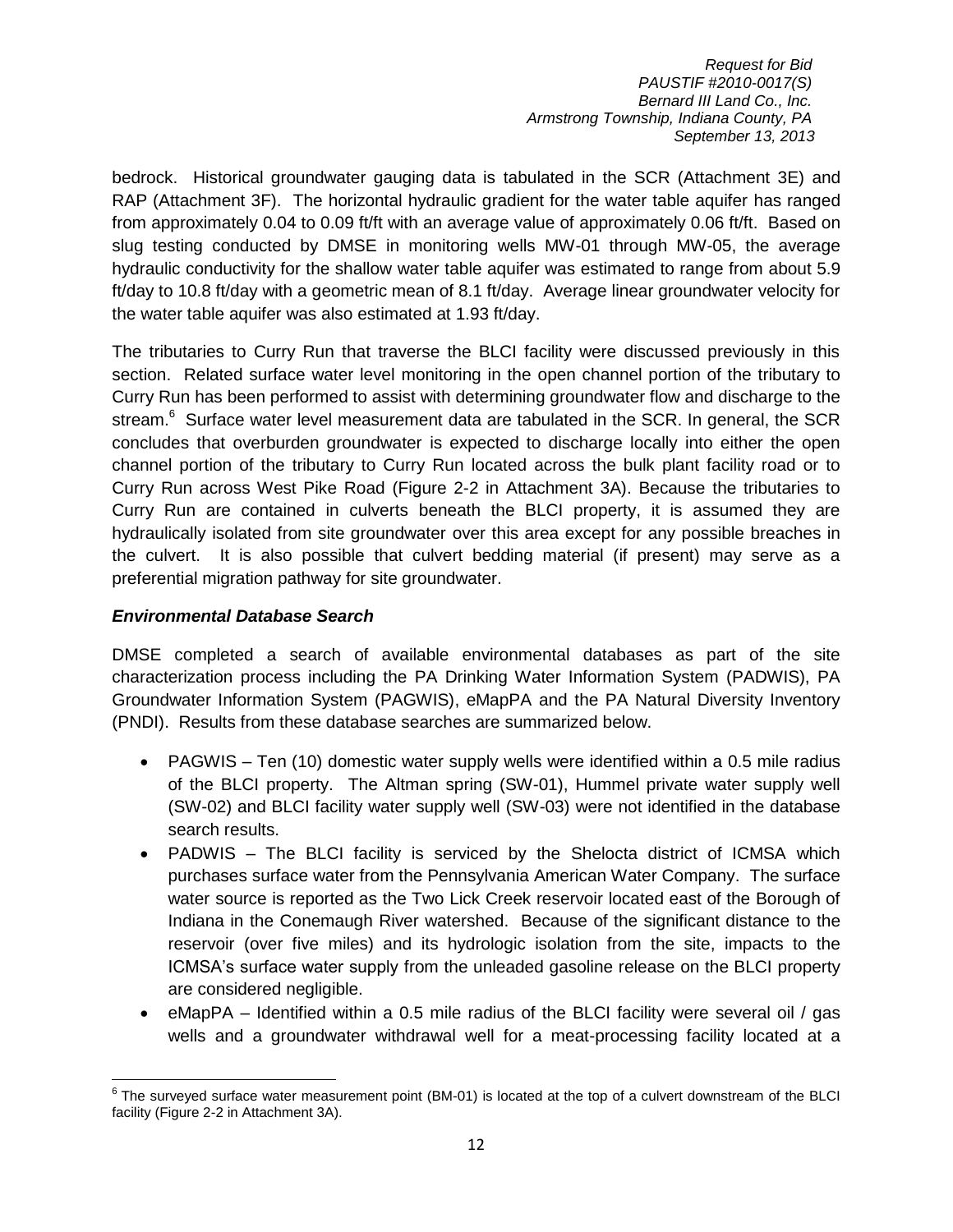distance of over 1.6 miles to the west. The SCR indicates that none of these features is known to be influencing, or influenced by, BLCI site conditions.

 The PNDI search identified no potential impacts and, therefore, no coordination with the PA Department of Conservation and Natural Resources was required to screen the site and vicinity.

Appendix C of the SCR (Attachment 3E) provides more detailed information on the database search results.

## *Soil Quality*

A total of 21 on-property soil borings (SB-01 through SB-21) were advanced during the site characterization activities to assist with defining the lateral and vertical extent of subsurface impacts resulting from the leaking product dispenser. Soil boring locations are depicted in Figure 2-2 of Attachment 3A. Two to three soil samples were collected at each boring location from targeted depth intervals including: 1) shallow unsaturated soil with sample depth intervals ranging from 2-4 to 4-6 ft-bg; 2) deep unsaturated soil within the 6-8 ft-bg depth interval; and 3) saturated soil with sample depth intervals ranging from 10-12 to 12-14 ft-bg.<sup>7</sup> The soil characterization program produced a total of 49 soil samples, including four duplicate quality control (QC) samples, that were submitted for laboratory analysis of the PADEP post-March 2008 short-list of unleaded gasoline parameters. Sample selection for laboratory analysis was generally based on headspace screening of organic vapor levels using a photoionization device and observations of petroleum staining and/or odors as described in more detail in the SCR. Soil analytical results were compared to the PADEP Act 2 nonresidential subsurface soil Direct Contact MSCs (2-15 ft), nonresidential unsaturated and saturated Soil to Groundwater MSCs (used aquifer), and the default nonresidential volatilization to indoor air screening values, as appropriate.<sup>8</sup>

Soil analytical results indicate that benzene is the only constituent of concern (COC) and is primarily limited to shallow unsaturated soil. All other target unleaded gasoline compounds were either not detected or were below the comparative standards listed above. More specifically, benzene concentrations in unsaturated soil exceeded the nonresidential Soil to Groundwater MSC and the default volatilization to indoor air screening value at the following boring locations: SB-02 (1.2 mg/kg, 2 to 4'), SB-03 (0.58 mg/kg, 2 to 4'), SB-05 (0.75 mg/kg, 2 to 4'), SB-11 (0.52 mg/kg, 2 to 4'), SB-12 (1.0 mg/kg, 4 to 6') and SB-14 (1.7 mg/kg, 4 to 6'). The soil sample collected from a depth of 10 to 12' in boring SB-02 was the only smear zone sample that contained a concentration of benzene (0.61 mg/kg) in excess of the nonresidential saturated Soil to Groundwater MSC. Samples from three other soil borings contained levels of benzene

The SCR specifies that no soil samples were collected below the seasonal low water table. Therefore, for clarification, the saturated soil samples reflect periodically saturated soil collected from the smear zone rather than from permanently saturated soil.

 $8$  A soil sample identified as GT-01 was also collected from a depth interval of 0 to 5' within soil boring SB-08 and submitted for geotechnical analysis (grain size distribution). Geotechnical results are summarized in the SCR.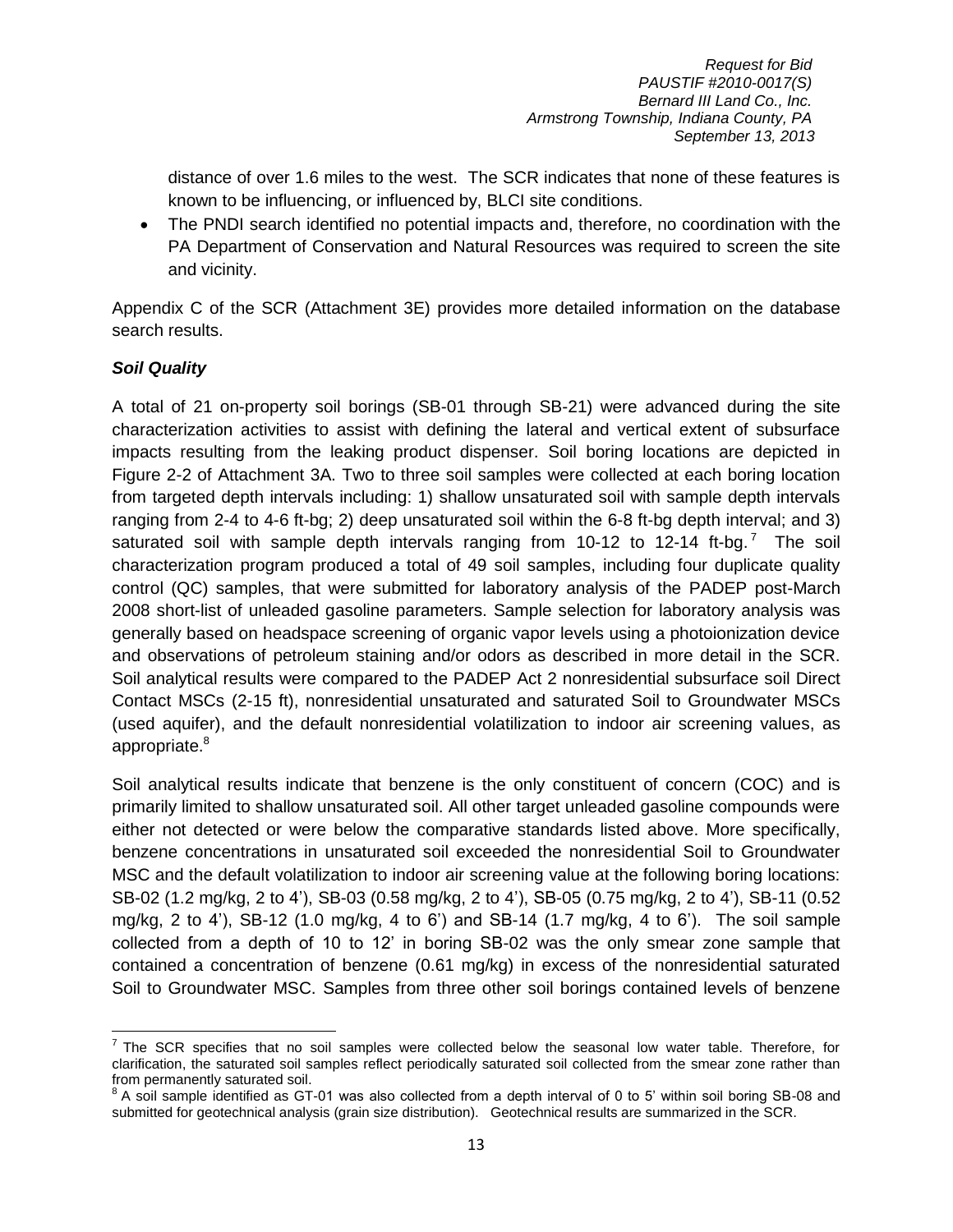exceeding only the default volatilization to indoor air screening value including SB-09 (0.39 mg/kg, 2 to 4'), SB-10 (0.4 mg/kg, 2 to 4')<sup>9</sup> and SB-13 (0.50 mg/kg, 4 to 6'). As illustrated in Figure 4-5 of the SCR, the distribution of contaminants in site soil exceeding established standards is limited to the western half of the former dispenser island and beyond the former island to the west at least to the area of boring SB-11. Overall, the soil contamination appears to be defined both laterally and vertically and limited to the BLCI property except possibly to the south of the former dispenser island. In this area, it is difficult to determine whether soil impacts exceeding regulatory standards may extend off-property beneath the West Pike Road right-ofway given a benzene level of 0.97 mg/kg in the duplicate sample from nearby boring SB-10.

#### *Groundwater Quality*

Groundwater quality has been assessed through sampling a network of 13 monitoring wells including on-property wells MW-01 through MW-06, MW-11 and MW-13 and off-property wells MW-07 through MW-10 and MW-12. The monitoring wells range in depth from approximately 11.2 to 16.7 ft-bg and intersect the shallow water table aquifer. In addition to the monitoring wells, groundwater samples have also been collected from the private water supply spring located on the Altman property (SW-01), private water supply well installed on the Hummel property (SW-02), and the reportedly functional but unused BLCI facility water supply well (SW-03). Locations of the groundwater monitoring wells and private water supplies are depicted in Figures 1-2 and 2-2 in Attachment 3A and boring logs / well construction details are contained in the SCR provided in Attachment 3E.

For the site monitoring well network, nine groundwater monitoring / sampling events have currently been completed from September 2010 through March  $2013<sup>10</sup>$  that have produced from five to nine sets of groundwater analytical data for each well, depending on the date the well was installed. Additional groundwater gauging events have been completed in the interim between these monitoring / sampling events. The Hummel well and facility water supply well have been sampled more frequently and 15 analytical data sets exist for these private supplies through the late first quarter / early second quarter 2013, respectively. The Altman spring has been sampled only five times through December 2011. Groundwater samples have been analyzed for the PADEP post-March 2008 short list of unleaded gasoline parameters. The historical groundwater analytical database through the March 2013 sampling event is provided in Attachment 3H.

The primary COC in site groundwater is MTBE which continues to exceed the SHS MSC beneath the BLCI property and beyond the property boundary. To a lesser extent, benzene is also a COC in groundwater although the areal extent of the dissolved-phase benzene plume is not as widespread and appears to be limited to the BLCI property. In general, the recent March

The duplicate QC sample from SB-10 also exceeded the unsaturated soil standard for benzene (0.97 mg/kg, 2 to 4').

 $10'$  Most recent data available at the time this RFB package was prepared.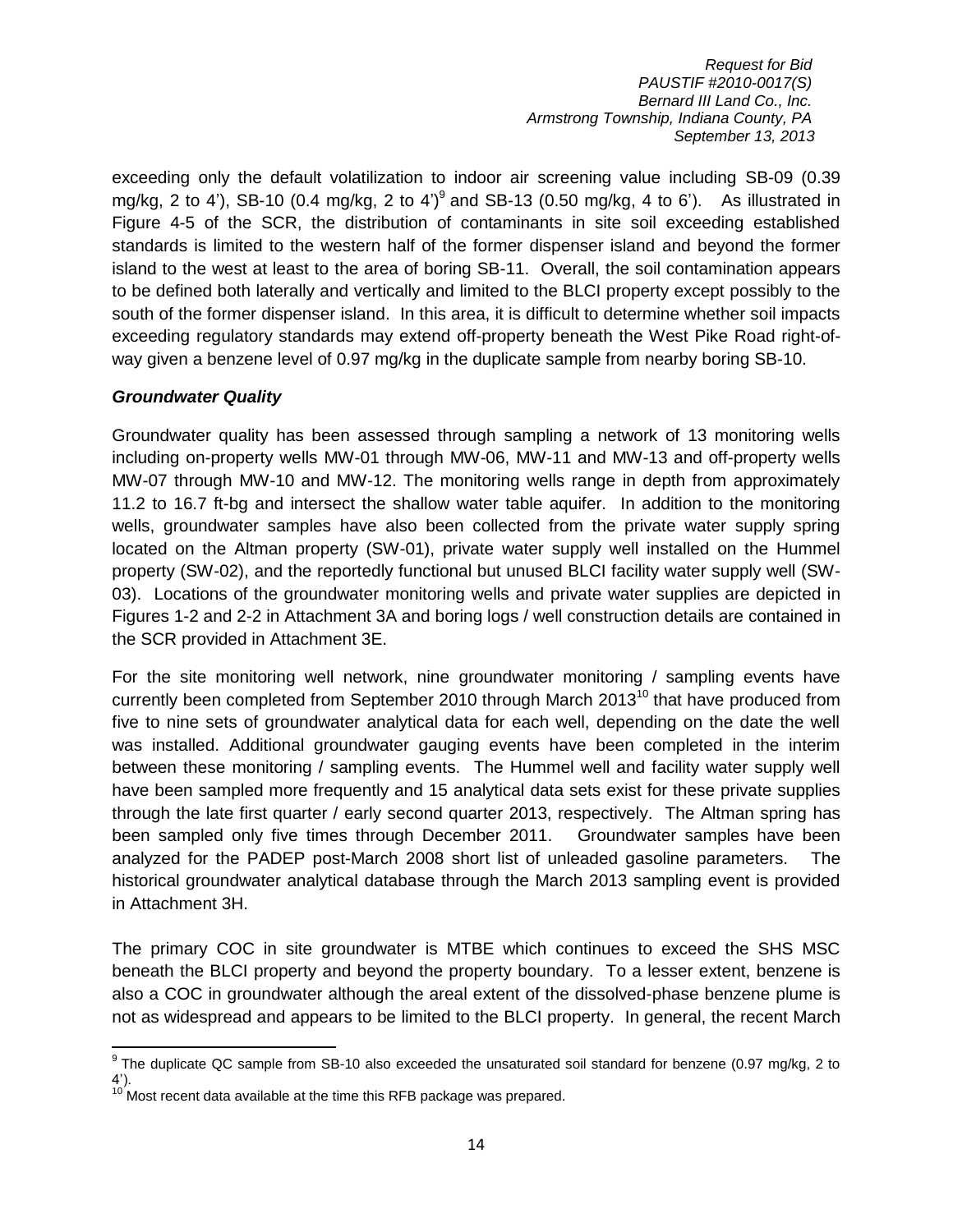2013 groundwater analytical results indicate that MTBE and benzene attained concentrations of up to 260 and 120 micrograms per liter (ug/l), respectively, in the source area well MW-5. Aside from MTBE and benzene, the compound 1,2,4-trimethylenzene in site groundwater exceeded the SHS MSC only once during the initial 9/3/10 sampling of well MW-01 (26 ug/l) and, therefore, is not considered a COC. All other target unleaded gasoline constituents have been below the SHS MSCs or the laboratory method detection limits.

For the March 2013 groundwater sampling event, MTBE was identified above the applicable regulatory standard in six of the eight on-property groundwater monitoring wells including MW-02 through MW-05, MW-11 and MW-13. Concentrations of MTBE in these wells ranged from 23 ug/l (MW-4) to 260 ug/l (MW-5) during the March 2013 event and were the most elevated within and adjacent to the former product dispenser source area. Historically, these six onproperty wells have exhibited persistent levels of MTBE exceeding the regulatory standard. In the other two on-property wells, MTBE was identified below the standard in MW-01 (6.1 ug/l) and no MTBE was detected in the sample collected from MW-06 during the March 2013 event which is consistent with historical data. The groundwater analytical database indicates that MTBE concentrations exceeding the regulatory standard have also migrated beyond the southern and western BLCI property boundaries which generally correlates with contaminant migration in the direction of groundwater flow. In March 2013, MTBE was present beyond the western property boundary in wells MW-07 and MW-12 at concentrations of 40 and 230 ug/l, respectively, which exceed the regulatory standard. Note that the horizontal extent of the MTBE plume has not been defined off-property to the west-southwest beyond well MW-12, although lateral dissolved-phase contaminant migration in this direction may be partially, or wholly controlled by groundwater discharge to the nearby tributary of Curry Run. To the south across West Pike Road, low levels of MTBE below the applicable standard were present in offproperty wells MW-08 (3.8 ug/l) and MW-10 (8.4 ug/l) during the March 2013 sampling event, although no MTBE was detected in the most distant downgradient well MW-09 during that event. However, during previous sampling events, concentrations of MTBE have sporadically exceeded the standard in wells MW-09 and MW-10 at levels reaching 38 and 34 ug/l, respectively. Consequently, there is concern that the private water supply well located on the Hummel property could eventually become impacted.

Benzene analytical results for the March 2013 sampling event indicate that this compound was reported above the laboratory method detection limit in only four on-property wells including MW-01, MW-04, MW-05 and MW-11. Concentrations of benzene exceeded the applicable regulatory standard in MW-05 (120 ug/l) and MW-11 (54 ug/l) located adjacent to the former product dispenser pad, and were below the standard in MW-01 (3.6 ug/l) and MW-04 (3.8 ug/l) at greater distance from the former dispenser pad. Benzene levels in MW-05 and MW-11 have historically fluctuated and exhibited instability which can likely be attributed to the presence of residual source soil and precipitation / infiltration events. Results for wells MW-01 and MW-04 are generally consistent with historical data. Based on available data, levels of benzene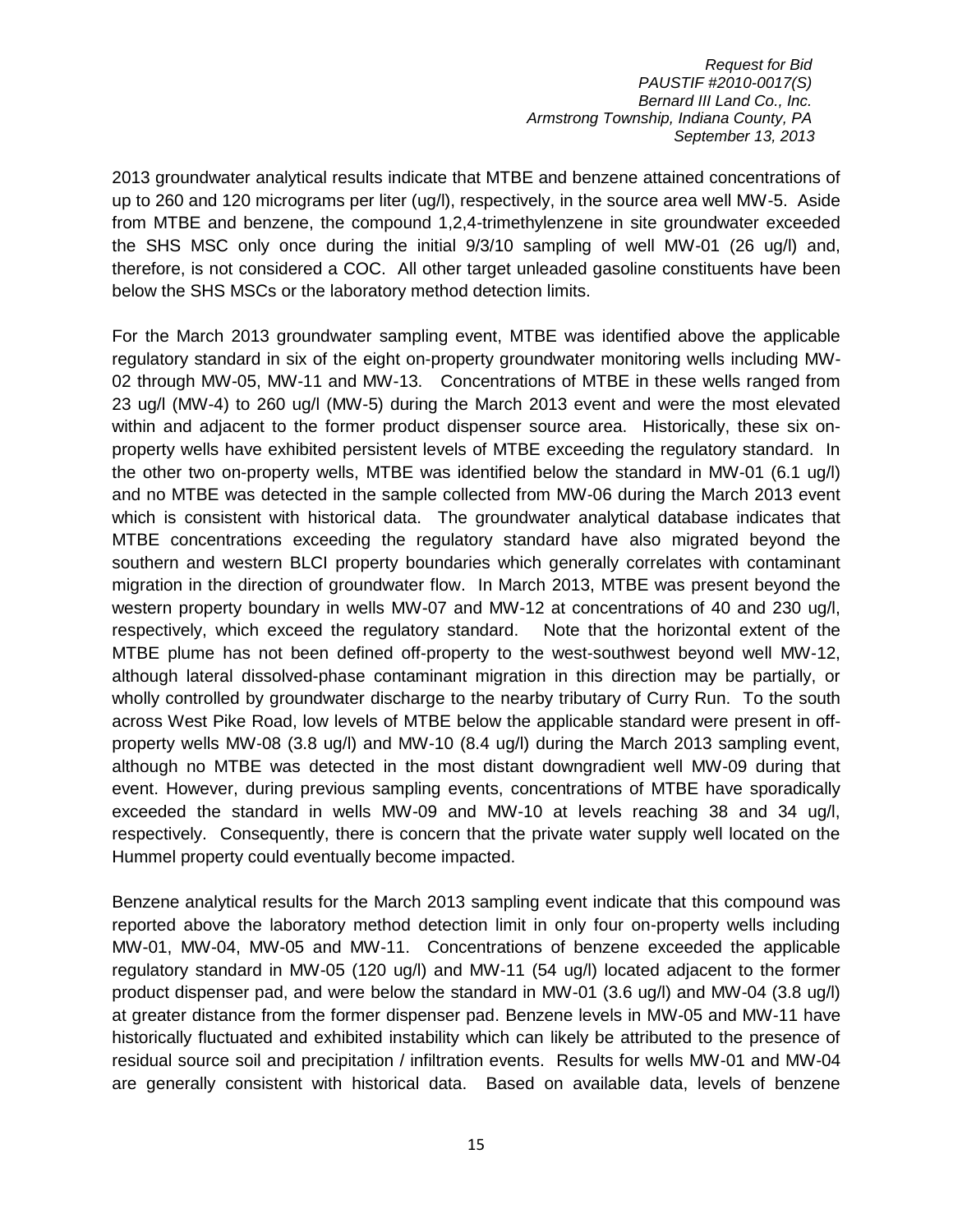exceeding the SHS MSC appear to be limited to the area surrounding the former dispenser island source area and most likely do not extend beyond the property boundary.

No target unleaded gasoline compounds have historically been identified in the Altman private water supply spring or Hummel private water supply well.<sup>11</sup> Low levels of MTBE slightly exceeding the applicable standard have frequently been detected in the unused facility water supply well (up to 34 ug/l) and most recently attained a concentration equivalent to the standard of 20 ug/l during the April 2013 sampling. All other unleaded gasoline compounds have historically been reported as below laboratory method detection limits in the facility well. The SCR concludes that although the facility water supply well is cross-gradient from the source area, the MTBE impacts are probably due to its proximity to the source area and preferential pathways.

Field parameters measured during the groundwater sampling events have included pH, temperature, specific conductance, dissolved oxygen, turbidity, oxidation / reduction potential, salinity and total dissolved solids. The results from these measurements are tabulated in the SCR. There is no evidence in the project record that surface water samples have ever been collected and analyzed from Curry Run or its tributaries.

## *Soil Gas*

One soil gas sampling point (SG-01) was installed by DMSE in February 2011. Sampling point SG-01 was positioned between the former unleaded gasoline dispenser and the office / garage / maintenance building (Figure 2-2, Attachment 3A) and was screened from 4 to 5 ft-bg. However, a localized zone of shallow perched groundwater inundated the sampling point precluding the collection of soil gas samples. Based on the available site record, no subsequent attempt to collect and analyze soil gas samples has been completed.

#### *Separate Phase Hydrocarbons*

Although no separate phase hydrocarbons (SPH) were observed during the 11/25/09 removal of the four product dispensers and related piping, periodic accumulations of SPH were reportedly later measured in on-property monitoring wells MW-03 and MW-11. More specifically, approximately 0.01 foot of SPH was measured in MW-11 in June 2012 and about 0.02 foot of SPH was measured in Well MW-03 in August 2012. Recovery of the limited volume of SPH from these wells has been performed using absorbent socks. The most recent SPH measurement results available (10/17/12) indicate that no free product was identified in any of the site monitoring wells on that particular date. However, whether SPH has reappeared in wells MW-03 and/or MW-11 and the status of any SPH recovery efforts after that date are unknown.

 $\overline{a}$  $11$  The Altman spring at an elevation above 1240 ft-msl is considered hydraulically isolated from impacted site groundwater at an elevation of about 1180 ft-msl. The Hummel well is located hydraulically downgradient of the site.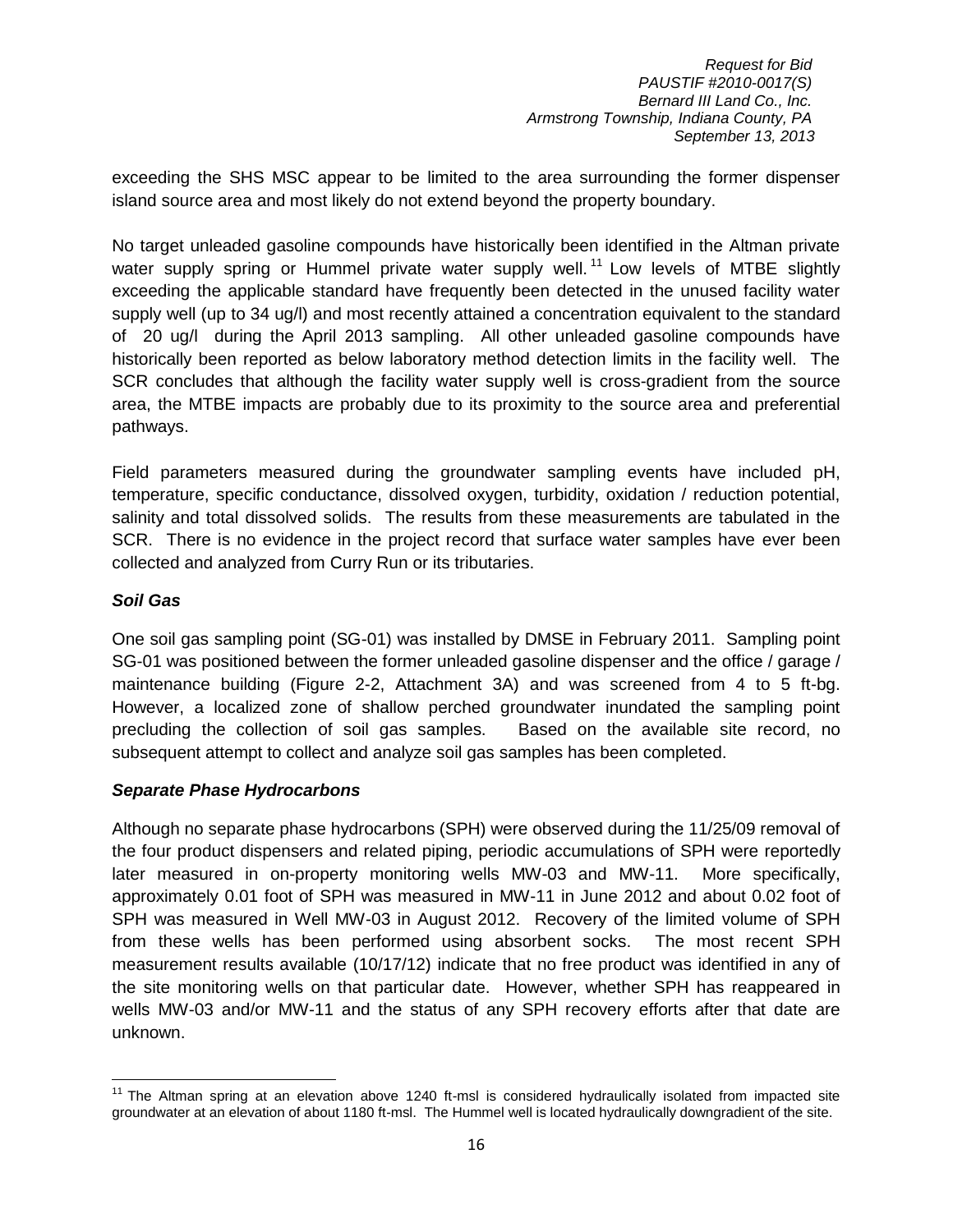#### *Contaminant Fate and Transport Modeling*

The documented off-property migration of the dissolved-phase MTBE plume was further evaluated using USEPA's BIOSCREEN groundwater contaminant fate and transport model. It appears that site conditions were simplified for the model run by assuming the creek drainage divide was not present. In general, results from the modeling effort predict that absent the creek, the MTBE migration could extend approximately 525 feet downgradient of off-property well MW-12 at concentrations exceeding the SHS MSC for a used aquifer in a residential setting (UARSHS). BIOSCREEN modeling of the dissolved-phase benzene plume predicts that benzene will not extend beyond Bulk Plant Road west of the BLCI facility or beyond West Pike Road to the south which is consistent with the available groundwater analytical results through the March 2013 sampling event. Additional details regarding the BIOSCREEN contaminant fate and transport modeling are provided in the SCR.

Because existing groundwater analytical data and the BIOSCREEN modeling results indicate that MTBE would likely migrate to the nearest surface water feature (tributary to Curry Run located near and downgradient of MW-12) at concentrations exceeding the edge criterion, MTBE was evaluated using the PADEP's SWLOAD5B model to assess contaminant loading to the stream. Results from the SWLOAD5B modeling conclude that the maximum predicted steady-state concentrations at the groundwater/surface water interface could exceed the edge criterion for MTBE. Although these results require further evaluation using PADEP's PENTOXSD model, there is no Chapter 16 lowest surface water quality criterion in PENTOXSD for MTBE. As an alternative, the resultant surface water concentration of MTBE was estimated using a mass balance calculation assuming 100% mixing. In general, the mass balance calculation predicted a maximum in-stream MTBE concentration of 13 ug/l and concluded that because the concentration of MTBE in the stream at the time of maximum mass loading is quantified at a level lower than the default SHS MSC for a used aquifer in a nonresidential setting (UANRSHS), further demonstration of compliance with surface water criteria is not required.<sup>12</sup> Additional details regarding the SWLOAD5B modeling and mass balance calculations are provided in the SCR.

#### *Preferential Pathway Analysis*

 $\overline{\phantom{a}}$ 

The existing BLCI facility water supply well has often, and recently, contained concentrations of MTBE exceeding the applicable regulatory standard. Although the facility supply well is reportedly now unused and only served for non-potable use in the past (e.g., washing vehicles), it still remains functional and is considered a potentially complete exposure pathway via ingestion (drinking water) and dermal/inhalation exposure (washing). The SCR concluded that there are currently no other identified potentially complete on-site exposure pathways associated with site groundwater and soil. The SCR further concluded that a future potentially

 $12$  Because MTBE does not have a lowest surface water quality criterion, the default criterion specified in the Act 2 Technical Guidance manual is the UANRSHS MSC.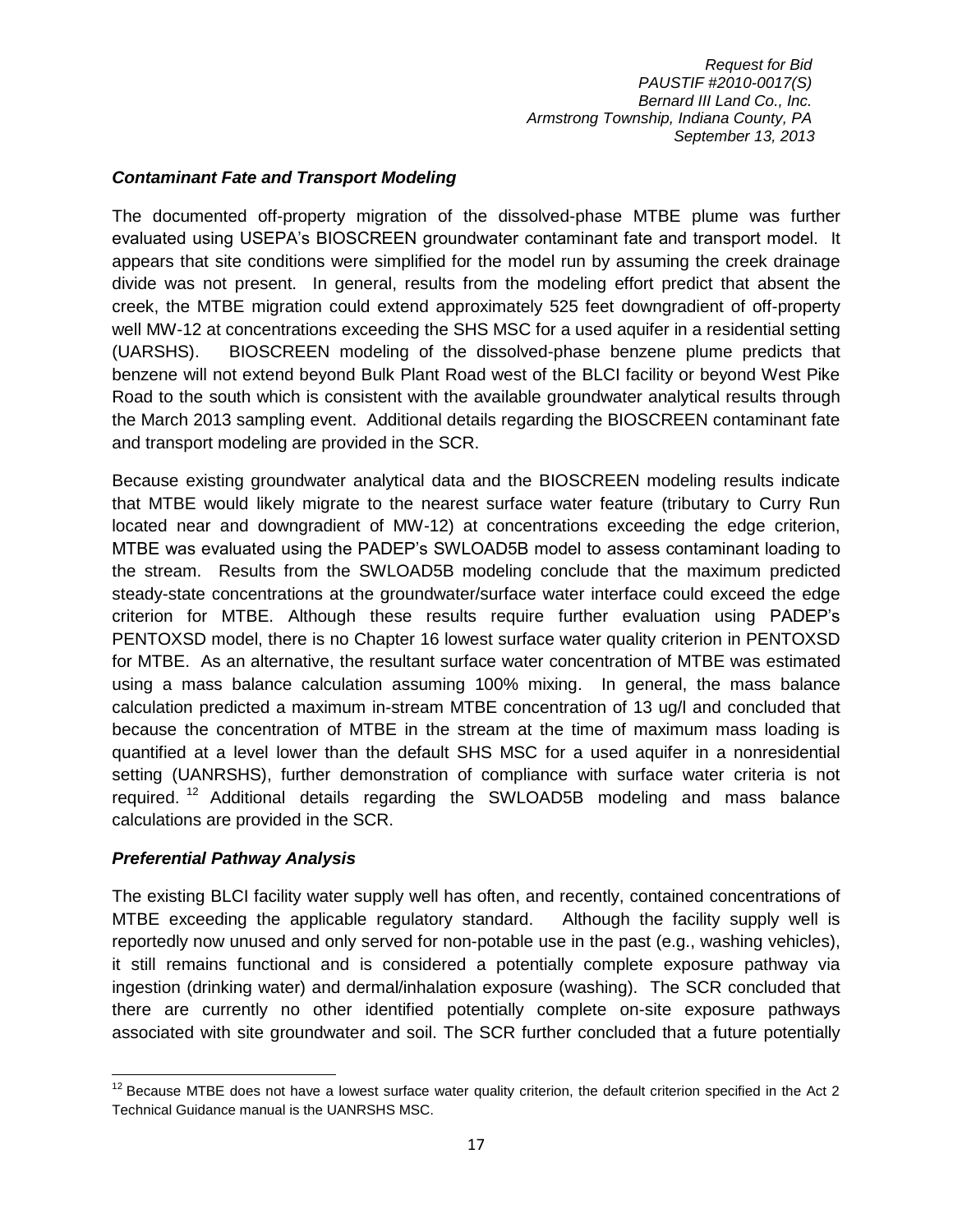complete exposure pathway would exist in the event that a utility corridor would be constructed within saturated zone soil.

## *Risk Conceptual Site Model*

A human health exposure assessment was completed by DMSE for various categories of potential human receptors and a summary of findings for the retained categories is provided below.

- Construction Worker (on- and off-property) Unleaded gasoline constituents have been detected in on-property shallow soil and in on- and off-property shallow groundwater at concentrations exceeding the SHS. Therefore, exposure via soil and groundwater was retained for further analysis for the on-property and on- and off-property construction worker, respectively.
- Utility Worker (on- and off-property) See description for Construction Worker above.
- Indoor Worker Vapor intrusion into occupied buildings is a potentially complete pathway that was not eliminated by soil gas sampling / screening; therefore, this receptor / potential pathway was retained.
- Recreational User The SCR concludes that the recreational user will remain a potential receptor until it can be demonstrated that the in-stream concentration is below the screening value. (Note, however, that the mass balance calculation previously discussed predicts a maximum in-stream MTBE concentration of only 13 ug/l which is below the UARSHS.)
- Off-Site Resident Although no target unleaded gasoline compounds have been identified in the off-property Altman spring or Hummel water supply well, BIOSCREEN fate and transport modeling suggests that dissolved-phase contaminants may migrate as far as the Altman and Hummel properties at concentrations exceeding the residential MSCs. Therefore, this pathway was retained for future off-property receptors on the Altman and Hummel properties.<sup>13</sup>
- Current and Future Groundwater User On- and off-property overburden groundwater contains unleaded gasoline compounds exceeding both residential and nonresidential SHS MSCs and a municipal mandatory connection ordinance exists that requires only a minimum payment to the public utility but does not otherwise prohibit the use of groundwater for drinking water. Therefore this receptor was retained. A copy of the municipal ordinance is provided in Attachment 3I.

Potential ecological receptors were evaluated via the screening process defined under Chapter 250.311 and a survey of threatened or endangered species was conducted as required under the Endangered Species Act. As described in the SCR, the site passed the ecological screening procedure because light petroleum compounds (unleaded gasoline) were the only

l <sup>13</sup> Although dissolved-phase impacts may, or may not have already migrated onto the Altman property, the Altman spring is considered hydraulically isolated from site overburden groundwater due to elevation differences as previously discussed.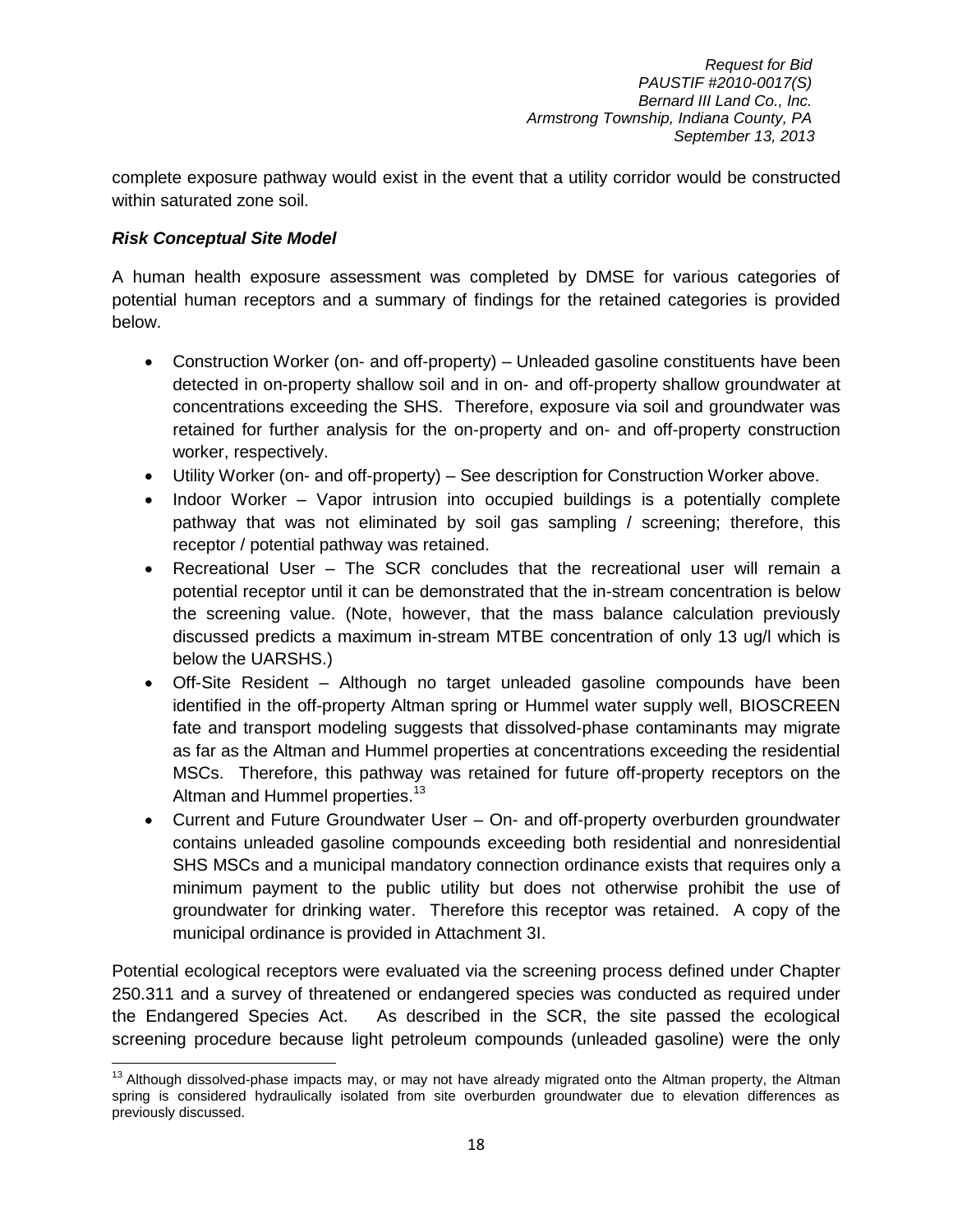constituents detected which require no on-site evaluation. Also, as previously discussed, a PNDI search identified no potential impacts and, consequently, no coordination with DCNR was required to screen the site and vicinity.

#### *Proposed Site Remedial Approach*

 $\overline{\phantom{a}}$ 

An evaluation of various remedial alternatives was completed by DMSE that are summarized in the SCR. The soil remedial alternatives evaluated for potential site application included soil excavation, transport and disposal, soil vapor extraction (SVE), and *in-situ* chemical oxidation (saturated zone). Remedial alternatives evaluated for groundwater included groundwater extraction and treatment, air sparging / SVE, enhanced bioremediation, in-situ chemical oxidation, and monitored natural attenuation (MNA).

Based on the evaluation of remedial alternatives for soil, the RAP proposes excavation, transport and disposal of excessively impacted soil from the former dispensers area to achieve the SHS. Figures depicting the anticipated limits of soil excavation and proposed soil waste characterization sampling locations are provided in the RAP.<sup>14</sup> Soil excavation is addressed under Milestone D1 of this RFB.

The RAP specifies that obtaining closure for site groundwater under the SSS is the primary objective and that post-excavation groundwater sampling data will be used to complete the required risk assessment. Post excavation groundwater sampling is intended to provide eight consecutive quarters of groundwater data for the primary purpose of compiling a reasonable dataset and evaluating plume stability for completing the risk assessment. The RAP also generically states that under the SSS closure scenario, the selected groundwater remedial alternative will include institutional controls.<sup>15</sup>

As previously mentioned, the RAP was unconditionally approved in a letter issued by the PADEP on 3/19/13. Bidders are directed to the 11/30/12 RAP in Attachment 3F for more details on the remedial strategy proposed by DMSE. Note that for this RFB solicitation, a bidder may elect to propose implementing the RAP "as-is", may elect to retain but modify certain technical aspects of the site remedy proposed in the RAP, or may choose to propose an alternative site remedy it feels may be more efficient and cost effective to achieve a combination SHS (soil) / SSS (groundwater) site closure.

 $14$  The RAP provides a minimum excavation volume estimate of 284 in-place cubic yards based on an assumed excavation depth of 6 ft-bg and an assumed surface area of approximately 1,280 ft<sup>2</sup> which appears consistent with the lateral and vertical extent of identified excessive impacts in shallow unsaturated soil.

<sup>&</sup>lt;sup>15</sup> Bidders should note that the RAP describes an optional SHS closure strategy for groundwater, if appropriate, based on potential post-excavation improvements in groundwater quality. The approach may rely on biological enhancements injected into lateral piping proposed for installation at the base of the soil excavation, or simply on MNA. However, this optional SHS closure strategy for groundwater would require Claimant, PADEP and PAUSTIF approval and preparation of a revised RAP, and would be subject to the changed conditions clause of the Fixed-Price Agreement. Therefore, bid responses shall be based on the primary SSS closure goal for groundwater.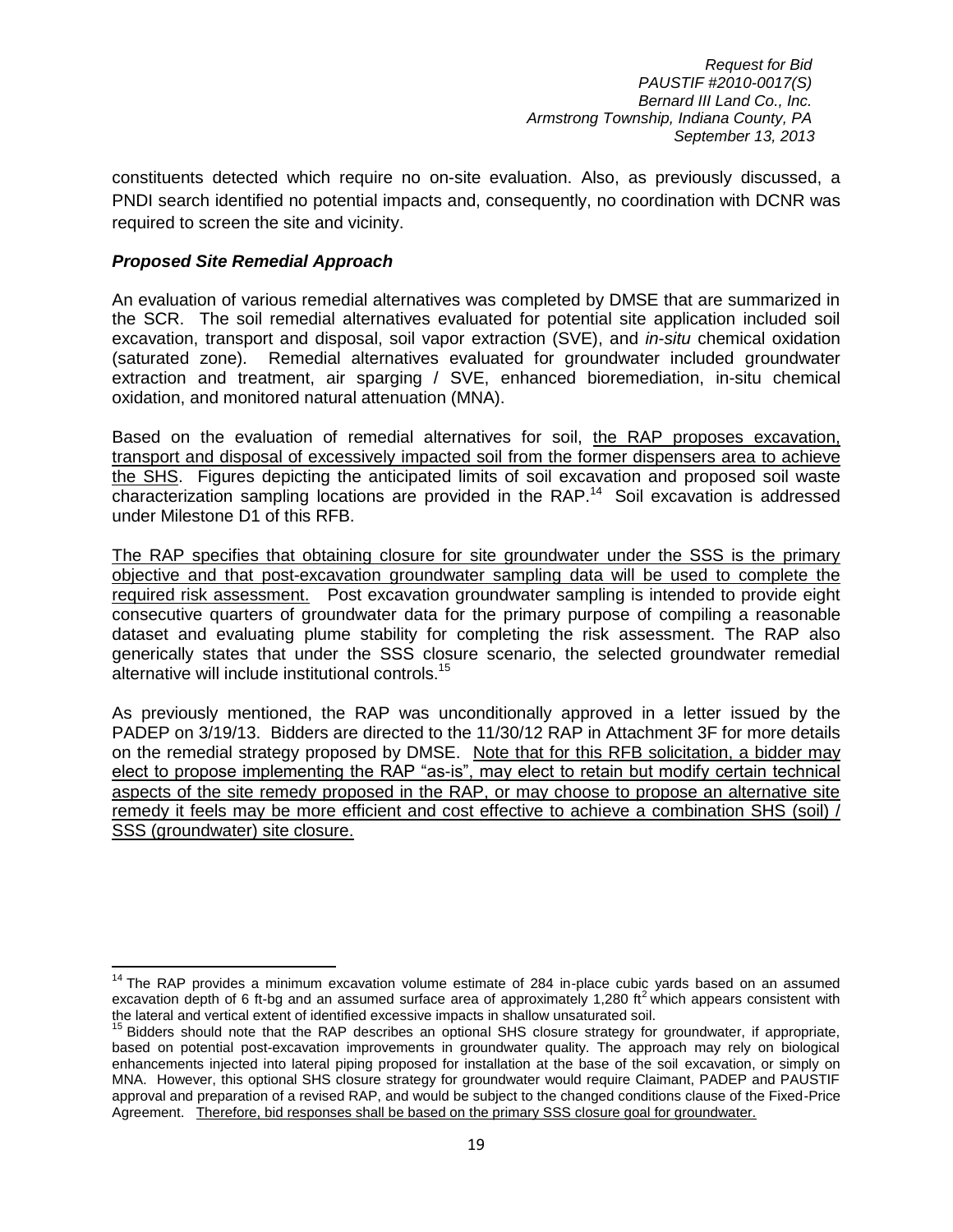#### *Remedial Feasibility Pilot Testing*

Based on information contained in the SCR and RAP, no remedial feasibility pilot testing has been conducted on any of the remedial alternatives evaluated or retained for possible site application (e.g., SVE, biological enhancement).

## <span id="page-21-0"></span>**Scope of Work (SOW)**

This RFB seeks competitive bids from qualified contractors to perform the activities in the Scope of Work (SOW) specified herein. The draft RFB was provided to the PADEP SWRO case manager for review and comment but no response was received.

## <span id="page-21-1"></span>**Objective**

In general, the scope of work described in this RFB requires supplemental site characterization activities, site remediation, an exposure evaluation / risk assessment, attainment demonstrations, preparation of a Remedial Action Completion Report (RACR), and site restoration. **Post remedial care monitoring will be performed on a time and materials basis outside of the scope of the Remediation Agreement.** These work scope elements are intended to achieve site closure for a release of unleaded gasoline via the PADEP Act 2 SHS for soil and SSS for groundwater. The site closure strategy proposed in the PADEP-approved RAP generally involves excavation for soil and development of a risk assessment for groundwater.

The SOW contained in this RFB has been developed and structured as a "**Bid to Result**" type solicitation. "**Bid to Result**" RFBs identify task goals and rely on the bidders to provide a high level of project-specific detail on how they will achieve the goal. Each bid must detail the approach and specific methods for achieving the milestone objectives In reviewing the quality of bids submitted under "**Bid to Result**" solicitations, there is an increased emphasis placed on technical approach and reduced emphasis on cost (as compared to bids for "Defined Scope of Work" RFBs).

#### <span id="page-21-2"></span>**Constituents of Concern (COCs)**

Soil and groundwater samples collected at the BLCI site have been analyzed for the PADEP Act 2 post-March 2008 short-list of unleaded gasoline compounds. Based on these analyses, the site Constituents of Concern include benzene in soil and MTBE and benzene in groundwater.

#### <span id="page-21-3"></span>**General SOW Requirements**

The bidder's approach to completing the SOW shall be in accordance with generally accepted industry standards/practices and all applicable federal, state, and local rules, regulations,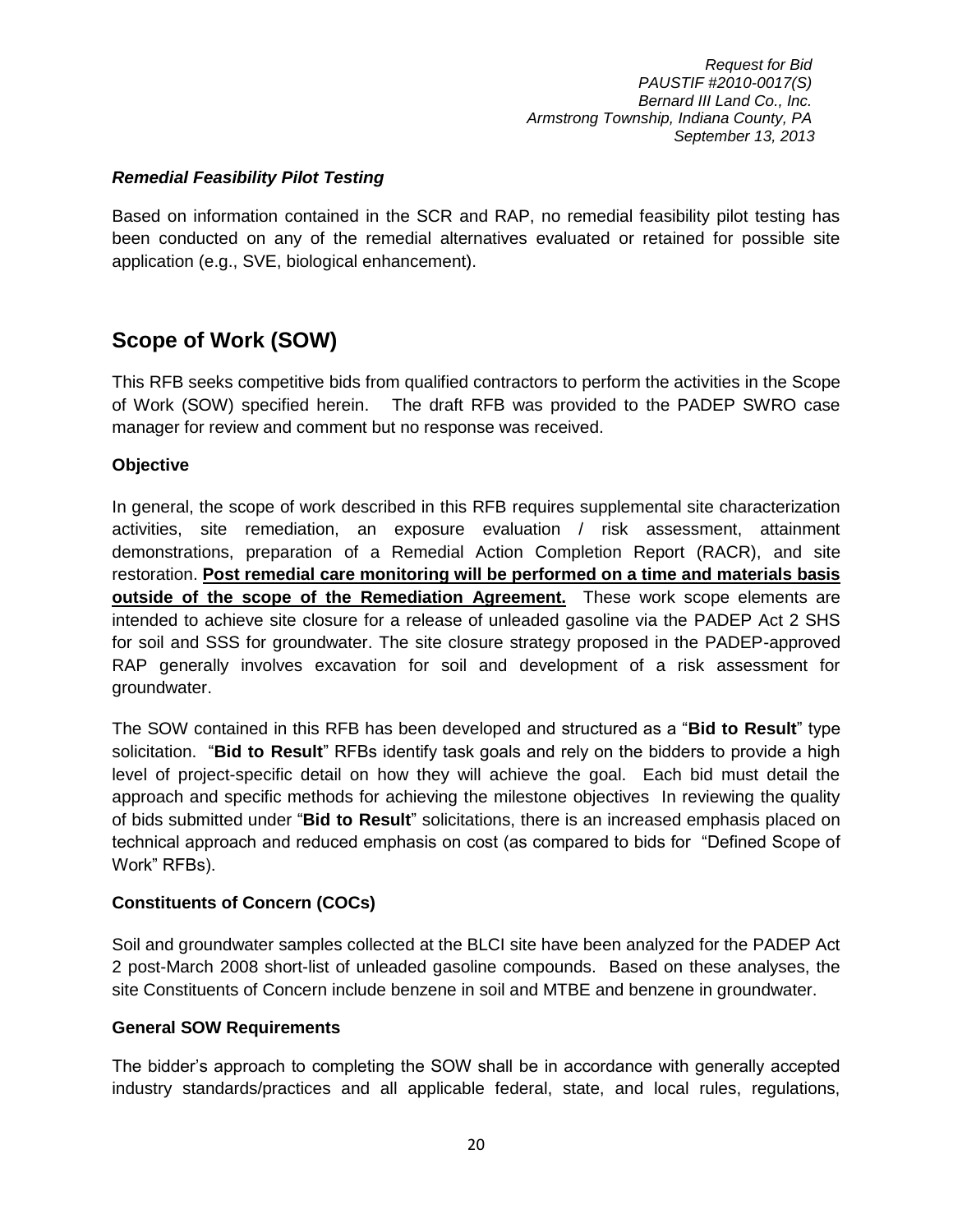guidance, and directives. The latter include, but are not limited to, meeting the applicable requirements of the following:

- The Storage Tank and Spill Prevention Act (Act 32 of 1989, as amended),
- Pennsylvania Code, Title 25, Chapter 245 Administration of the Storage Tank Spill and Prevention Program,
- The Land Recycling and Environmental Remediation Standards Act of 1995 (Act 2), as amended),
- Pennsylvania Code, Chapter 250 Administration of Land Recycling Program, and
- Pennsylvania's Underground Utility Line Protection Law, Act 287 of 1974, as amended by Act 121 of 2008.

During completion of the milestone objectives specified below and throughout implementation of the project, the selected consultant shall: $16$ 

- Conduct necessary, reasonable, and appropriate project planning and management activities until the project (i.e., Remediation Agreement) is completed. Such activities may include Solicitor communications/updates, meetings, record keeping, subcontracting, personnel and subcontractor management, quality assurance/quality control, scheduling, and other activities (e.g., utility location). Project planning and management activities will also include preparing and implementing plans for Health and Safety, Waste Management, Field Sampling/Analysis, and/or other plans that are necessary and appropriate to complete the SOW, and shall also include activities related to establishing any necessary access agreements.<sup>17</sup> Project planning and management shall include identifying and taking appropriate safety precautions to not disturb site utilities; including but not limited to, contacting Pennsylvania One Call as required prior to any ground-invasive work. As appropriate, project management costs shall be included in each bidder's pricing to complete the milestones specified below.
- Be responsible for coordinating, managing, and completing the proper management, characterization, handling, treatment, and/or disposal of all impacted soils, water, and derivative wastes generated during the implementation of this SOW. The investigation-derived wastes, including purge water, shall be disposed of in accordance with standard industry practices and

l  $16$  As such, all bids shall include the costs of these activities and associated functions within the quote for applicable tasks/milestones.

<sup>&</sup>lt;sup>17</sup> For the purpose of this bid solicitation, bidders shall assume that negotiations to secure two (2) access agreements will be required. Should an additional access agreement, or agreements, become necessary, such additional work would be considered out-of-scope and subject to the changed conditions clause of the Fixed-Price Agreement.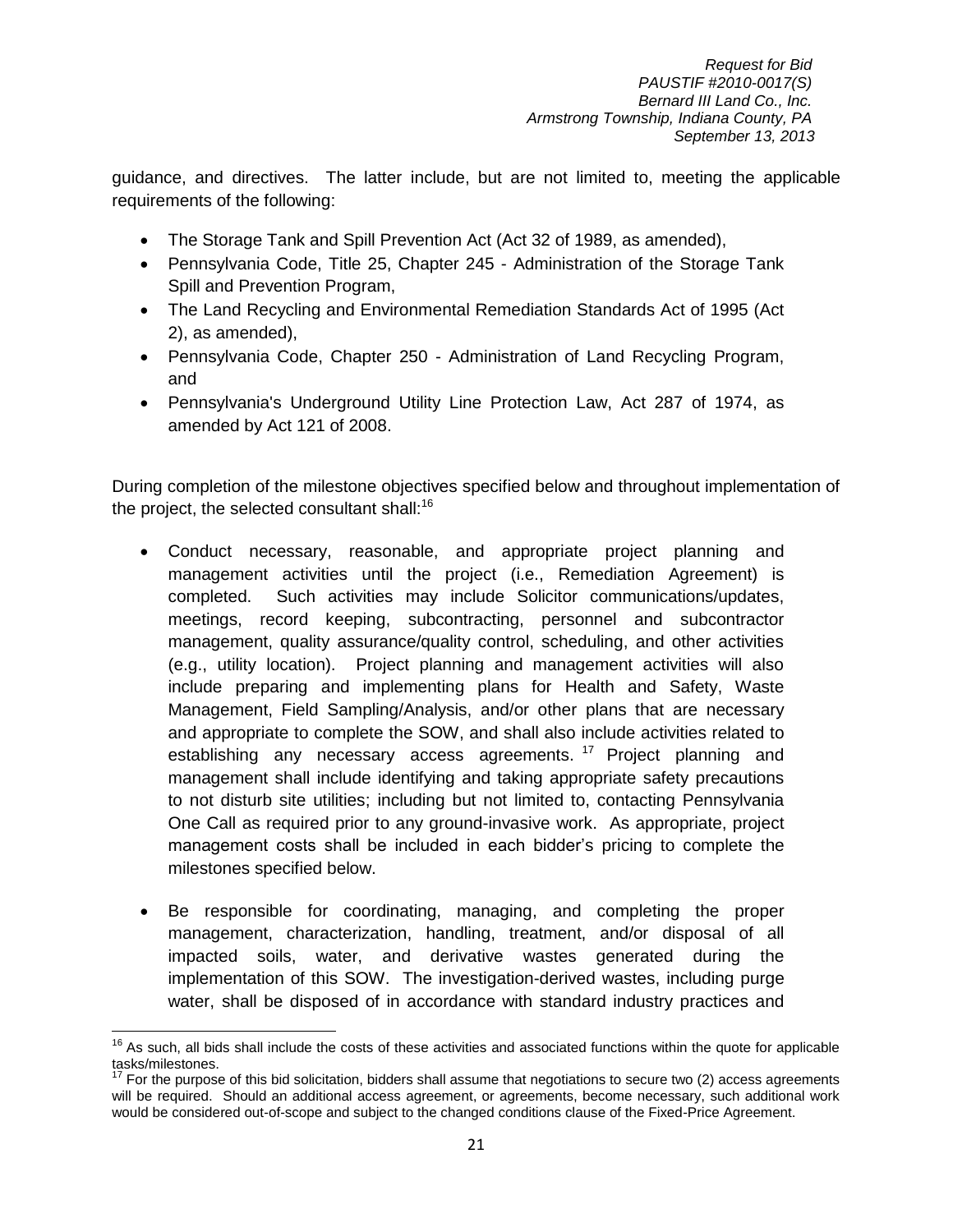applicable laws, regulations, guidance, and PADEP directives. Waste characterization and disposal documentation (e.g., manifests) shall be maintained and provided to the Solicitor and the PAUSTIF upon request.

All investigation derived wastes shall be handled and disposed of per PADEP's Southwest Regional Office guidance. Investigation derived wastes include personal protective equipment, disposable equipment, soil and drill cuttings and groundwater obtained through monitoring well development and purging, as well as equipment decontamination fluids. Investigation derived wastes must be containerized in DOT-approved drums and staged on-site in a pre-determined location, pending results of laboratory analyses and selection of final disposal method(s). Each container must be labeled to indicate contents, site location and date of generation. It is the selected consultant's responsibility to conform with current PADEP Southwest Regional Office guidance requirements.

 Be responsible for providing the Solicitor and facility operator with adequate advance notice prior to each visit to the property. The purpose of this notification is to coordinate with the Solicitor and facility operator to ensure that appropriate areas of the property are accessible. Return visits to the site will not constitute a change in the selected consultant's SOW or result in additional compensation under the Remediation Agreement.

#### <span id="page-23-0"></span>**Site –Specific Milestones**

<span id="page-23-1"></span>**Milestone A – Quarterly Groundwater Monitoring, Sampling and Reporting.** Under this milestone, the ongoing program of quarterly groundwater monitoring, sampling and reporting for the BLCI facility shall be continued. This milestone shall commence immediately following execution of the associated Fixed-Price Agreement and shall be discontinued with the initiation of the bidder's site remedy (Milestone D).<sup>18</sup> For the purpose of this RFB solicitation, bidders shall assume and provide a firm fixed-price to complete three (3) quarterly groundwater monitoring, sampling and reporting events under Milestone A. Each bidder shall provide an allinclusive fixed unit rate per quarterly event should more or fewer than three (3) events be needed prior to initiation of the quarterly groundwater monitoring, sampling and reporting program to be conducted under Milestone D during implementation of the site remedy.

For the purpose of this bid solicitation, and consistent with the established quarterly groundwater monitoring / sampling program, bidders shall assume the fixed-price cost for this milestone shall include collecting and analyzing groundwater samples from the thirteen (13) onand off-property monitoring wells including MW-1 through MW-13. Each quarterly sampling event shall also include the collection of groundwater samples from the off-property Hummel private water supply well (SW-02). Although the PADEP-approved RAP specifies monthly

 $\overline{a}$ <sup>18</sup> The first quarterly event conducted under Milestone A shall be timed to continue the pre-existing sequence of quarterly groundwater monitoring events without disruption.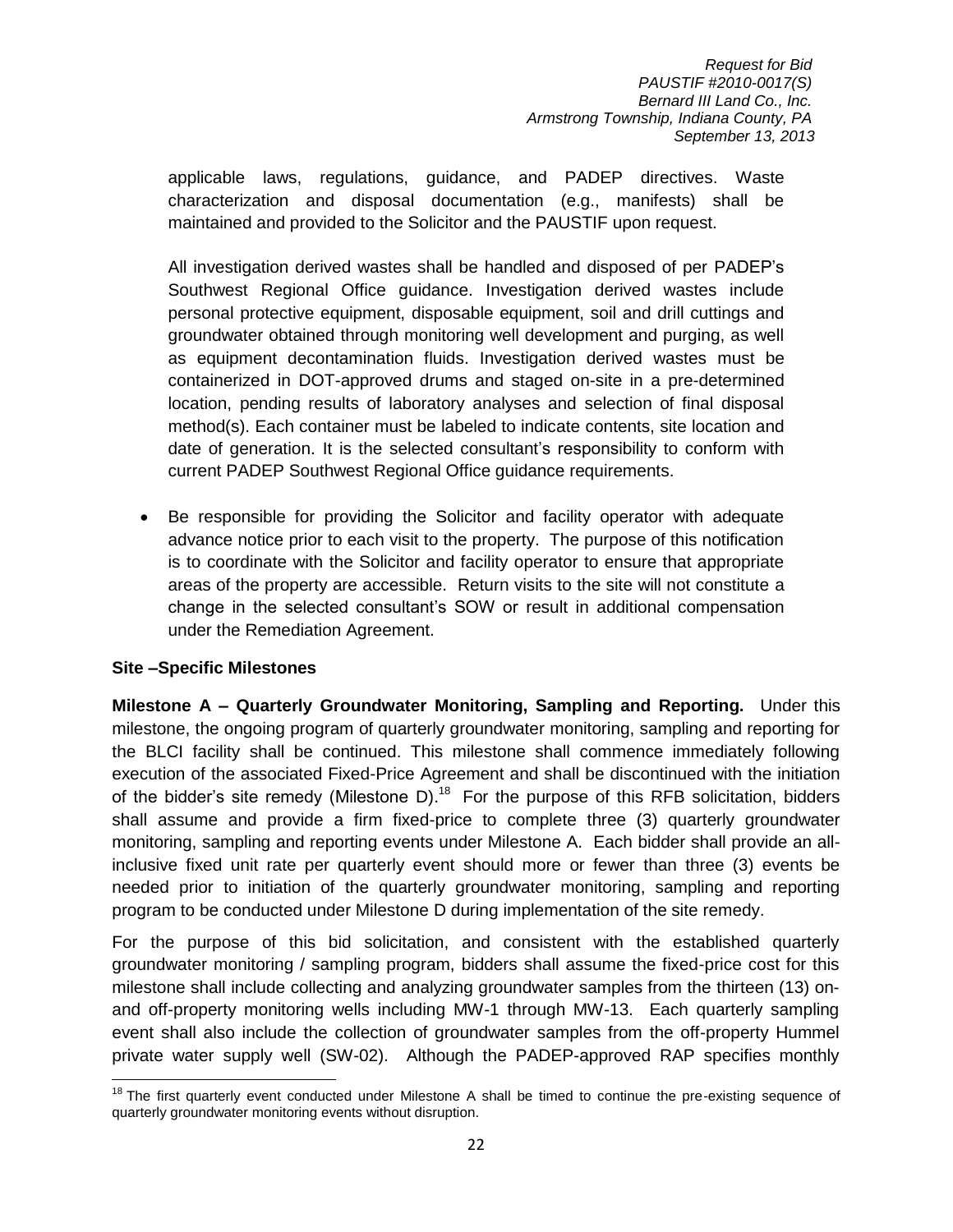sampling of this well to be protective of human health, no target unleaded gasoline constituents have been reported for this well during nearly 2.5 years of sampling. Also, analytical data for monitoring wells positioned between the site source area and the Hummel well (MW-8, MW-9 and MW-10) have contained only low to very low concentrations of MTBE usually below the SHS MSC. Therefore, immediately following execution of the Fixed-Price Agreement, the selected bidder shall prepare a brief petition to the PADEP requesting that the Hummel well be sampled on a quarterly rather than a monthly basis.<sup>19</sup> Sampling of the Altman private water supply spring (SW-01) will not be necessary since this water supply is hydraulically isolated from the site.

During each quarterly groundwater monitoring and sampling event, the depth to groundwater and any potential separate-phase hydrocarbons (SPH) shall be gauged in each of the 13 existing monitoring wells and prior to purging any of the wells for sample collection. Groundwater level measurements obtained from the site monitoring wells shall be converted to groundwater elevations for assessing groundwater flow direction and hydraulic gradient for the shallow water table aquifer. Each of the 13 monitoring wells shall then be purged and sampled in accordance with the PADEP Groundwater Monitoring Guidance Manual, any other applicable PADEP guidance, and standard industry practices. For consistency with the techniques previously employed by DMSE at the BLCI facility, all site monitoring wells shall be purged and sampled using low-flow techniques. The Hummel well shall be purged and sampled in accordance with PADEP guidance and industry standards / precautions for private water supplies. Any well exhibiting a measurable thickness of SPH shall not be purged and sampled. The selected consultant shall manage equipment decontamination fluids, groundwater generated by the well purging and sampling activities, and other wastes in accordance with PADEP SWRO guidance as discussed earlier in this RFB.

As previously discussed, limited accumulations of SPH (0.01 to 0.02 foot) reportedly have periodically been measured within monitoring wells MW-03 and MW-11. Due to the potential for SPH to reappear in one or both of these wells, bidders shall provide a fixed unit cost per-well for absorbent sock replacement / disposal during each quarterly groundwater monitoring and sampling event.

Groundwater samples collected during each of the quarterly events shall be analyzed for the **post**-March 2008 PADEP short-list of unleaded gasoline parameters by a PADEP-accredited laboratory using appropriate analytical methods and detection levels. Appropriate quality assurance / quality control (QA/QC) samples shall also be collected during each quarterly event and analyzed for the same unleaded gasoline constituents. For the purpose of this RFB solicitation, bidders shall assume collecting one trip blank sample and one blind duplicate sample (from a known impacted well) per quarterly event. In addition, each event shall include measurements for the following field parameters during the well purging and sampling process:

l

 $19$  Although not expected, should the PADEP disapprove the request to sample the Hummel well on a quarterly basis, conducting monthly sampling would be considered out-of-scope and subject to the changed conditions provision of the Fixed-Price Agreement.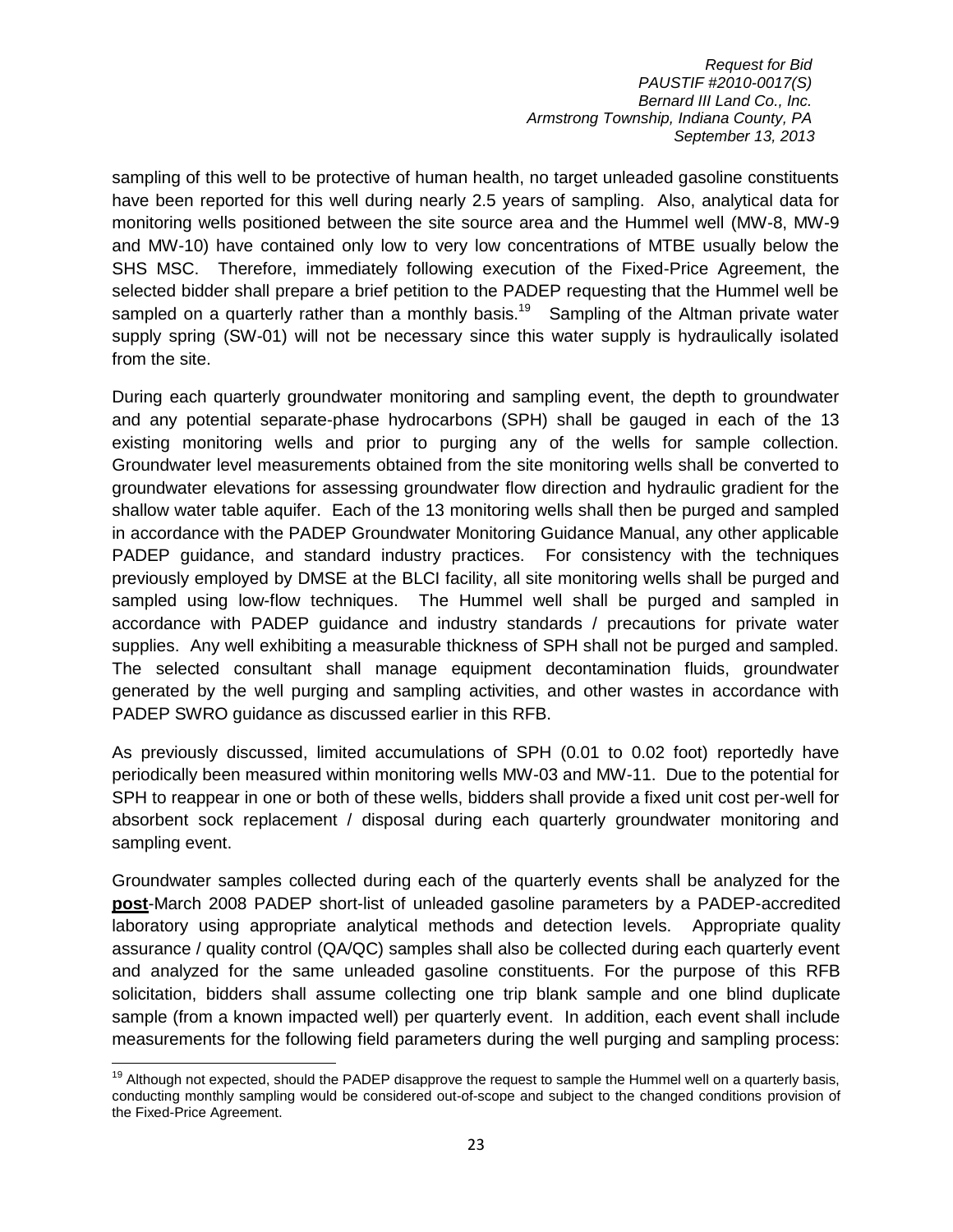pH, temperature, specific conductance, dissolved oxygen (measured in-situ), total dissolved solids and oxidation/reduction potential.<sup>20</sup>

The conduct and results for each groundwater monitoring and sampling event shall be documented in a Remedial Action Progress Report (RAPR) that shall be provided to the PADEP on a quarterly basis consistent with the Department's timetable for RAPR submittals.<sup>21</sup> At a minimum, each RAPR shall contain the following elements:

- As applicable, a summary of site operations and remedial progress made during the reporting period that addresses whether or not the degree of remedial progress is reasonably "on track" to achieve a timely and cost-effective site closure.
- Tabulated groundwater gauging data collected from the monitored wells, including the depth to groundwater, groundwater elevation and thickness of any free product encountered.
- A groundwater elevation contour map developed for the shallow water table aquifer that depicts a licensed professional's interpretation of groundwater movement.
- Tabulated historical quantitative groundwater analytical results, including results from the current quarter.
- The laboratory analytical report(s) for the samples collected during the current quarter.
- One site-wide isoconcentration contour map for each compound detected in groundwater at a concentration exceeding its SHS during the quarter. $^{22}$
- For each well that has exhibited a SHS exceedance during the reporting period and/or during the previous year, a graphical depiction of historical key contaminant concentrations and groundwater elevations to provide an assessment of correlations between fluctuating water levels/precipitation events and contaminant concentrations. This assessment should specifically address whether observed dissolved-phase constituent concentration fluctuations may be related to changing hydrogeologic conditions or whether these fluctuations may be potentially indicative of changed conditions requiring further investigation and/or a possible change in the site closure strategy.
- For each well that has exhibited an SHS exceedance during the reporting period or previously, a graphical depiction of recent key contaminant concentration trends. Each quarter, contaminant concentration trend lines shall be calculated using the previous two-years of analytical data (as available) to be plotted on an x-y scatter plot with a logarithmic scale. The exponential trend lines shall be projected forward in time to assess the pace of or projected timeframe for remediation to achieve attainment of the selected remediation standard.
- A discussion of the data to offer an updated assessment whether these data are consistent with a stable, contracting, or expanding plume and, therefore, whether

 $\overline{a}$ 

<sup>&</sup>lt;sup>20</sup> Each bidder's approach to implementing Milestone A shall clearly identify the number of sampling events, number of wells / samples per event, well purging and sampling method(s), QA/QC measures, analytes, and other key assumptions affecting the bid price.

<sup>&</sup>lt;sup>21</sup> PADEP suggests that Groundwater Monitoring Reports (GMR) be referred to as Remedial Action Progress Reports (RAPR) which are due to the PADEP on January 30, April 30, July 30, and October 30.

 $^{22}$  All figures included in each quarterly report (e.g., Site plan, groundwater elevation maps, dissolved plume maps, etc.) shall be made available in electronic format from the current consultant of record (DMSE) upon request.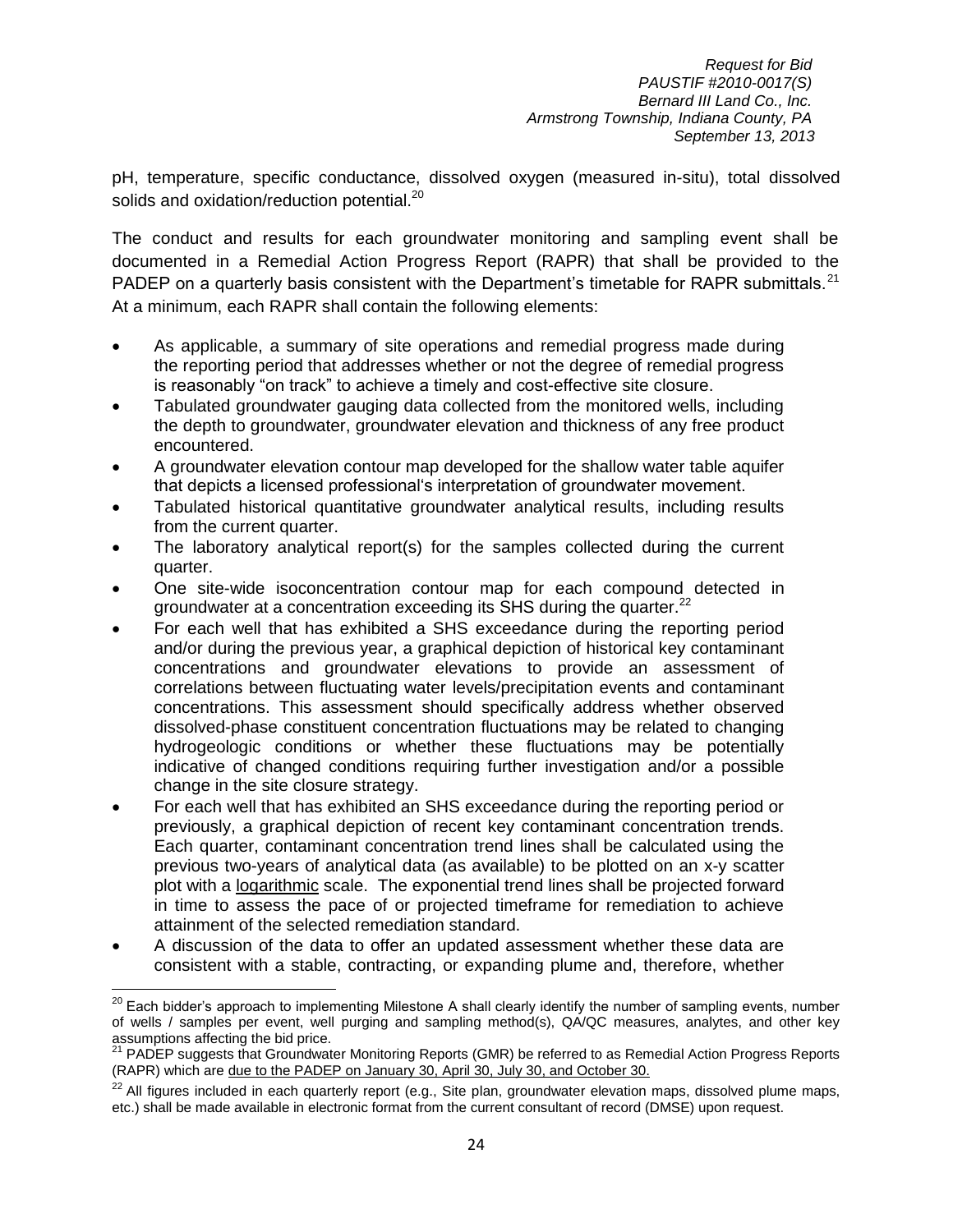or not the plume appears to be responding to the remedial action in a manner suggestive of a timely and cost-effective site closure.

- Post-remediation soil data (if applicable).
- Treatment and disposal documentation for waste generated during the reporting period.

Each RAPR shall be signed and sealed by a Professional Geologist or Professional Engineer registered in the Commonwealth of Pennsylvania. In addition to the quarterly RAPRs, laboratory analytical results obtained for the Hummel supply well shall be provided to the well owner on a quarterly basis accompanied by a cover letter briefly explaining the results. Methods and results from these quarterly groundwater monitoring and sampling events shall also be summarized in the SCR Addendum (SCRA), Amended RAP (ARAP) or Revised RAP (RRAP) generated under Milestone C and in the Remedial Action Completion Report (RACR) to be prepared under Milestone G.

**Milestone B – Decommission Facility Water Supply Well.** As described in the previous section, the BLCI facility is connected to the municipal water supply but continues to support a functioning, but unused water supply well (SW-03). In order to eliminate this current and future potentially complete exposure pathway and allow sampling of this well to be discontinued at an early stage, bidders shall provide a firm-fixed price for decommissioning the former facility water supply well within four (4) weeks following execution of the Fixed-Price Agreement.<sup>23</sup> Because the location and construction of this well are unknown, bidder's costs for this milestone shall assume a well diameter of 6-inches and a total depth of 50 ft-bg, and shall consider the level of effort necessary for locating the well, removing / disposing the downhole pump, piping, cable and wiring, and sealing the well in accordance with the PADEP Groundwater Monitoring Guidance Manual (PADEP, 2001). Should well construction vary significantly from these costing assumptions, any additional costs would be considered out-of-scope per the Changed Conditions provision of the Fixed-Price Agreement. Well decommissioning activities shall be reported in a concurrent RAPR and the RACR (Milestone G).<sup>24</sup>

**Milestone C – Supplemental Site Characterization Activities and Reporting.** This milestone provides each bidder the opportunity to identify additional site characterization work it believes is necessary before finalizing the remedial approach design and moving ahead with its implementation. Conducting supplemental investigative activities under this milestone is mandatory. PAUSTIF will be reimbursing up to \$10,000 for supplemental site characterization and reporting costs under this milestone. Bidders are to describe what supplemental site

 $\overline{\phantom{a}}$ <sup>23</sup> The RAP recommended that this supply well be decommissioned immediately following receipt of PADEP's letter approving the RAP.

 $24$  If the facility water supply well cannot be located, or should it no longer be accessible (e.g., wellhead covered by facility construction), decommissioning shall be accomplished through removing the appropriate plumbing fixtures and sealing the piping subject to a cost adjustment under the Changed Conditions clause of the Fixed-Price Agreement.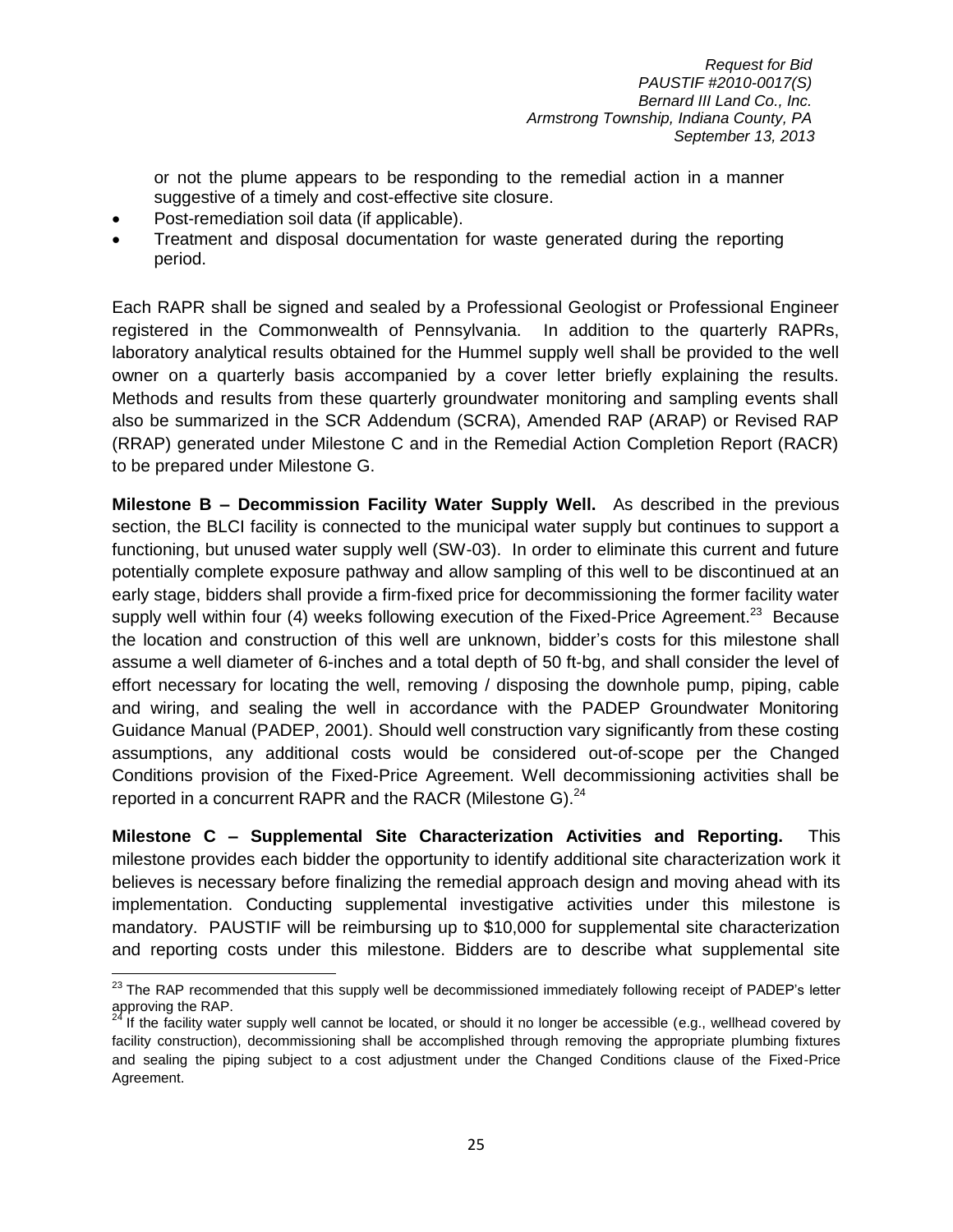characterization will be completed, the rationale for the work and how the derived data will be used. For purposes of bidding, and to ensure consistent cost scoring of bids, each bidder will enter exactly \$10,000 as the bid price for Milestone C in the Standard Bid Cost Spreadsheet. PAUSTIF will only reimburse up to \$10,000 of reasonable and necessary costs for those tasks actually performed. The selected bidder must provide time and material documentation in addition to supporting documentation required (in Exhibit C of the executed Remediation Agreement) to support the requested reimbursement and completion of this milestone.

Bidders may use this opportunity to: 1) confirm any elements of the site characterization completed by a previous consultant; 2) address any perceived data gaps in the existing site characterization work; 3) assist in the evaluation and determination of remedial technologies and system design; 4) assist with refining the cleanup timeframe estimate and/or other reasons related to validating the bidder's remedial approach and design. Supplemental work under this task may include additional environmental media sampling and analyses and / or remedial pilot testing.

Based on the evaluation of remedial alternatives presented in the SCR, the RAP identified two technologies requiring further evaluation including SVE, which was retained as a potential remedial alternative for impacts to shallow unsaturated soil, and excavation which was selected as the most cost effective and applicable remedial technology for achieving SHS closure for site soil. However, should a bidder wish to explore the viability of an alternative remedial technology for soil (other than excavation), this milestone provides the opportunity to propose remedial feasibility pilot testing to assist in the evaluation and determination of remedial technologies and system design with the objective of ensuring an efficient and timely site closure.<sup>25</sup> Supplemental site characterization work could consist of activities such as additional source soil delineation, delineation of the off-property dissolved-phase MTBE plume beyond well MW-12, soil gas sampling, $^{26}$  surface water sampling, etc. Milestone C activities shall be conducted as soon as possible following execution of the Fixed-Price Agreement and completed concurrent with Milestones A and B. Again, a risk based closure under the SSS was identified in the RAP as the primary closure goal for groundwater.

Each bidder shall describe in detail its scope of work for additional site characterization activities along with corresponding technical justification to support the need for each additional activity. When considering what additional site characterization activities may or may not be necessary, bidders are strongly encouraged to review DMSE's January 2010 UST System Closure Report (Attachment 3C), 6/11/12 SCR (Attachment 3E) and 11/30/12 RAP (Attachment 3F), rather than relying solely on the summary site background information presented in the previous section. As

 $\overline{a}$ 

 $^{25}$  No pilot testing of any retained remedial technology (SVE) or other remedial technologies to mitigate unleaded gasoline contamination in shallow soil has been performed.

<sup>&</sup>lt;sup>26</sup> The Human Health Exposure Assessment for the Indoor Worker contained in the SCR specifies that soil gas sampling would be required to evaluate this potential receptor.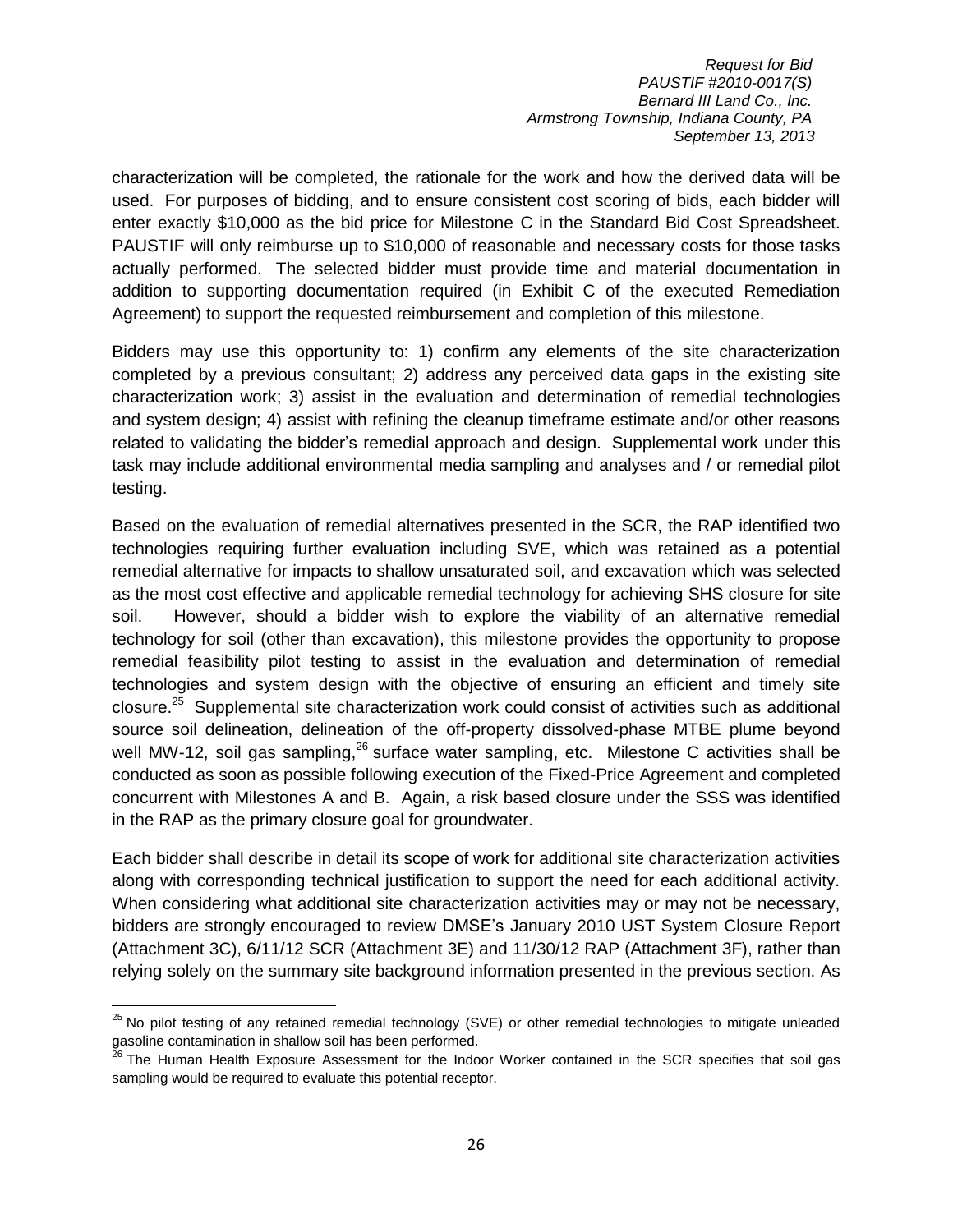mentioned above, supplemental site characterization activities shall be initiated upon execution of the Fixed-Price Agreement and conducted concurrently with Milestones A and B.

Potential considerations regarding the need for Milestone C activities include: determination of site-specific remedial design data, confirmation that the proposed technology is technically feasible, confirmation that the proposed technology is cost-effective, and confirmation that the proposed technology will provide a timely closure of the site under PADEP Act 2.

Any and all Milestone C activities that are proposed with your firm's bid shall be accompanied by the following:

- The purpose and need for each Milestone C activity and an appropriate breakdown (Milestones C1, C2, etc.).
- A detailed scope description of each activity including the use and incorporation of any preexisting site data.
- The timing and schedule of each activity relative to the overall project schedule.
- A description of the anticipated results of each activity and how such results may impact your proposed conceptual remedial action plan.
- For activities involving the evaluation of a remedial technology, such as a feasibility study or pilot test, bids shall describe in detail the likelihood that the resulting data will dictate a change in the conceptual remedial action plan proposed in your bid.
- Firm fixed-pricing and any appropriate unit pricing for each Milestone C activity (Milestones C1, C2, etc.) within each bidder's completed Bid Cost Tabulation Spreadsheet (Attachment 2).

The additional site characterization work under Milestone C shall be documented<sup>27</sup> as follows:

- In a SCRA if the proposed site remedial approach will be consistent with the PADEPapproved RAP (i.e., no modifications);
- In a ARAP if the proposed site remedial approach will be generally consistent with the PADEP-approved RAP but with modifications; or
- In a RRAP should an alternative remedial approach be proposed that varies substantively from the PADEP-approved RAP.

The project schedule shall allow two (2) weeks for Solicitor and PAUSTIF review of the draft report before a final version is submitted to the PADEP. Following Solicitor / PAUSTIF review of the draft document, the selected consultant shall address any comments and submit the final report to the PADEP. The report shall be consistent (with regard to approach and level of effort) with the conceptual plan for remedial action provided in the selected consultant's bid and shall be signed and sealed by a Professional Geologist **and** a Professional Engineer registered in the Commonwealth of Pennsylvania. The fixed-price cost for this task must also account for addressing potential PADEP comments on a RAPA or RRAP, as applicable.

 $\overline{a}$ 

 $27$  In order to receive reimbursement under this task, thorough documentation of any additional site characterization activities must be provided to PAUSTIF.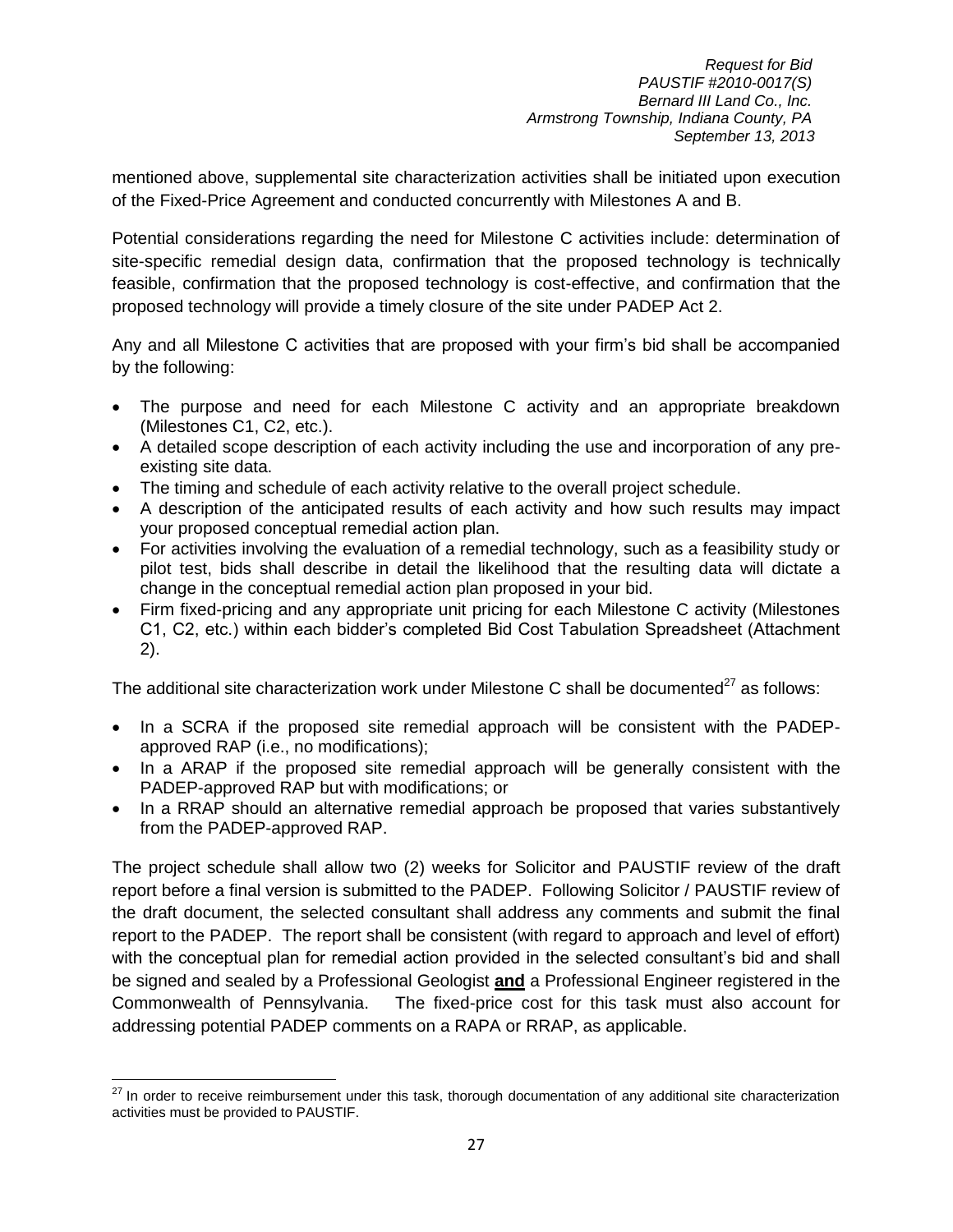Pilot Study "Off-Ramp" / Changed Condition

The selected consultant and the Solicitor are protected from being obligated to move forward with a remedial action under Milestone D if the Milestone D proposed remedial approach is not optimal or is expected to fail based on new site characterization or pilot study data from Milestone C. While the selected bidder will be under no obligation to cancel the eventual Fixed-Price Remediation Agreement if the site characterization or pilot test results are outside the criteria or range specified in the bidder's RFB Solicitation response, the following conditions will apply:

- 1. With advanced Solicitor and USTIF approval, the selected bidder may elect to modify the Milestone D remediation plan and continue with the project at no additional cost; that is, for the same total fixed price found in the RFB Solicitation response, based on the remaining fixed description and price for the remaining tasks.
- 2. If the Solicitor or USTIF choose not to approve the selected bidder's revised plan adjusting to the new Milestone C data, the Remediation Agreement for the project will terminate.
- 3. Or if the selected bidder adequately demonstrates the site conditions revealed by Milestone C activities are significant and could not have reasonably been expected prior to conducting the Milestone C activities, the selected bidder may elect to not proceed and withdraw from / terminate the Remediation Agreement for the project.

Bidders shall, therefore, specify within their bids the critical criteria (if any) that will be used by Solicitor and the selected bidder to evaluate the significance of data obtained through Milestone C activities. These critical criteria shall be used to assess if the new data change the feasibility of the Milestone D proposed remedial approach. As such, and as applicable, bids shall list an upper and lower limit for each critical criterion that will define the range of acceptable results (i.e., feasibility study or pilot testing results) relevant to the proposed Milestone D remedial approach. These criteria must be measurements or calculations that could be independently measured or verified by others during testing. Based on these criteria, Exhibit A of the Fixed-Price Agreement (Attachment 1) will contain a provision allowing cancellation of the Agreement should test results (i.e., the data obtained during the implementation of Milestone C) not meet certain bidder-defined criteria bounds (ranges). Each bidder, therefore, shall explicitly specify any and all critical criteria and their associated acceptable ranges for key design elements on which the Milestone D proposed remedy depends (i.e., the critical criteria and quantified ranges of values that will make the proposed conceptual remedial action plan technically feasible, costeffective, and timely).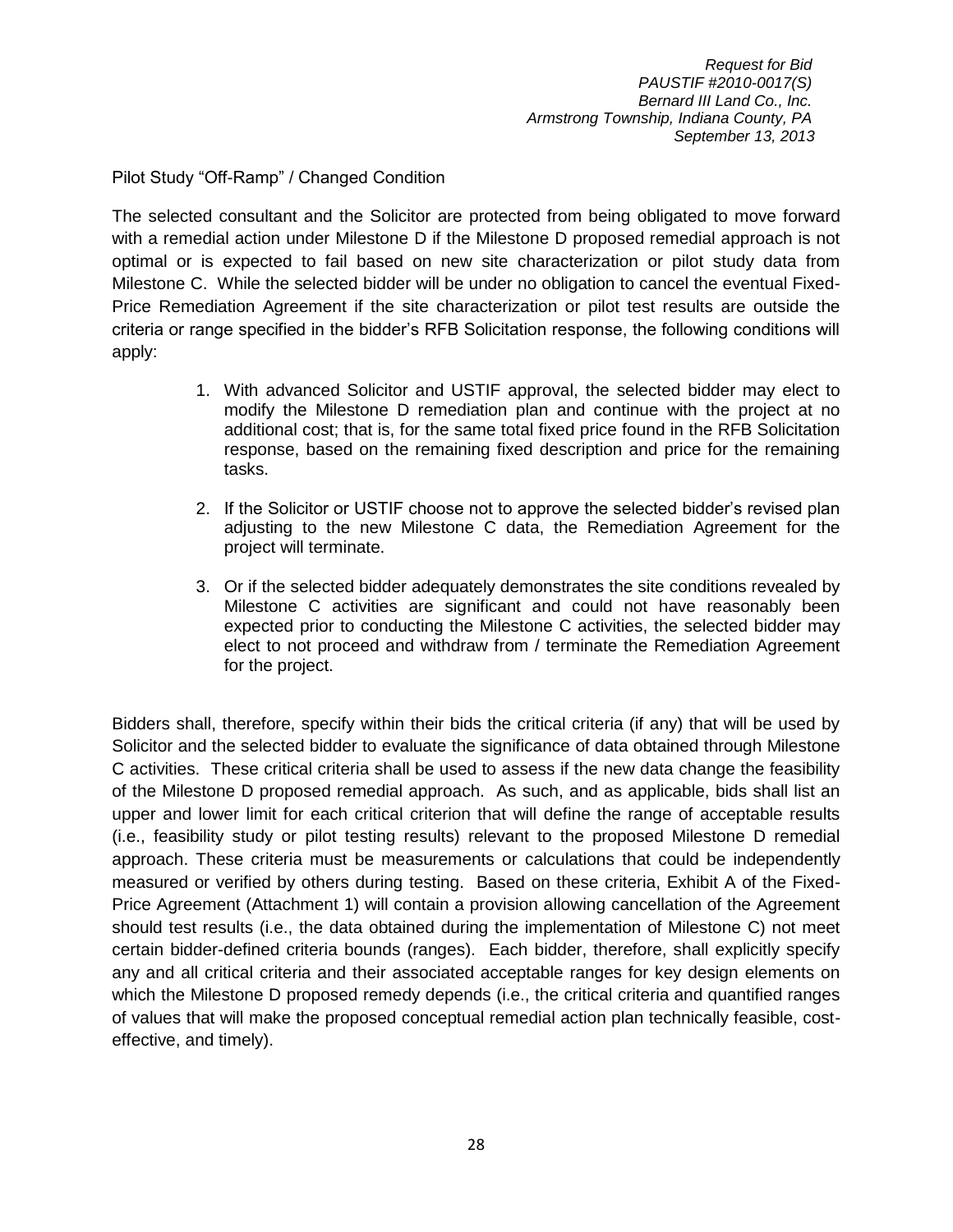**For example,** bids shall include language like, "For our Milestone D proposed remedial action approach to be successful and for the technology(ies) used thereby to operate as planned and meet our proposed cleanup schedule, the Milestone C testing must show:

- 1. Impacted soil can be accessed and excavated;
- 2. An effective SVE radius of influence of greater than X;
- 3. The capacity to generate a soil vapor extraction vacuum of at least Y in the native soil while not exceeding a soil flow rate of Z; and
- 4. Dissolved iron and manganese hardness within groundwater at or below XX milligrams per liter (mg/L)."

**End of example bid language.** Actual bid language, if any, and the associated critical criteria will vary by bidder. Pilot study off-ramp assumptions must be specific to evaluating the feasibility of the technology relative to the consultant's bid approach. Identifying assumptions regarding the bidder's remedial system design is not acceptable. Some examples of inappropriate assumptions for this "Bid to Result" include: length of remedial system trenching, number of extraction points, type of remediation equipment, duration of remediation, etc. Please note that the Changed Condition criteria only apply to data from the Milestone C activities. Should it eventually be found once the Milestone D proposed remedial solution is implemented that the site, in fact, does exceed the critical criteria ranges, this will **not** constitute a Changed Condition since the selected bidder was given the opportunity under Milestone C to finish establishing site conditions.

The critical criteria identified in each bid and their associated acceptable range of testing results will be evaluated by the bid evaluation committee as part of the technical review. **Unrealistic criteria or criteria that are unreasonably narrow will reduce the favorability of the bid as viewed by the bid review committee**.

**Milestone D – Implementation of Remedial Solution.** Under this milestone, bidders shall provide a firm fixed-price bid to alternatively: i) finalize the design for and implement the PADEP-approved RAP "as-is" should a bidder fully accept the remedial approach and conceptual system design proposed by DMSE; ii) implement the general site remedy proposed in the RAP but with significant design modifications under an ARAP; or iii) implement an alternative site remedial approach under a RRAP that a bidder believes may be more efficient and economical for achieving a combination SHS (soil) / SSS (groundwater) site closure. Regardless of which path a consultant chooses to take, bidders shall provide a firm fixed-price for implementing the remedial plan. If the remedial plan involves a remediation system, bids shall provide a firm fixed price for developing the remedial system final design, selection and procurement of remedial system equipment and materials, remedial system permitting, remedial system installation, remedial system start-up and troubleshooting, and remedial system operation and maintenance (including quarterly groundwater monitoring, sampling and reporting during system operation).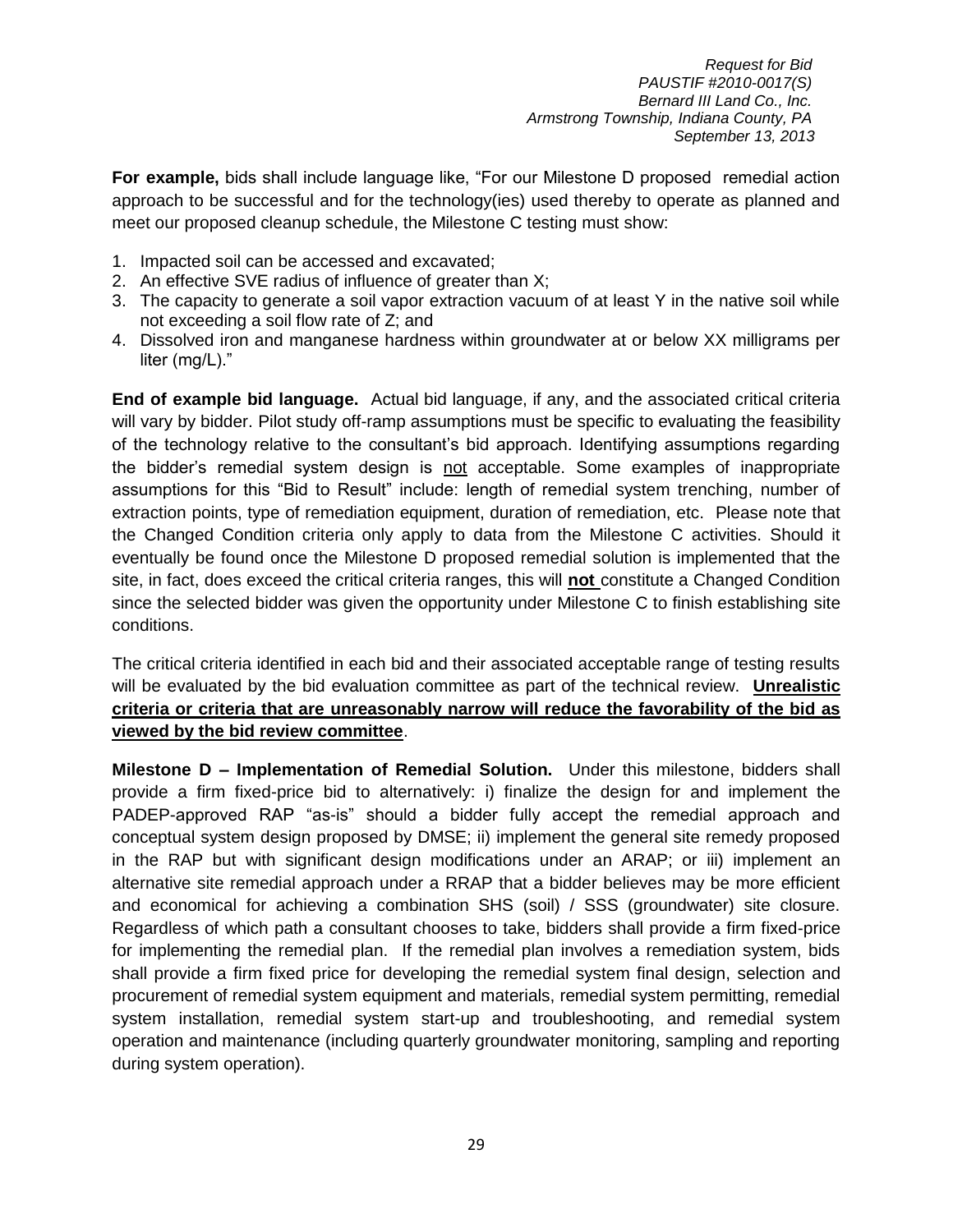Each bidder **shall submit with its bid response a description of the bidder's plan for remedial actio**n for the BLCI facility that will alternatively rely on the existing RAP, or that will be subsequently documented in an ARAP or RRAP. **This conceptual plan shall provide narrative and graphic information sufficient for both the Technical Contact and USTIF to fully understand the bidder's intentions**.

A responsive bidder's conceptual design shall clearly show how its proposed remedial approach will cost effectively address the site contamination to meet the selected standards in a reasonable timeframe. For in-situ remediation, the proposed conceptual design would be expected to include remediation well locations, areas of influence and underground piping routes. Should ex-situ methods be proposed to address the contamination, the proposed conceptual design would be expected to include the lateral boundaries and maximum depth of soil excavation(s) and how the soil would be screened, segregated, and treated or disposed. There will be added emphasis on remedial design / approach for this bid to result work so successful communication of a bidder's proposed plans will be a key consideration.

The intent of Milestone D is for the bidder to provide an all-inclusive "turnkey" design-build scope of work and the associated pricing to implement the PADEP-approved RAP, or an ARAP or RRAP following PADEP approval. To assist the bid evaluation process, all bids shall incorporate and conform to the following general breakdown of Milestone D activities (both in the bid narrative and on the Bid Cost Tabulation Spreadsheet in Attachment 2).

#### **Milestone D1 – Soil Excavation (if applicable).**

Each bidder proposing a RAP solution that includes a soil excavation component shall provide a firm fixed-price cost to complete the excavation of residual source soil within the area and downgradient of the former product dispenser island along with associated backfilling and surface restoration per original. Should a consultant not propose soil excavation in its bid response, then a value of \$0.00 shall be entered into the Bid Cost Tabulation Spreadsheet.

Excessive adsorbed-phase impacts are primarily limited to shallow unsaturated soils at depths ranging from approximately 2 to 6 ft-bg in the area of borings SB-02, SB-03, SB-05, SB-09, SB-10, SB-11, SB-12, SB-13 and SB-14 located within and downgradient for the former dispenser island. Only one smear zone soil sample collected from boring SB-02 at a depth between 10 to 12 ft-bg was found to be excessively contaminated. These impacts occur in natural soils comprised of varying mixtures of clay, silt, sand, gravel and cobbles that are overlain by surficial fill materials described as gravel with lesser amounts of gravelly clay, silt, sand and ash. As discussed earlier, available soil boring data suggest that the distribution of contaminants in site soil exceeding established standards is limited to the western half of the former dispenser island and extends to the west at least to the area of boring SB-11. Overall, excessive soil contamination seems to be defined both laterally and vertically and appears to be confined to the BLCI property. However, it is difficult to determine whether soil impacts exceeding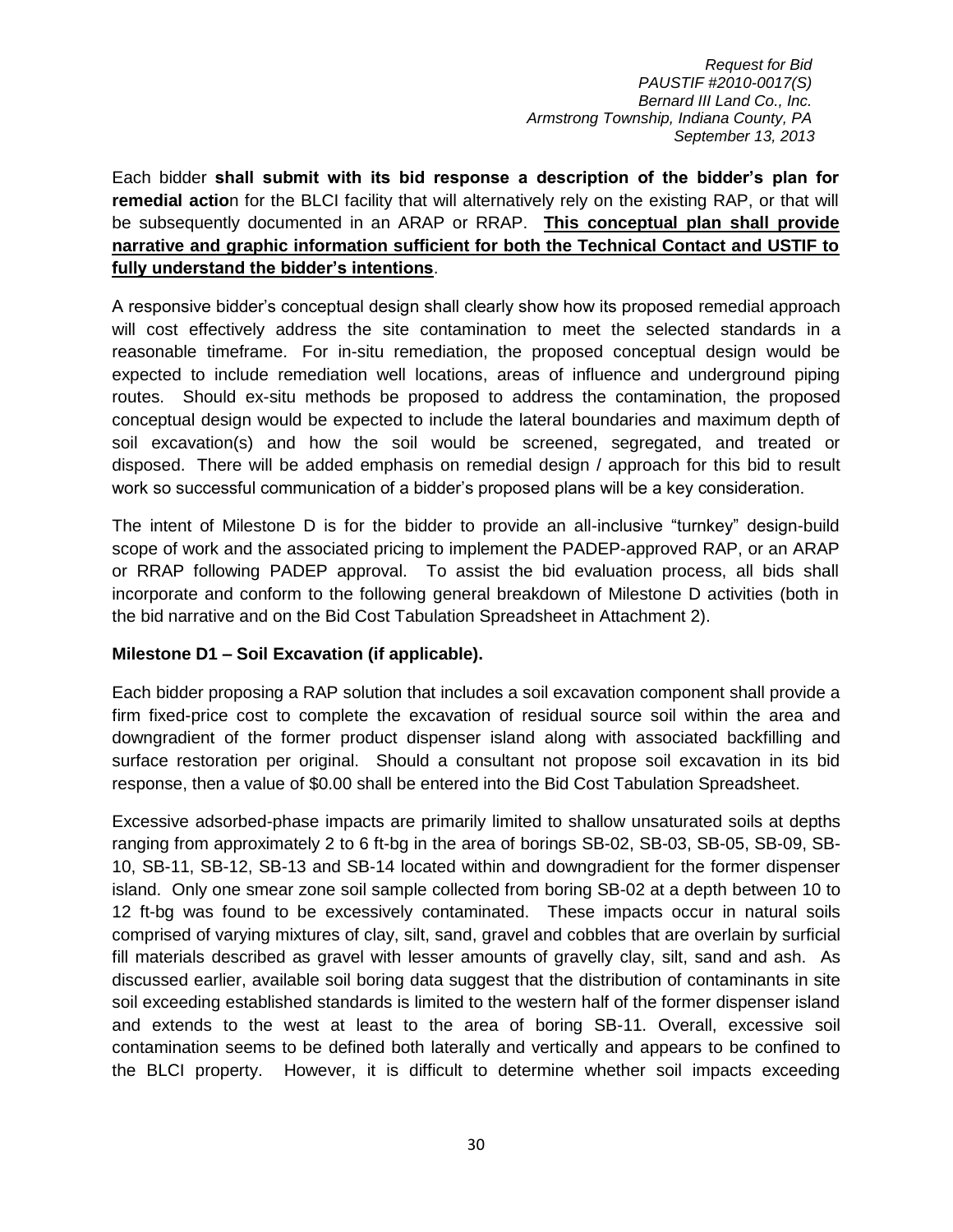regulatory standards may extend off-property to the south beneath the West Pike Road right-ofway.

For costing purposes, each bid response proposing soil excavation shall assume the 284 inplace cubic yards (i.e., 430 tons) of excessively impacted soil to be excavated, managed, and transported off-property for disposal consistent with the RAP and based on an assumed excavation depth of 6 ft-bg and an assumed surface area of approximately 1,280 ft<sup>2</sup>.<sup>28</sup> The anticipated lateral excavation dimensions are depicted in Figure 4-1 of the RAP and appear to represent a reasonable estimate based on soil analytical results. These estimated excavation dimensions could vary slightly based on possible additional soil delineation efforts that a bidder may choose to conduct under Milestone C or on actual field conditions encountered.

The SOW and fixed-price cost for Milestone D1 shall state / provide the following:

- Only excessively impacted soil shall be transported and disposed off-site;
- Any existing monitoring well that may be destroyed during the excavation work shall be replaced at its original location or, based on post-excavation site conditions, at a suitable alternate location as approved by the PADEP;
- A detailed discussion regarding the excavation approach; groundwater management (if applicable); soil screening and segregation techniques (including the screening threshold for determining "clean" versus excessively impacted soil); clean fill sampling and plans for reuse; waste management and profiling; plans for soil staging; the possibility for direct loading of excessively impacted soil; type of backfill; backfilling / compaction methods; plans for surface restoration; records keeping, etc. (Note that postexcavation soil attainment sampling is addressed under Milestone E).
- **A comprehensive and complete fixed-price bid for Milestone D1 that shall** *only*  **exclude the costs for (1) contaminated soil transportation and disposal; and (2) clean fill importation.** Bids must include unit-price rates (\$/ton) on the Bid Cost Tabulation Spreadsheet for: (1) **contaminated soil transportation and disposal;** and (2) **clean fill importation.**
- A schedule for implementing and completing the excavation work.

 $\overline{\phantom{a}}$ <sup>28</sup> Bidders may notice that the deeper soil sample collected from SB-02 exceeding PADEP's SHS was collected below the RAP-specified excavation depth (i.e., 10-12 foot sample depth vs. 6-foot excavation depth). If excavation is proposed, it would be appropriate for bidders to comment on what deviations from the RAP specified depth (if any) would be necessary and appropriate in the SB-02 vicinity.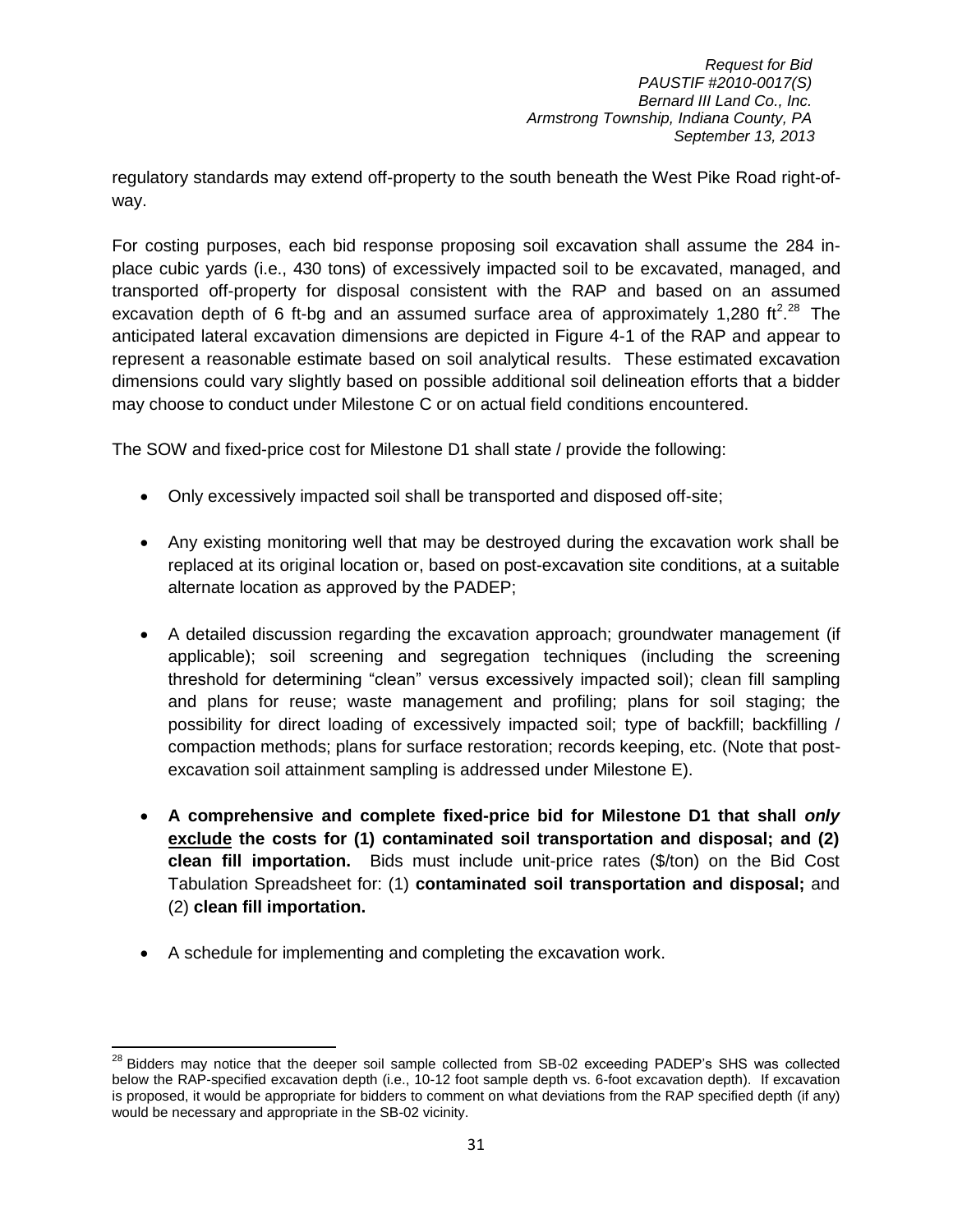The RAP also specifies the installation of two lateral piping runs at the base of the excavation before backfilling. The piping laterals would potentially be used for future groundwater treatment (e.g., injection of bioenhancements) to stimulate contaminant degradation in the event that groundwater treatment is necessary. The need for installing the lateral injection piping is at the discretion of the bidder, and each bid response proposing installation of the laterals shall consider and provide a discussion of how the expected remedial benefits gained substantiate the additional cost incurred. The proposed locations for the two lateral piping runs and their construction are illustrated in RAP Figures 4-3 and 4-4, respectively.

Each bid proposing the soil excavation task shall indicate that the Solicitor, PADEP and PAUSTIF shall be provided the opportunity to observe the soil excavation activities.

The methods and results for Milestone D1 shall be described in the RACR (Milestone G).

## **NOTE:** As discussed under Milestone D3 below, **if soil excavation is NOT part of the successful bidder's SOW, then there will be an added performance requirement in the contract governing the work**.

## **Milestone D2 – Finalizing Remedial Design, Permitting and Installation.**

Should an *in-situ* site remedy be proposed (e.g., SVE), then under this milestone bidders shall provide a detailed SOW and firm fixed-price bid for finalizing the design details for the Milestone D proposed *in-situ* remedial approach, securing all necessary permits required for system installation and operation, and installing the remediation system including system start-up. Specifically, activities under this milestone shall include, but not necessarily be limited to, developing a system final design; equipment and materials selection and procurement; preparation of associated work plans (e.g., Construction QA Plan); securing required permits for system construction and operation (e.g., zoning permit, system discharge permit(s), etc.); remedial system installation; and remedial system startup and troubleshooting.

Each bid proposing *in-situ* remediation shall indicate that the Solicitor and PAUSTIF shall be provided the opportunity to observe and/or inspect and confirm that the new remedial system has been installed and is being operated and maintained as described in the associated Fixed-Price Agreement.

## **Milestone D3 – Quarterly Remedial System Operation and Maintenance and Groundwater Monitoring, Sampling and Reporting.**

Under Milestone D3, bidders who propose an *in-situ* site remedy shall provide a firm fixed-price cost to conduct remedial system operation, maintenance, and system monitoring (e.g., sampling and analyses of extracted vapor). Additionally, the selected consultant shall evaluate system data to assess remedial progress and make system adjustments, as necessary, to optimize performance. Also under Milestone D3, the selected consultant shall conduct quarterly groundwater monitoring, sampling and reporting during remedial system operation. The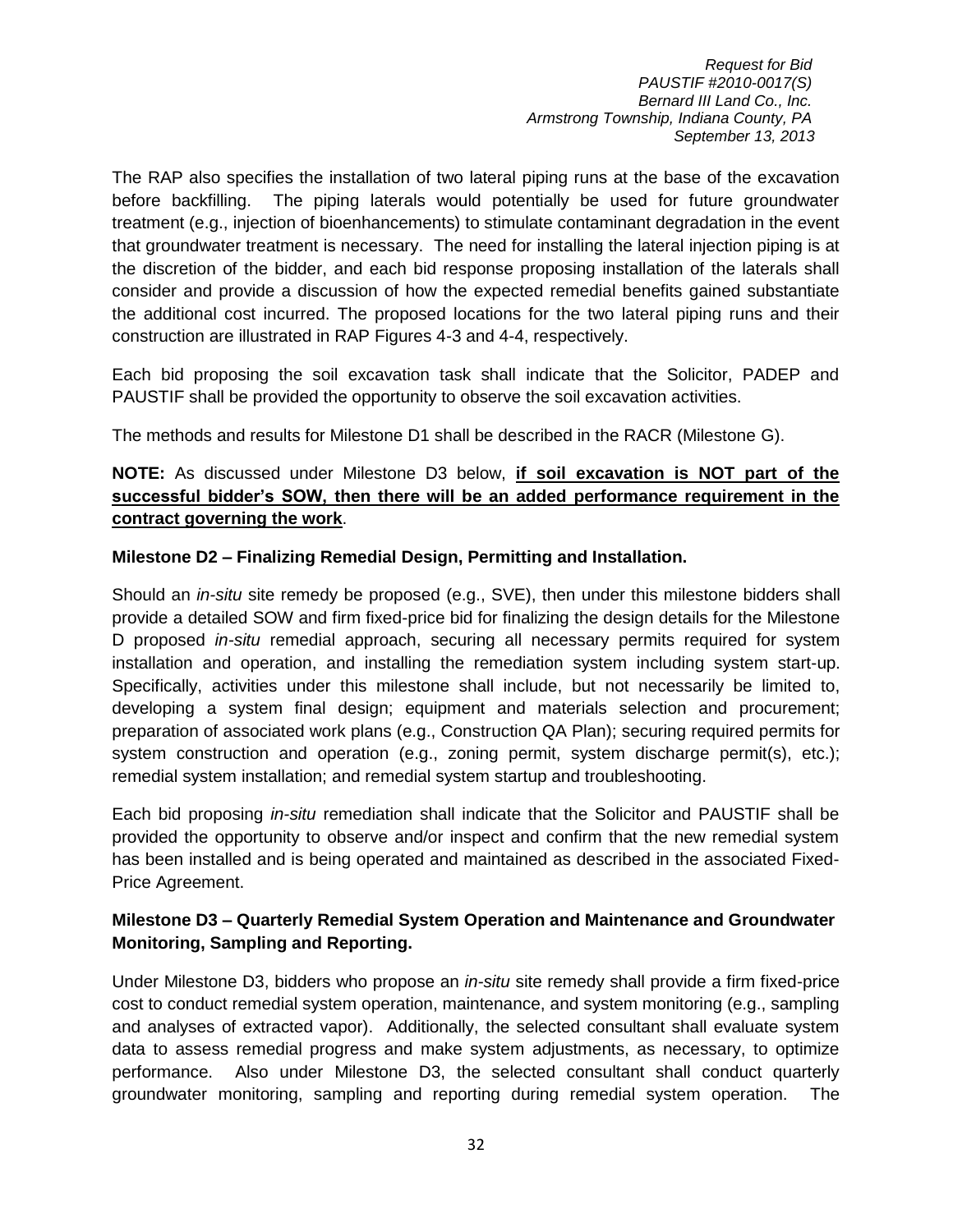quarterly events shall be an uninterrupted continuation of the requirements specified in Milestone A that begins with implementation of the remedial action under this milestone and ends with the commencement of Milestone E (Soil Attainment Demonstration). Bidders shall detail the O&M activities that will be required for the bidder's proposed remedial system (methods, frequency of site visits, etc.).

Milestone D1 shall be presented within bids and on the associated Bid Cost Tabulation Spreadsheet with a single firm fixed-price (if completed) with only two separate unit prices for (i) contaminated soil transportation and disposal, and (ii) clean fill importation; Milestone D2 shall be presented within bids and on the associated Bid Cost Tabulation Spreadsheet with a single firm fixed-price (if completed); and Milestone D3 shall be presented within bids and on the Bid Cost Tabulation Spreadsheet as a quarterly unit price (if completed). Bids shall also identify the number of quarters the bidder's *in-situ* remedial approach (if proposed) will require to attain the cleanup standard and the basis of this duration. The number of quarters shall be noted in the body of the bid response and on the Bid Cost Tabulation Spreadsheet in Attachment 2. Bidders will note that the Bid Cost Tabulation Spreadsheet in Attachment 2 automatically defaults to extrapolating out the costs for six (6) consecutive quarters of remedial system O&M and groundwater monitoring, sampling and reporting (Milestone D3) irrespective of the bid remedial O&M duration. If the required number of quarters of O&M to complete the cleanup is greater than 6, the number should be changed by the bidder from default value of 6 to the required number of quarters. **No value less than 6 quarters shall be placed in this cell of the Bid Cost Tabulation Spreadsheet.** If a bidder believes that the required duration of O&M for its proposed remediation system is less than 6 quarters, the bidder shall provide a detailed, technically sound and convincing explanation in the body of the bid response for consideration. **Inadequate explanation for the specified duration of remediation will affect the bid's technical evaluation.** 

Bids proposing an *in-situ* remedy shall describe the specific remedial system monitoring, permit compliance tests/reporting, operation protocols, and maintenance procedures that will be used to monitor and evaluate its performance. Bids shall also describe how their proposed remediation system may be adjusted to address changing site conditions as the on-site remedial effort proceeds.

**Remediation Performance.** If the residual impacts are to be addressed via *in-situ* remediation, there will be a performance requirement in the contract. In this case, to provide added incentive to the successful bidder for implementing an *in-situ* remedy that achieves the soil cleanup as expeditiously and cost effectively as possible, 10% of each Milestone D3 incremental payment will be withheld and accumulated pending a successful demonstration of soil attainment of the standards under Milestone E. When attainment has been successfully demonstrated, the accumulation of 10% holdback payments will be reimbursed in one lump sum to the successful bidder. If soil excavation occurs per the approved RAP, there will be no performance incentive holdback of quarterly D3 *in-situ* remediation costs.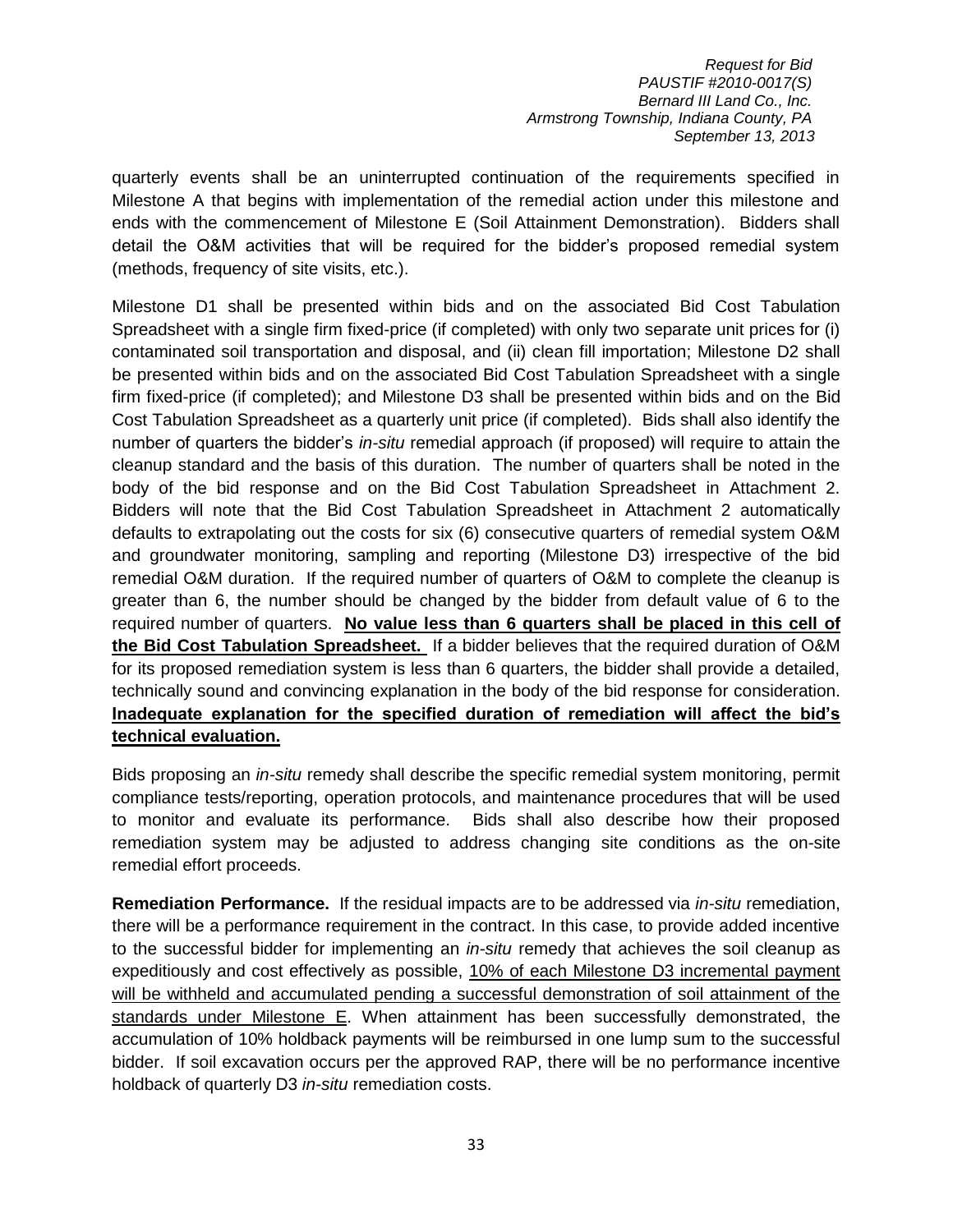## **Milestone D4 – Post-Remedial Quarterly Groundwater Monitoring, Sampling and Reporting.**

Irrespective of whether an *ex-situ* or *in-situ* remedy is proposed**, it is mandatory that bids shall include a firm fixed-price cost to conduct eight (8) quarters of post-remediation groundwater monitoring, sampling and reporting** to establish groundwater quality / plume stability as input for developing the quantitative risk assessment (Milestone F). These quarterly events shall also be performed consistent with the requirements of Milestone A including reporting of the methods and results in quarterly RAPRs. Methods and results shall also be reported in the RACR (Milestone G). Post-remedial groundwater monitoring, sampling and reporting shall commence immediately following completion of the soil remedy and shall be an uninterrupted continuation of the ongoing quarterly groundwater characterization program.

Under this task, bidders shall include the cost and describe in detail the approach to be taken for evaluating the groundwater data and demonstrating contaminant plume stability. This work is anticipated to include evaluating contaminant trends in individual wells and performing both qualitative (e.g. contaminant isoconcentration drawings) and quantitative (e.g. contaminant fateand-transport model) analyses to address all dissolved-phase constituents whose concentrations exceed the residential used aquifer SHS.

Bid responses will be expected to describe how the preponderance of data would be used to assess the nature of overall plume stability with the recognition there may be localized perturbation of constituent concentrations (e.g., due to groundwater fluctuations in the plume core) that may or may not be a reflection of the stability of the plume as a whole. Bidders are expected to provide a description of how plume stability will be evaluated qualitatively (e.g., using a sequence of plume limit contours chronologically over the post-remedial period to evaluate if the plume generally remains in the same area over time). Additionally, if quantitative statistics are proposed to be used by bidders (e.g., Mann-Kendall) to supplement a qualitative evaluation, bidders shall describe these techniques and how any difference between qualitative analysis and quantitative analysis will be resolved. Development of a revised quantitative contaminant fate-and-transport model is described under Milestone F of this RFB.

**Milestone E – Soil Attainment Demonstration.** Under this milestone, bidders shall provide a firm fixed-price for developing and implementing a soil sample collection and analysis program to demonstrate compliance with 25 PA Code 250.703 (General Attainment Requirements for Soil). As described previously under the Site Background Section, the soil investigations completed by DMSE during site characterization activities indicate that concentrations of adsorbed-phase benzene exceeding the applicable SHS MSC exist primarily in shallow unsaturated soil within, surrounding and downgradient of the former product dispenser island.

Should a bidder propose to implement source soil excavation as part of its site remedy under Milestone D1, then it is expected that the soil attainment sampling would be conducted subsequent to the excavation work with post-excavation soil samples for laboratory analysis collected from the floor and sidewalls of the excavation prior to backfilling. If soil excavation is not a component of a bidder's proposed site remedy, then soil samples shall be collected from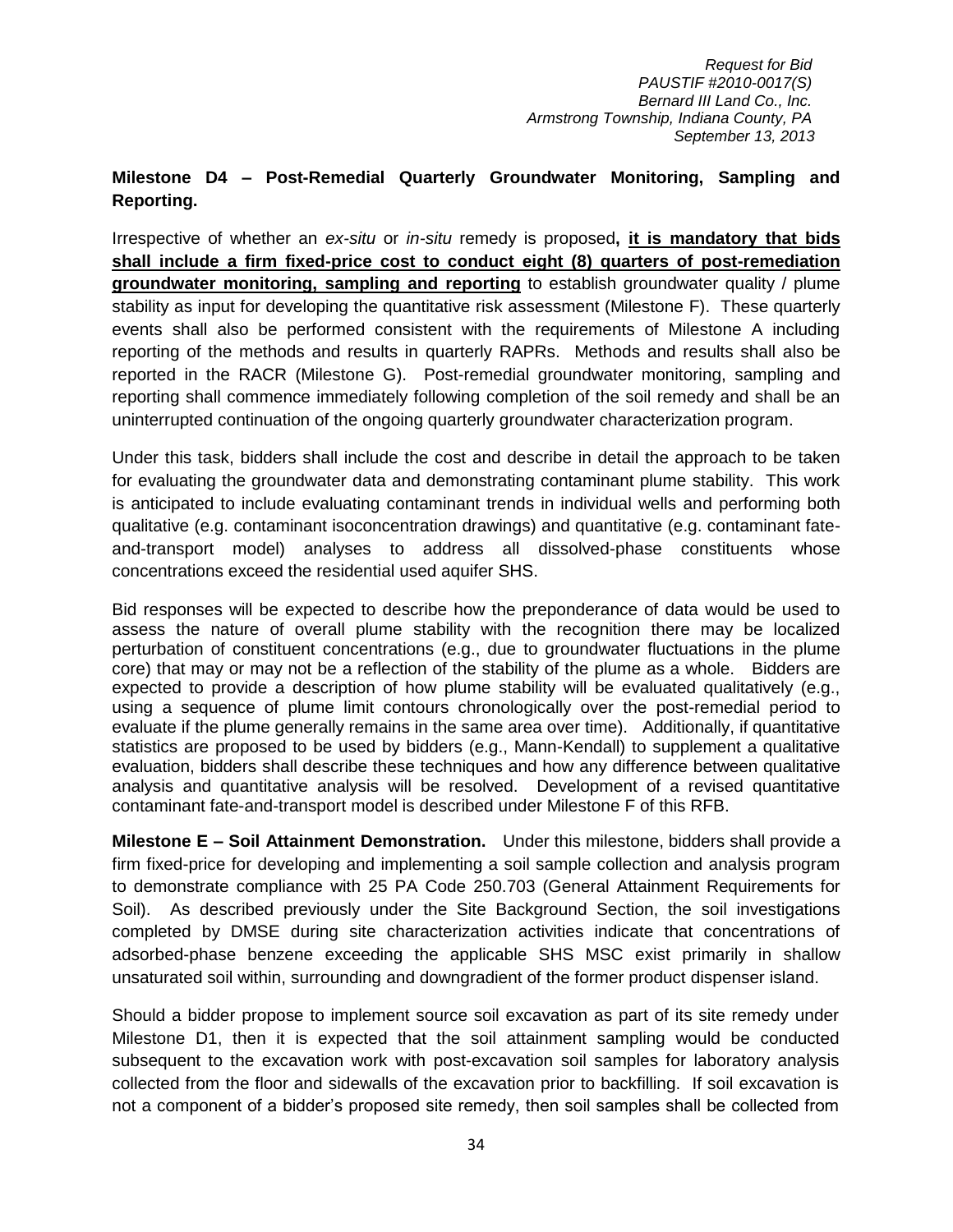points on a grid arrayed across the soil contamination area (i.e., the RAP-identified excavation footprint).<sup>29</sup>

The location, depth and number of soil samples shall be determined using PADEP's systematic random sampling procedures and other relevant guidance, assuming that one soil sample per grid point shall be submitted for laboratory analysis. Bids shall clearly identify the estimated number of excavation sampling points (if any), soil borings (if any), and number of attainment soil samples.

Soil samples shall be analyzed for the **post**-March 2008 PADEP short list of unleaded gasoline parameters using proper analytical methods and detection limits. Appropriate QA/QC samples shall also be obtained for laboratory analysis of the same parameters. The soil sampling results shall be evaluated based on PADEP's 75% / 10x Ad Hoc Rule. Results from the soil attainment demonstration shall be incorporated into the RACR (Milestone G).

**Milestone F – Groundwater Exposure Pathway Evaluation and Quantitative Risk Assessment.** Under this task, bidders shall provide a fixed-price cost for completing an exposure pathway evaluation and quantitative risk assessment for groundwater based on analytical results provided from the post-remedial groundwater sampling program described under Milestone D4. The exposure pathway evaluation shall determine complete, partially complete, or incomplete exposure pathways followed by a risk assessment to establish the constituents of potential concern (COPCs), exposure point concentrations, individual and cumulative current and future potential risks. With respect to any pathway with excessive risks that that cannot be eliminated by means of reasonable environmental covenants (e.g., limiting the BLCI property to commercial use, excluding future groundwater use, etc.), the risk assessment shall calculate acceptable numerical contaminant concentration thresholds (numerical SSS).

The Solicitor will accept placement of an environmental covenant (EC) on his property prohibiting the use of groundwater for any purpose, restricting the property from residential use and may be amenable to other restrictions, if necessary. Bidders shall assume that they will need to petition PADEP for restriction covenant waivers with respect to the prohibition of groundwater production well installations in the roadways, West Pike Road and Bulk Plant Road, and, if necessary, any potentially affected downgradient properties (i.e., Altman and Hummel properties) given the expected period of post remedial care monitoring.

As input for the exposure pathway evaluation and risk assessment, a revised contaminant fate and transport model shall be developed, a residential / commercial well use survey and evaluation of local groundwater ordinances shall be performed to determine any changed

l  $^{29}$  Soil boring locations shall be cleared through contacting PA One Call and sampling the initial five (5) feet of each boring location using an acceptable method of hand clearing. Below five feet, each soil boring shall be advanced using direct-push sampling methods. Additionally, each soil boring shall be properly sealed and finished at the surface following sample collection and soil boring locations shall be field measured for inclusion on the site plan. Investigation-derived wastes shall be managed as described earlier in this section.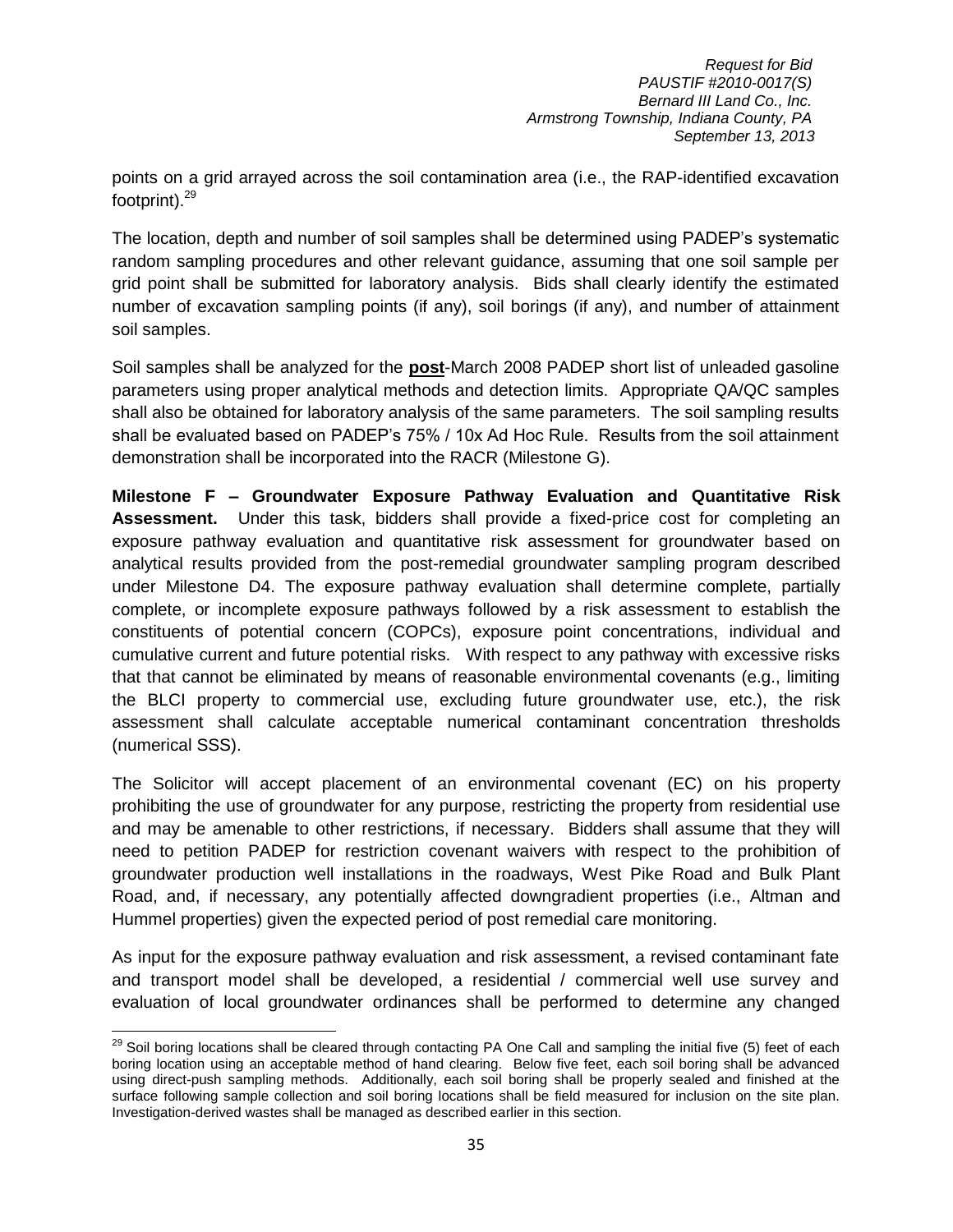conditions since these activities were last completed by DMSE for preparation of the 6/11/12 SCR, and zoning ordinances, flood zones, and future land use plans for the properties in the area of concern shall be revisited. The exposure pathway evaluation and risk assessment shall also consider all relevant historical information and the results provided from Milestones A through E of this RFB.

Initially, the selected consultant will be required to develop a revised quantitative contaminant fate and transport model given the significant amount of new data to be generated and remediation work to be conducted under this RFB. The calibrated contaminant fate and transport model shall address all dissolved-phase constituents whose concentrations exceed the relevant PADEP SHS-MSCs for groundwater. It is expected that contaminant modeling will be conducted using the post-remediation groundwater analytical data so that the effects of the site soil remedy are accounted for in the model. Bidders shall assume that the shallow unconsolidated water table aquifer beneath the BLCI property and downgradient properties shall be modeled using the USEPA's BIOSCREEN groundwater contaminant fate and transport modeling application consistent with the previous site modeling effort completed by DMSE. Bidders may also propose an alternate modeling application that is compatible with site conditions (e.g., PADEP's New Quick Domenico model) and acceptable to the PADEP. Prior to implementing this task, the selected consultant shall contact the PADEP project officer for his/her input on the proposed modeling application. Additionally, model input shall incorporate the site-specific values including hydraulic conductivity and hydraulic gradient that were previously determined through DMSE's site investigations. Results from the revised contaminant fate and transport modeling shall be presented in the RACR and shall: (i) describe all model input / output; (ii) include an explanation of model construction along with identification and justification of all input parameter values and sources; and (iii) provide a discussion of the modeling results and conclusions in detail with respect to assessing current and predicted future plume stability and demonstrating the reliability and veracity of the model.<sup>30</sup>

The risk assessment shall encompass an exposure assessment, toxicity assessment, and risk characterization. The identification of exposure pathways for the site shall be based upon guidance from the American Society for Testing and Materials (ASTM) and the United States Environmental Protection Agency (USEPA), as required by Act 2, Section 250.404. The exposure pathway analysis shall consider these four pathway elements: 31

- A source and mechanism of release:
- A retention or transport medium (e.g., groundwater);

 $\overline{\phantom{a}}$  $30$  The need for additional surface water modeling is not expected given the results obtained through DMSE's previous modeling efforts using SWLOAD5B and mass balance calculations that concluded further demonstration of compliance with surface water criteria is not required. Although unexpected, should the PADEP require additional surface water modeling, such modeling would be subject to the "New Conditions" provision of the Fixed-Price Agreement.

<sup>&</sup>lt;sup>31</sup> All four elements are necessary for an exposure pathway to be deemed complete; otherwise, the pathway is not complete and there is no risk.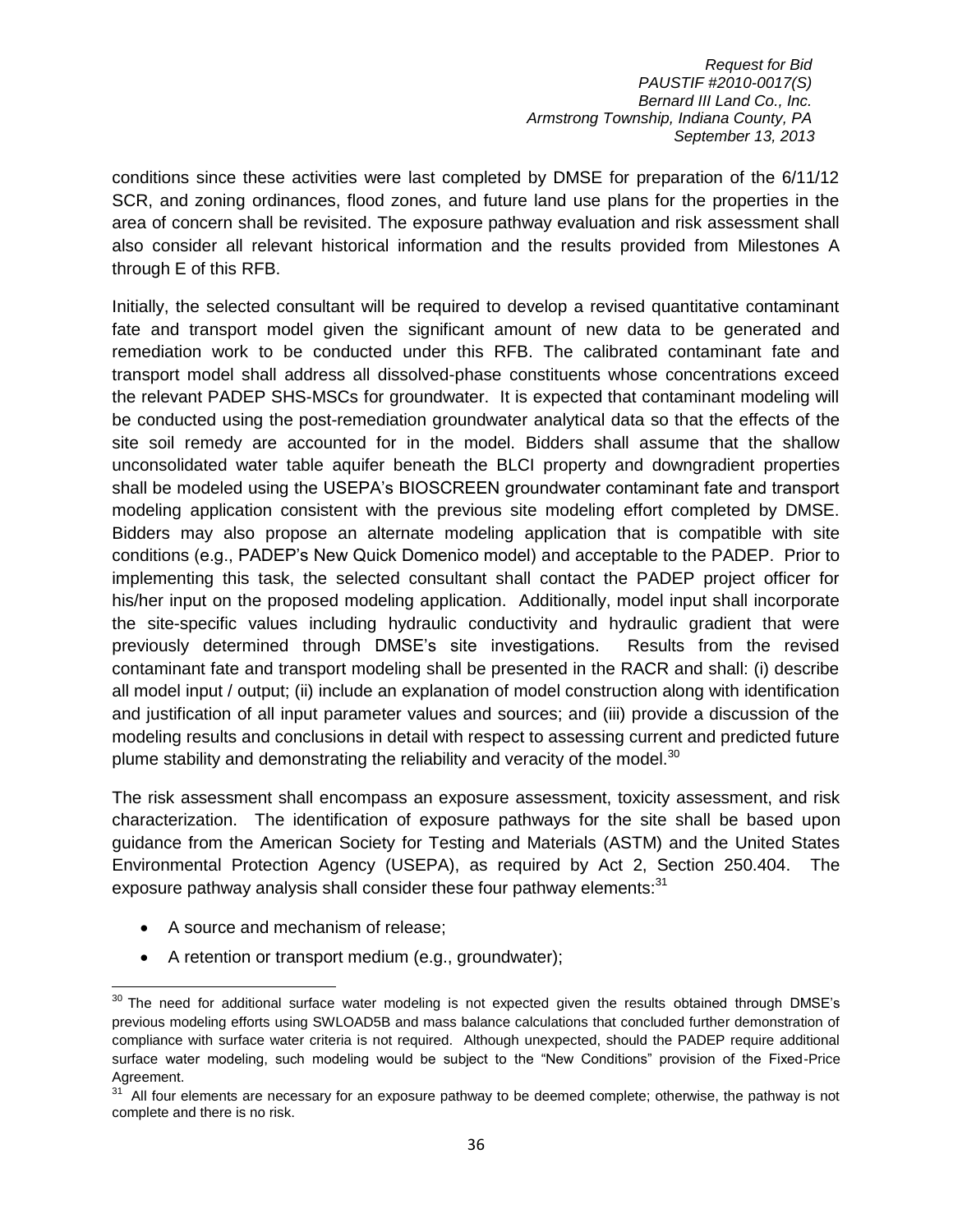- A point where a receptor can contact the impacted medium (e.g., a drinking water well); and
- A mechanism (exposure route) by which the receptor contacts the impacted medium (e.g., ingestion).

Post-remedial groundwater data shall be the primary source of input to the risk assessment. The chemicals of potential concern (COPCs) will be those constituents whose maximum concentrations in groundwater do not screen out when compared to the USEPA RSLs, i.e., if a maximum chemical constituent concentration is less than the respective risk-based screening level, it is not a COPC.<sup>32</sup> Exposure point concentrations (EPCs) shall be determined for the COPCs that do not screen out. Note that EPCs do not need to be maximum detections and can be derived by statistical analysis.

Exposure pathways for the identified COPCs shall then be evaluated to determine if the pathway is complete or can be rendered incomplete through the application of pathway elimination measures (i.e., reasonable and conventional environmental covenants established under Milestone G). For any exposure pathways that cannot be eliminated by means of institutional and/or engineering controls to be codified via environmental covenants, a toxicity assessment and risk characterization shall be performed. The determination of whether exposure to a COPC will cause adverse health effects in exposed individuals shall be evaluated based on available toxicity information and regulatory limits, and, if required, risk-based numeric Site-Specific Standards shall be developed.

For carcinogenic substances, cancer slope factors developed by the USEPA shall be used to assess the increased probability of developing cancer following exposure to a chemical. For non-carcinogenic (or systemic) substances, reference doses developed by the USEPA shall be used to estimate potential for adverse effects other than cancer. The COPCs that yield an adverse risk level shall be further evaluated during the risk characterization step, which shall combine the components of exposure (i.e., estimate of intake) and toxicity to estimate potential risk for the completed exposure pathways.

For those COPCs that cannot be screened during pathway analysis, an ecological screening assessment shall be conducted to determine if the site poses an unacceptable risk to ecological receptors. The screening assessment shall be conducted in accordance with Chapter H of the Pennsylvania Land Recycling Program's Technical Guidance Manual and USEPA RSL screening criteria insofar as is necessary for determining any potential ecological risk.

After completing the exposure analysis and risk assessment, the selected consultant will present its findings to the Solicitor and PAUSTIF for review and comment within the draft RACR.

 $\overline{\phantom{a}}$  $32$  Constituent concentrations are to be screened against the USEPA RSLs and not against the PADEP Statewide Health Standards (SHS). Only those constituents that do not screen out against the risk-based screening levels remain as COPCs for the exposure pathway analysis and/for demonstrating attainment of the PADEP SHS or a riskbased numeric SSS.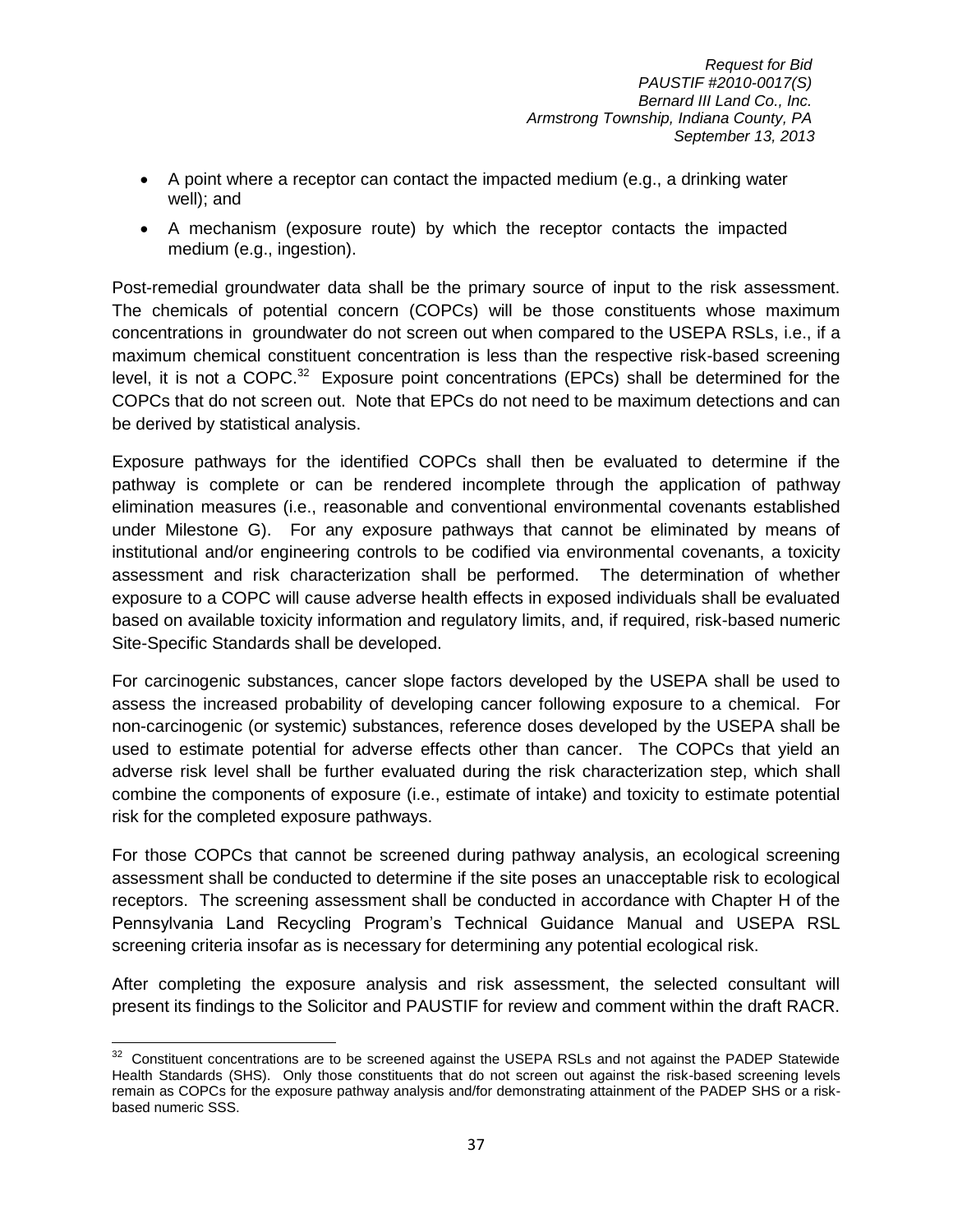Regarding assessment of the groundwater contaminant migration / exposure pathway, the selected bidder shall complete a PAGWIS database search for private and public water supplies, public water supply network maps shall be acquired for the site vicinity, and any local groundwater use ordinances shall be researched in the event of any updates since this work was previously completed by DMSE. Searches of any other available public and private water supply databases shall also be conducted. Because only a highway cloverleaf and wooded land exist further downgradient of the BLCI facility and the Hummel and Altman properties, other groundwater assessment activities, such as a door-to-door water supply survey, are not anticipated.

The risk assessment shall identify those institutional or engineering controls needed for the Solicitor's property such that the residual contamination will not present an excessive level of risk under current or future land use. Additionally, for West Pike Road and Bulk Plant Road, the risk assessment shall determine whether groundwater use prohibition EC waivers will adequately protect human health now and in the future. Finally, the risk assessment shall determine whether a groundwater use prohibition EC waiver for any potentially affected downgradient properties (i.e., Altman and Hummel properties) is necessary and, if so, if the waiver along with post remedial care plan (PRCP) implementation will adequately protect human health now and in the future.

**Milestone G – Preparation and Submittal of a Draft and Final Remedial Action Completion Report.** Under this Milestone, bidders shall provide a firm fixed-price for preparing a draft and final RACR following the successful completion of both Milestones E and F. The RACR shall contain all information required under 25 PA Code 245.313 and other applicable statutes, regulations, and guidance and shall be signed and sealed by a Professional Geologist and Professional Engineer registered in the Commonwealth of Pennsylvania. The RACR shall request a ROL relative to soil and groundwater for the petroleum release identified in PAUSTIF Claim #2010-0017(S) by demonstrating compliance with the PADEP Act 2 SHS MSCs for a used aquifer in a nonresidential setting for soil (excluding the need for any soil-related activity or use limitations or institutional / engineering controls) and with the SSS for groundwater via pathway elimination and/or site-specific risk based standards. The RACR shall be of sufficient quality and content to reasonably expect PADEP approval and issuance of a ROL. The RACR shall also provide: i) a post-remedial care section that explains the activity and use limitations to be contained in the EC for the BLCI facility; $33$  and ii) a schedule for submitting the EC (Milestone H), conducting site restoration activities (Milestone I), and implementing the Post Remedial Care Plan. As mentioned earlier, post remedial care monitoring will be performed on a time and materials basis outside of the scope of the Remediation Agreement.

The project schedule shall allow two (2) weeks for Solicitor and PAUSTIF review of the draft RACR before a final version is submitted to the PADEP. Following Solicitor / PAUSTIF review

 $\overline{a}$ 

 $33$  Post-remedial care inspections and monitoring will substitute for placing environmental covenants on the roadways and any downgradient properties.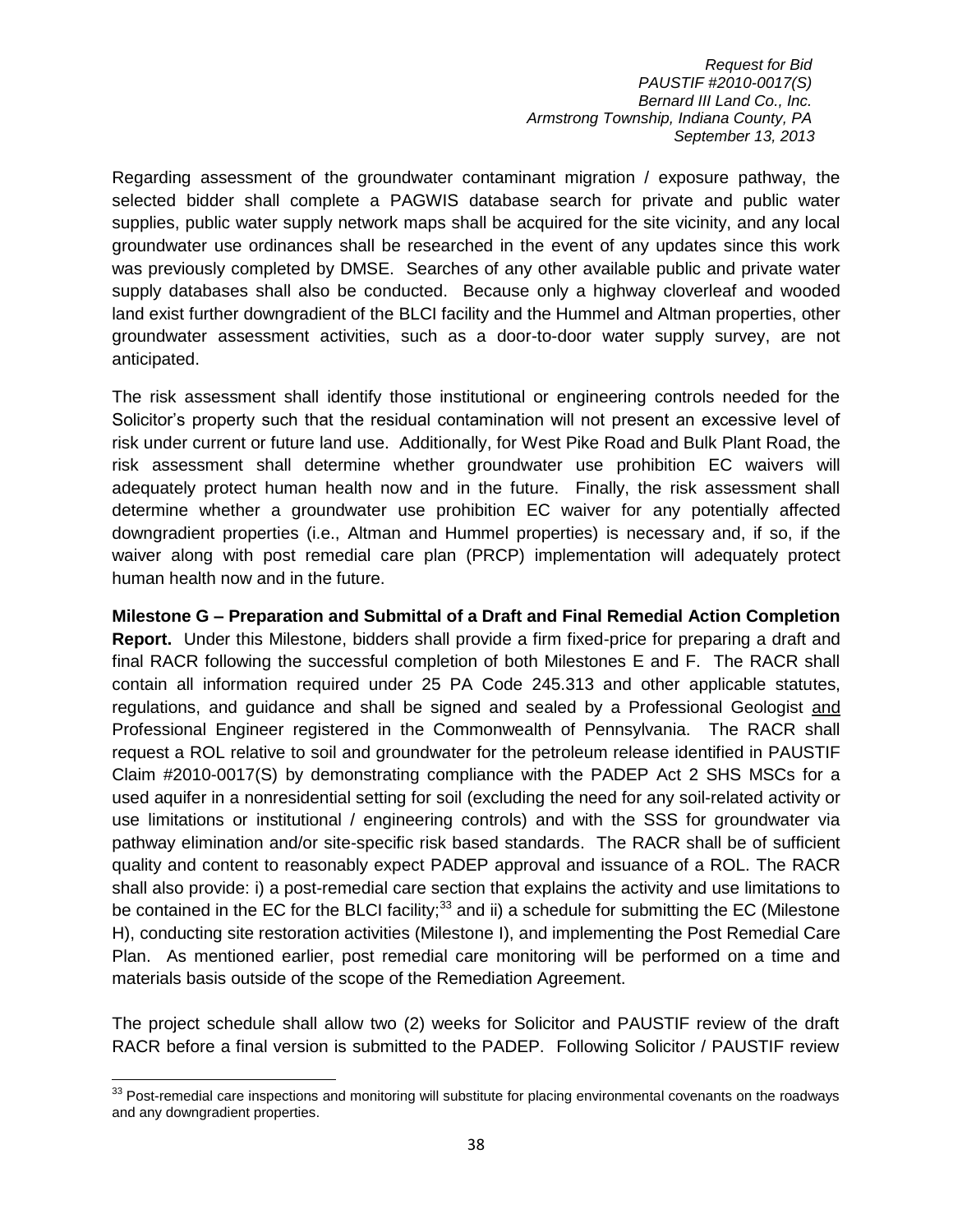of the draft document, the selected consultant shall address any comments and submit the final RACR to the PADEP. Bids shall include time to address any PADEP comments received on the RACR since Milestones H (Finalizing / Filing of EC[s]) and I (Site Restoration) and postremedial care monitoring will be performed following PADEP approval of the report.

**Milestone H – Finalizing / Filing of EC(s).** Under this task, the bidder shall describe and provide a fixed-price bid for finalizing and filing the EC(s) associated with the PAUSTIF eligible release. $34$  The fixed-price shall include all reasonable and necessary activities and required fees to finalize and file the EC(s) for the subject property and neighboring properties, if applicable, with the local court house and other required entities. The successful bidder will be responsible for coordinating this work with the impacted property owner(s) and their legal counsel(s). Legal fees are not to be included in bid costs. PAUSTIF reimbursement of Client and/or third party legal fees will be considered outside of the executed Remediation Agreement.

The fixed price cost for this task shall also include the work necessary in petitioning PADEP for any relevant EC waivers.<sup>35</sup>

**Milestone I – Site Restoration.** Under this milestone, bidders shall provide a firm fixed-price for: i) proper abandonment of all site groundwater monitoring wells and piezometers (as applicable); ii) proper abandonment of all site extraction wells or injection wells / laterals (if applicable); iii) proper abandonment of all site vapor monitoring points (if applicable); iv) removal and proper disposal of all remedial equipment and materials including proper abandonment of below grade piping (if applicable); v) removal and proper disposal of the remediation building / compound (if applicable); vi) as-needed grading of all ground surface areas that have been disturbed by site characterization or remedial action activities; and vii) in-kind restoration (pavement or vegetation) of all ground surface areas that have been disturbed by site characterization or remedial action activities.

Work under Milestone I shall be completed within 60 days of RACR approval by the PADEP and shall be conducted in accordance with standard industry practices and applicable laws, regulations, guidance, and PADEP directives including abandonment of all wells, piezometers, and vapor monitoring points (as applicable) consistent with the PADEP's 2001 Groundwater Monitoring Guidance Manual. Well abandonment and site restoration activities shall be coordinated with the Solicitor.

Work and bid pricing for this milestone shall include all associated documentation required by PADEP, PAUSTIF or the Solicitor. This includes, but is not limited to, daily photo-documentation of all site restoration and well abandonment activities and submitting copies of the completed

l  $34$  Based on existing information, the EC would be expected to restrict the BLCI property to commercial use only and preclude future installation of wells for potable use in order to eliminate the groundwater ingestion and related potentially complete pathways.

Bidders shall assume requests for groundwater use prohibition EC waivers for the adjacent roadways and potentially affected downgradient properties.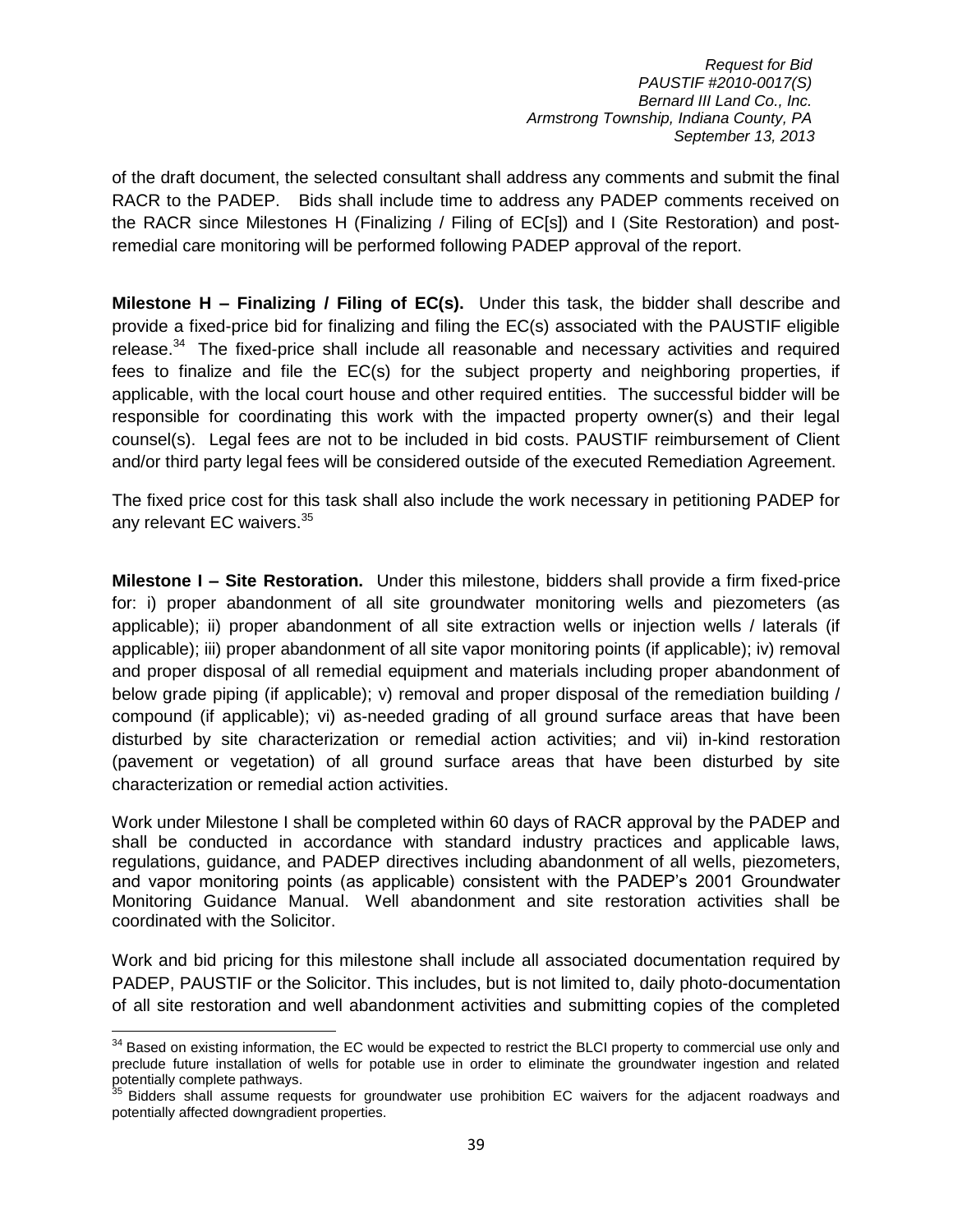Groundwater Monitoring Abandonment Forms to the PADEP so that the Department may close its files on this facility. Copies of these photographs and well abandonment forms shall also be provided to the Solicitor and PAUSTIF.

If applicable, the selected consultant shall determine whether the Solicitor wishes to maintain any components of the remedial system (e.g. treatment building) before removing them from the Site. All debris and waste materials generated during well abandonment and site restoration activities shall be properly disposed per the PADEP SWRO guidance as directed earlier in this section.

## **Additional Information**

In order to facilitate PAUSTIF's review and reimbursement of invoices submitted under this claim, the Solicitor requires that project costs be invoiced by the milestone tasks identified in the bid. The standard practice of tracking total cumulative costs by milestone will also be required to facilitate invoice review. Actual milestone payments will occur only after successful and documented completion of the work defined for each milestone. The selected consultant will perform only those tasks/milestones that are necessary to reach the objective identified in this RFB. Selected consultant will not perform, invoice, or be reimbursed for any unnecessary work completed under a Milestone.

Any "new conditions", as defined in Attachment 1, arising during the execution of the SOW for any of the milestones may result in termination of or amendments to the Remediation Agreement. All necessary modifications to the executed Remediation Agreement will require the prior written approval of the Solicitor and the PAUSTIF. PADEP approval may also be required.